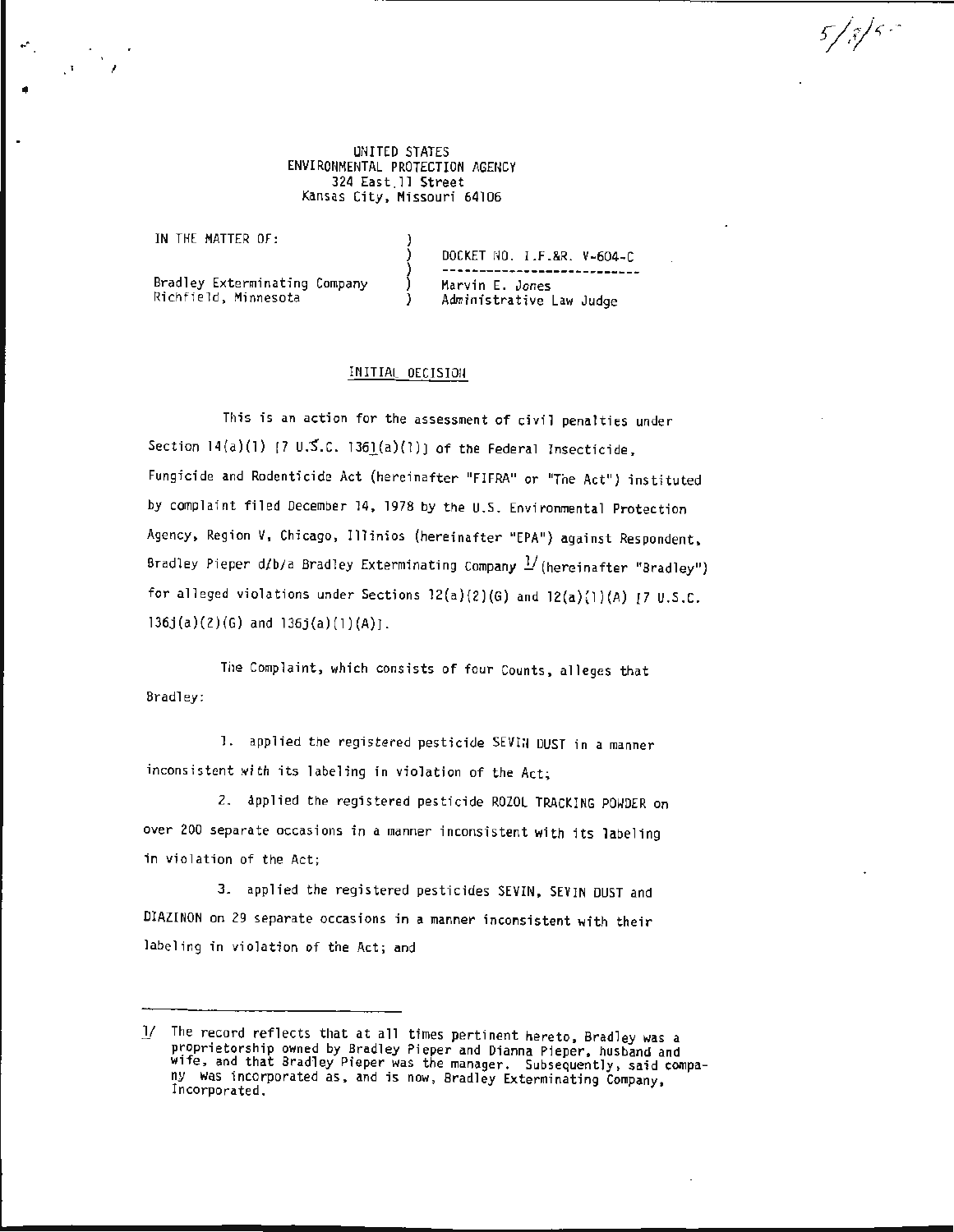4. manufactured and distributed for sale to the general public the unregistered bat control kit, RID-0-PAK, in violation of the Act.

[That part of the Complaint alleging misuses of Rozol against squirrels was withdrawn by Complainant (II T.  $652)$  $\frac{2}{1}$ .

Section 12 (7 u.s.c. 136j) of the Act provides, in pertinent part, as follows:

"Sec. 12. UNLAWFUL ACTS.

- "(a) In General.--
- "(1)  $\ldots$  it shall be unlawful for any person in any State to distribute, sell, offer for sale, hold for sale, ship, deliver for shipment, or receive and (having so received) deliver or offer to deliver, to any person--
- "(A) any pesticide which is not registered under section 3, ...
- "(2) It shall be unlawful for any person--
- "(G) to use any registered pesticide in a manner inconsistent with its labeling;"

Section 14 (7 U.S.C. 136l) provides, in pertinent part:

"Sec. 14. PENALTIES.

 $\ddotsc$ 

- "(a) Civil Penalties.--
- "(1) In General. -- Any registrant, commercial applicator, wholesaler, retailer, or other distributor who violates any provision of this Act may be assessed a civil penalty by the Administrator of not more than  $$5,000$ for each offense."

A prehearing conference was held in Minneapolis, Minnesota on June 7, 1979. Seven days of Adjudicatory Hearing were held September 5-7 and October 23-26, 1979 in St. Paul, Minnesota. The record consists of 1364 pages of transcript along with 133 exhibits.

 $- 2 -$ 

*<sup>£!</sup>* Transcript page number preceded by (II T.) indicates tnat part of the record testimony transcribed during the second phase of the Hearing October 23 to 26, 1979.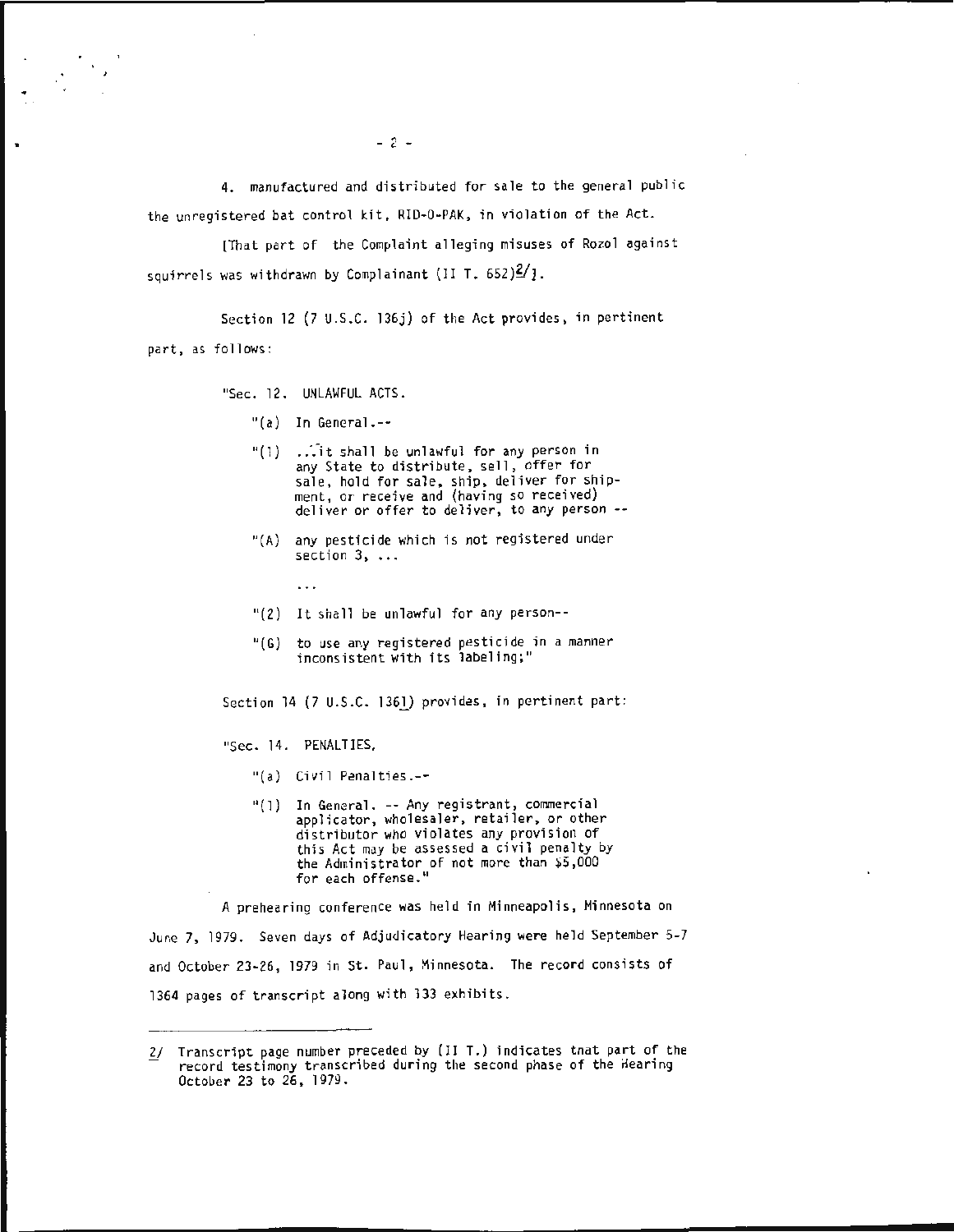Respondent, in his Brief, states his defenses as follows:

(I) The EPA lacks jurisdiction to assess a civil penalty against Respondent under Section 14(a) of FIFRA;

(II) The EPA Complaint is based entirely upon inadmissible evidence obtained following an illegal search and seizure at Respondent's premises in violation of the United States Constitution and FIFRA;

(III) There is no substantial re cord evidence supporting the allegations that violations of FIFRA have occurred;

(IV) Respondent is not subject to prosecution under FIFRA because its actions meet the requirements set forth in EPA Pesticide Enforcement Policy Statement No.2 (PEPS-2); and

(V) The EPA has improperly calculated the civil penalties sought to be assessed against the Respondent.

For purposes of this decision, the defenses numbered I and II, supra, have been resolved as result of decision rendered pursuant to an interlocutory appeal to the Regional Administrator, pursuant to Section 168.50 of the Rules and Regulations governing this proceeding.

The questions certified for decision inquired:

(l) Whether an action for collection of civil penalties commenced December 14, 1978 under Section 14(a) of FIFRA may be properly maintained against a pest control operator who holds or applies pesticides only to provide a service of controlling pests without delivering unapplied pesticides to persons served; and

(2) Whether a complaint under Section 14(a) of FIFRA, based upon evidence seized under authority of Sections 8 and g of FIFRA should

- *3* -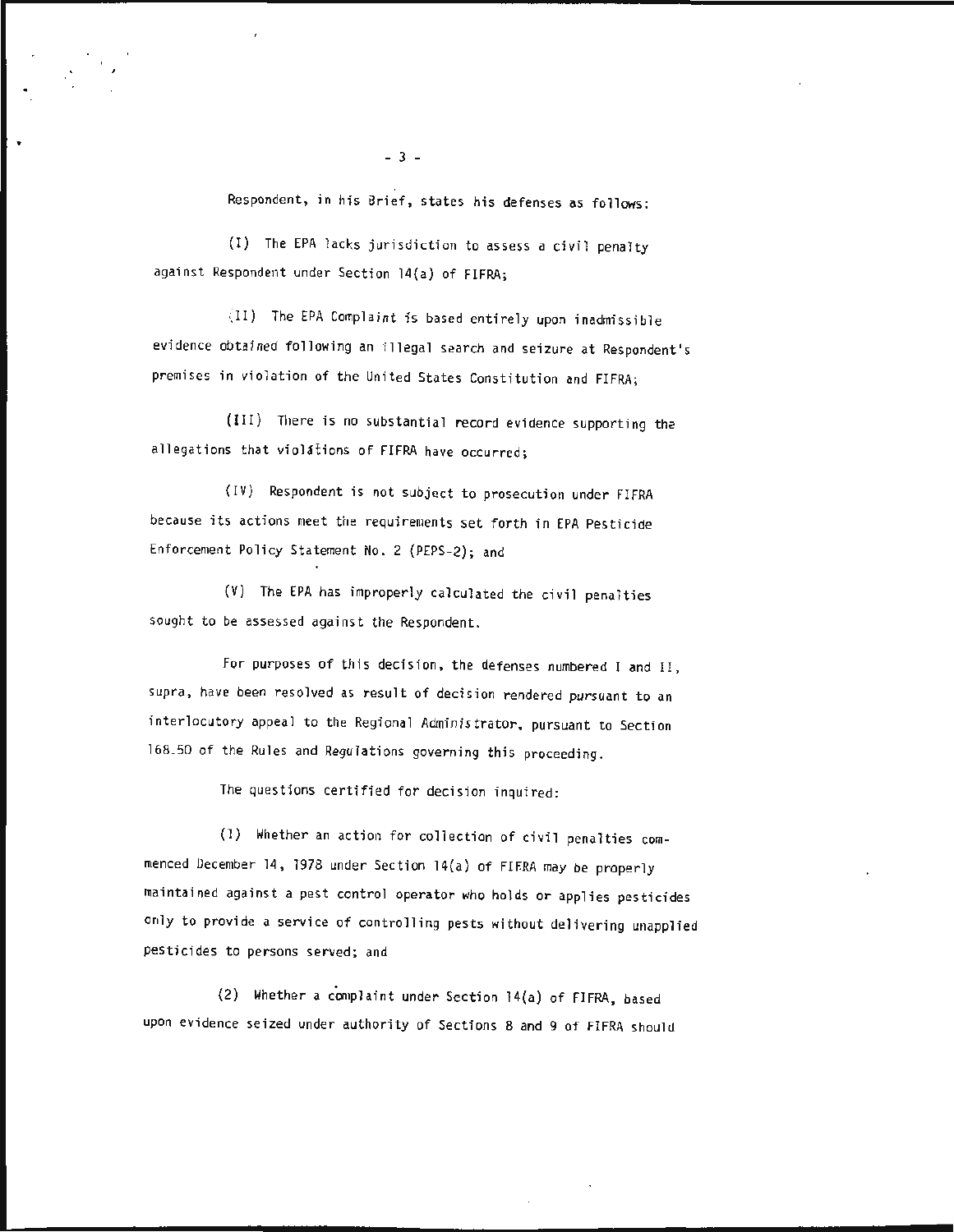be dismissed as a matter of law where the respondent is a pest control operator not engaged in the production , manufacture, sale or distribution of pesticides under the Act.

The Regional Judicial Officer , appointed by the Regional Administrator, in her decision rendered on January 18, 1980, responded to the first certified question in the affirmative, concluding that Respondent herein is a "distributor" within the meaning of said Section l4(a)(l) of the Act for the reason that all of the persons specifically listed in said section are persons in the pesticide business and that "other distributors" is interpreted to include other persons in the pesticide business. $3/$ 

It was further held that the response to question 2 turned on "the determination of whether Respondent is a "distributor" for the purposes of Section 8 and 9 of the Act, and thus that Respondent was Lubject to inspections under the 1972 Act, and therefore the response to the question so certified was in the negative.  $4/$ 

Having fully considered the evidence and arguments of Counsel, I make and find the following Findings of Fact and Conclusions of Law which are pertinent to the consideration of the issues remaining:

 $- 4 -$ 

The Regional Judicial Officer, appointed by the Regional Administra- $3/$ tor of Region V to render a decision on the said questions submitted by Respondent and Certified on Interlocutory Appeal, adopted the reasoning of an EPA General Counsel Memorandum of Law dated May 15, 1979, which (page 3 thereof) gave deference to the Report of the Senate Committee on Agriculture and Forestry [S.Rep. No. 92-970, 92d<br>Cong., 2d Sess. 19, 23 (1972)] from which it is concluded that "it is clear that Congress intended the stricter penalty provisions of Section  $14(a)(1)$  to apply to persons in the "business of applying pesticides".

The Regional Judicial Officer declined to decide the issues (raised 4/ in Respondent's brief) that (1) the warrant was inadequate in that it was lacking in specificity and (2) Complainant's Inspector exceeded the scope of the Search authorized by the warrant. These issues are addressed in the Discussion appearing in this Decision.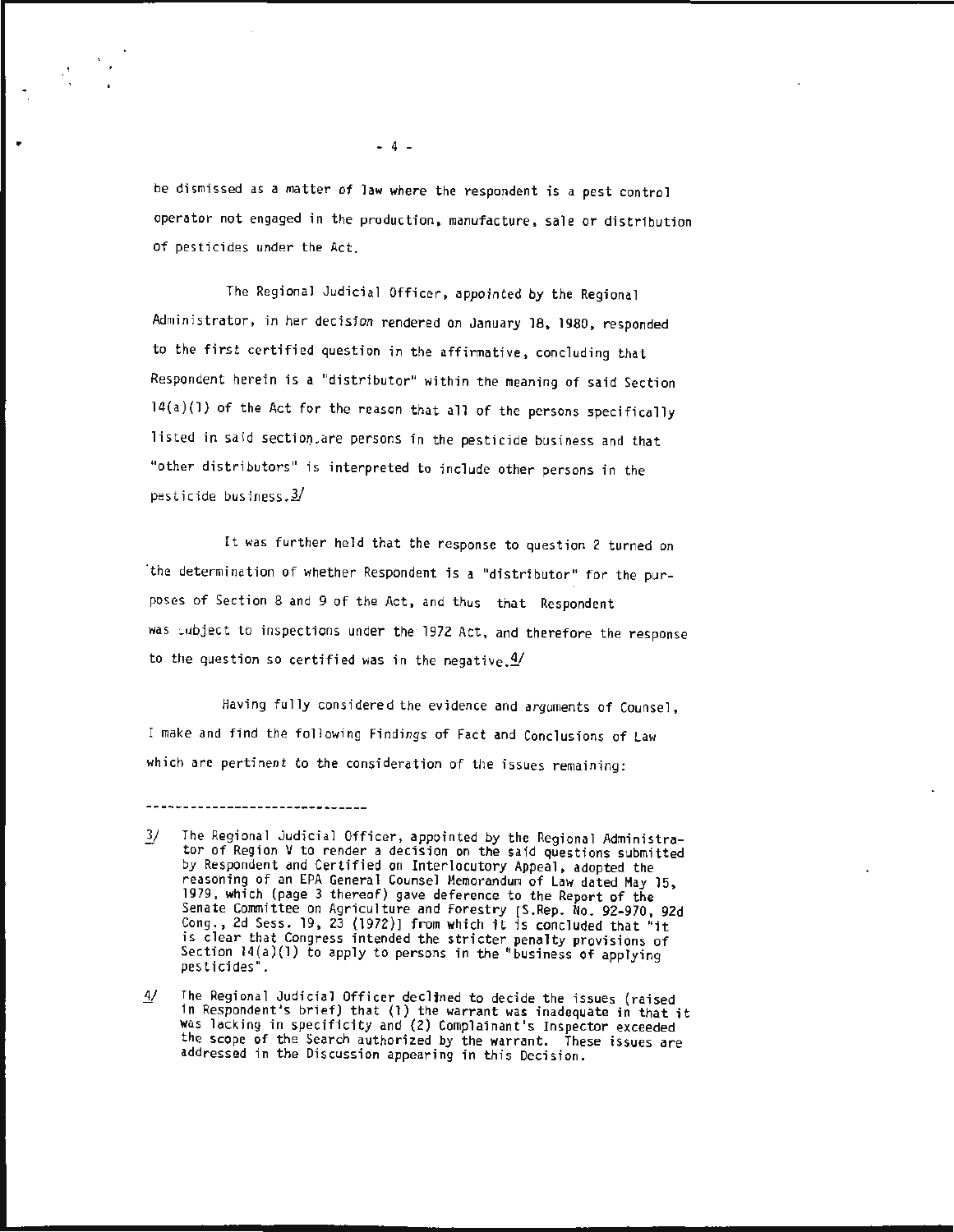# FINDIHGS OF FACT

1. Respondent, Bradley Pieper, d/b/a Bradley Exterminating Company (Bradley), is a licensed structural pest control operator conducting business in the State of Minnesota at all times material herein.

2. Bradley Exterminating Company at all times pertinent hereto was owned by Mr. Bradley Pieper and his wife, Mrs. Dianna Pieper, and employed approximately six servicemen and two office staff.

3. During lS78 Bradley generated gross revenues of \$266,801 and realized net earnings from operations of \$28,325 or 10.6 percent of sales. Aside from minimal interest income (\$568 in 1978) net earnings from operations constitute the sole source of income for Mr. and Mrs. Pieper. They receive no salary from the company.

4. Bradley provides comprehensive pest control services for busi ness and re idential customers throughout an expanding service territory, which includes the control of snakes, squirrels and bats . The company also conducts a limited retail sales operation involving the sale of various deodorants and insecticides.

5. On July 17 , 1978, Bradley performed a pest control service at the home of Ira Adelman, 144 S. Mississippi River Blvd. , St. Paul, MN.

6. In the performance of the service at the Adelman residence, Respondent applied the pesticide SEVIN DUST as a tracking powder for the stated purpose of controlling, killing or otherwise eliminating rats.

7. On July 11, 1978, Bradley performed a pest control service at a rental house next door to and owned by Mrs. Robert Nelson, and located at 417 - 4th Street, White Bear Lake, MN.

- 5 -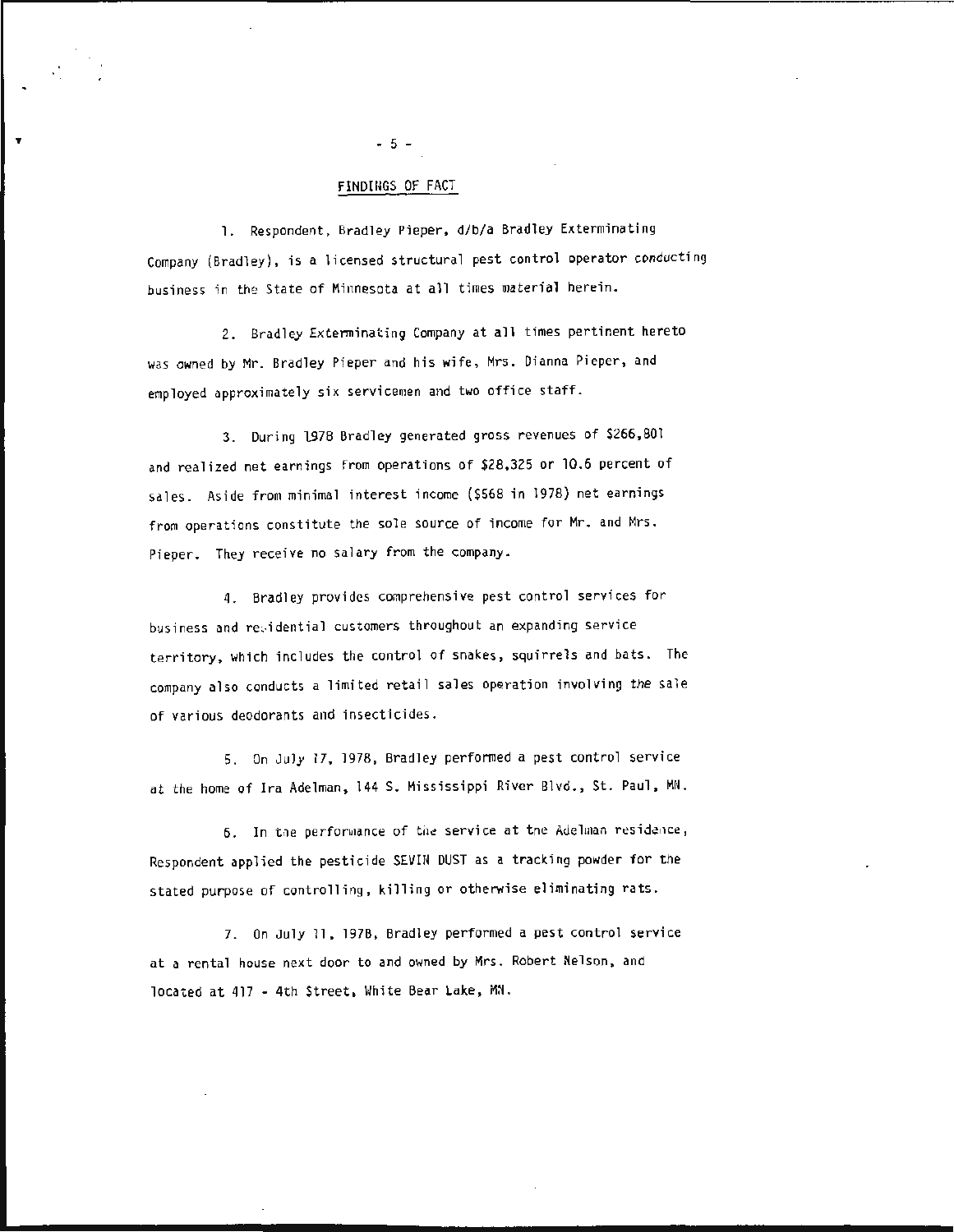8. In the performance of the Nelson service, Respondent applied the pesticide ROZOL TRACKING POWDER to and from the outside of said nouse at the overhang or eave area for the stated purpose of controlling, killing or otherwise eliminating bats.

9. On June 22, 1973, Bradley performed a pest control service at the residence owned by Mr. Dennis Chirhart, 1052 Ottawa Avenue, West St. Paul, MiL

10. In the performance of the service at the Chirhart residence, Respondent applied the pesticide ROZOL TRACKING POWDER which was dispersed in the attic through outside "bat entrance holes" by means of a nozzled device referred to as a duster, for the stated purpose of controlling, killing or otherwise eliminating bats.

11. On August 17, 1977, May 24, 1978 and June 28, 1978, Bradley performed pest control services at the residence of Mr. Dale Carlton. 4540 Pleas ant Avenue , South Minneapolis, MN.

12. In the performance of the services at the Carlton residence , Respondent applied the pesticide ROZOL TRACKING POWDER, a rodenticide , into entrance points from outside the attic, for the stated purpose of controlling , killing or otherwise eliminating bats.

13. On August 30, 1977 and May 2, 1978, Bradley performed pest control services at the residence of Hr. and Mrs. William Thole, 2217 James Avenue North, Minneapolis, MN.

14. In the performance of the services at the Thole residence , Respondent applied the pesticide ROZOL TRACKING POWDER to the roof and peak of the attic, for the stated purpose of controlling, killing or otherwise eliminating bats.

·'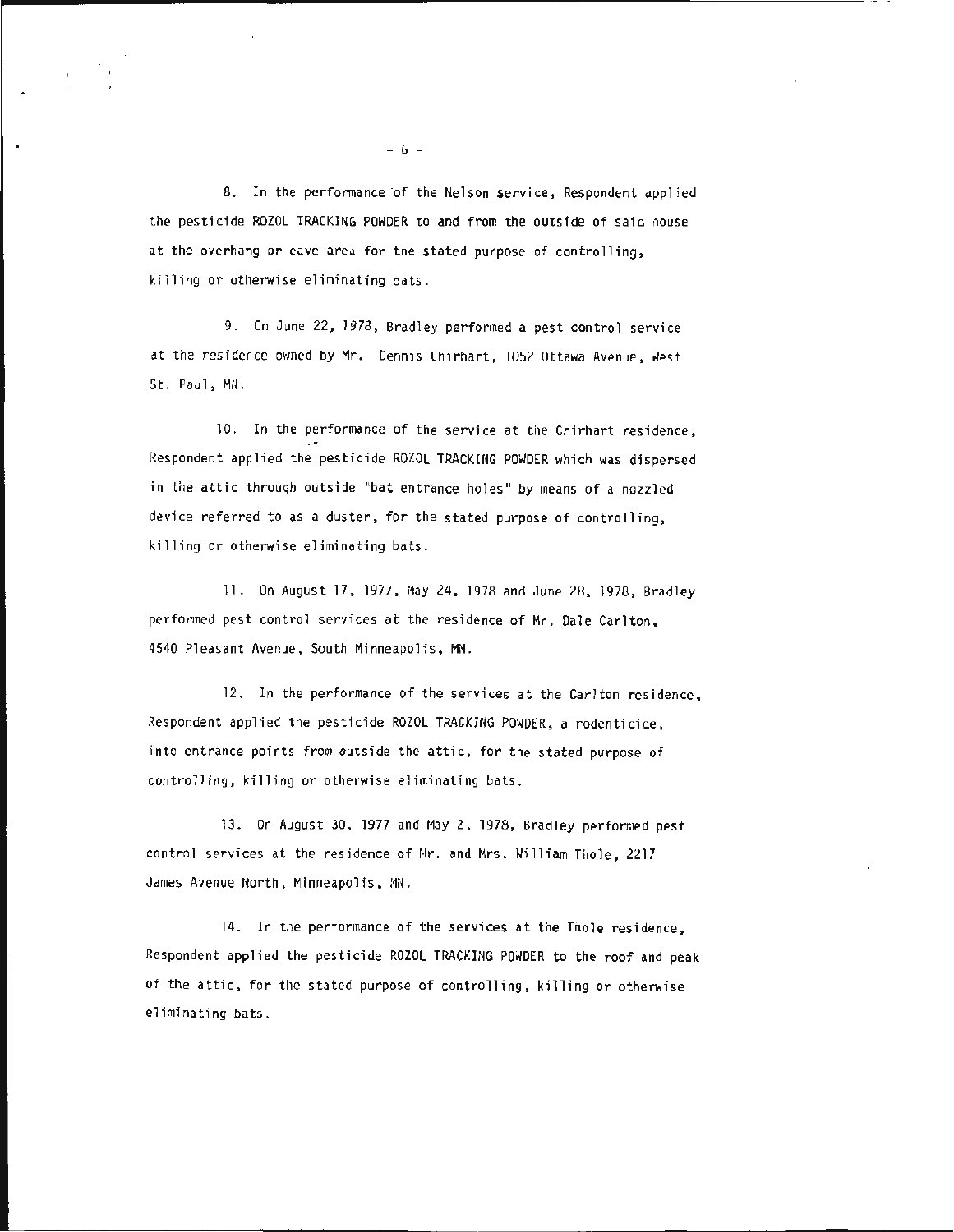15. Apart from those instances enumerated in the preceding eight paragraphs, between January 1, 1977 and July 31, 1978, 196 bat control treatments or retreatments utilizing the pesticide ROZOL TRACKING POWDER were conducted by Bradley (as evidenced by Complainant's Exhibit 20).

16. The Bradley use pattern for treating bats with ROZOL consists of locating the bat entrance holes on the outside of the bat-infested structure, and applying ROZOL through the bat entrance and exit holes by use of a "duster"--an apparatus containing a cannister of Rozol Powder to which is connected an 18-inch long tube, which is three inches in diameter, to the end of which is attacned a three-inch long pointed nozzle which disperses the dust to areas where the bats are roosting, which in most cases are areas inaccessible from inside the attic. Bradley can do a more thorough job on bats working on the outside rather than from the inside of tne house.

17. Bats die from the ROZOL ingested when the bats lick it off their bodies after it has been dusted in their roosting area, througn entrance and exit holes usually in the roof and eaves.

18. On July 12, 1978, Bradley sold and delivered the pesticide product RID-0-PAK to Mrs. Robert Nelson , 414 -4th Street, Wi1ite Bear Lake , MrL

19. The sale and delivery of the RID-0-PAK by Respondent to Mrs. Helson was for the stated purpose of controlling, killing or otherwise eliminating bats, and occurred on the day following a bat control treatment with ROZOL TRACKING POWDER of the Nelson residence by Bradley.

20. On July 12, 1978, Bradley sold and delivered the pesticide product RID-0-PAK to Mrs. David Savino, 5181 Division Avenue, Wnite Bear

- 7 -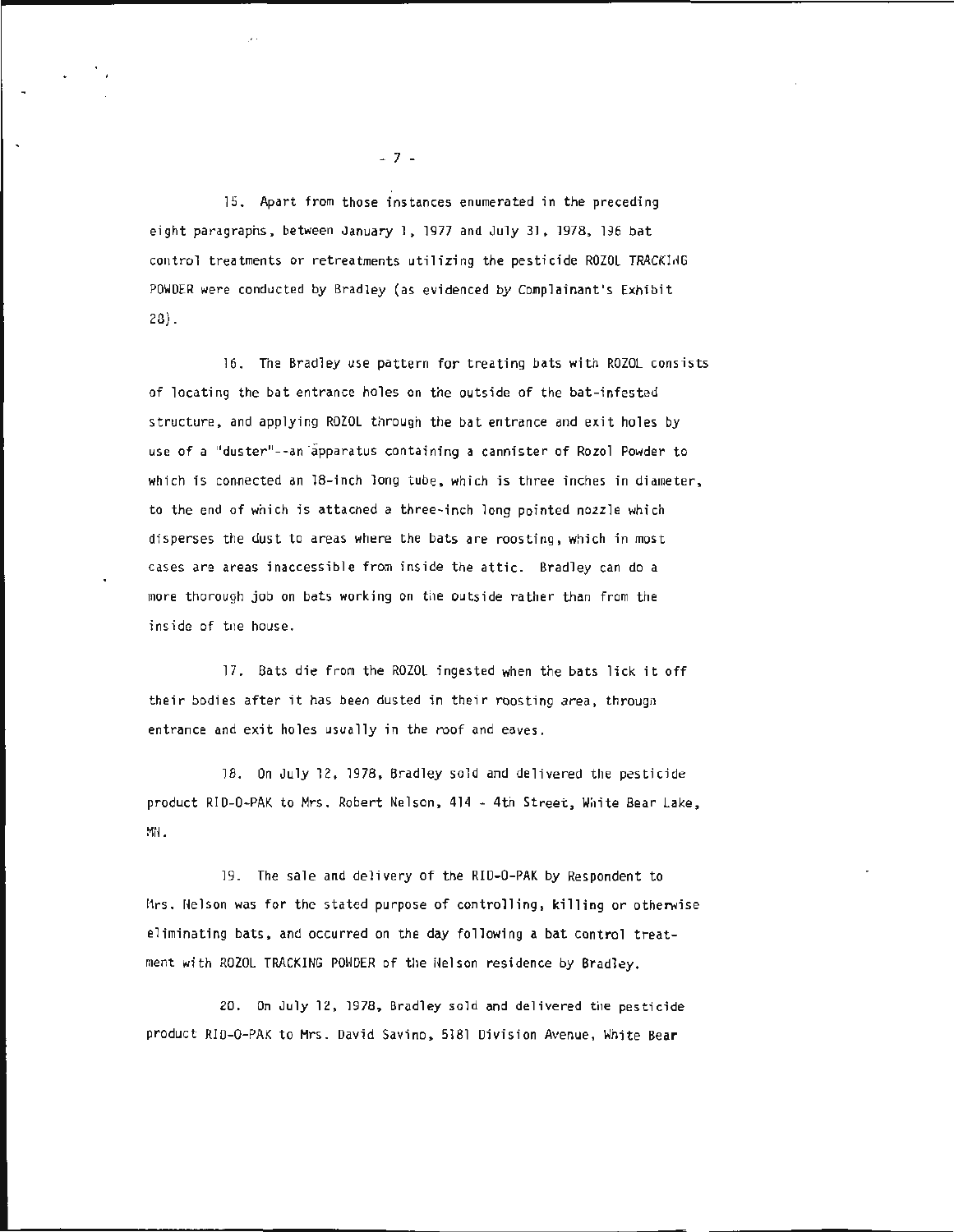Lake, MN, which she purchased for \$40.34 in preference to expending \$225, the amount of an estimate given by a Bradley serviceman to "control the bats."

21. The sale and delivery of the RID-0-PAK by Respondent to Mrs. Savino was for the stated purpose of controlling, killing or otherwise eliminating bats, according to records retained and furnished by her.

22. Apart from those instances described in the preceding four paragraphs, the pesticide RID-0 -PAK was, between January 1, 1977 and July 31, 1978, sold to 36 of it customers by Respondent, for bat control purposes .

23. On June 19, June 30 and July 8, 1978, Bradley performed pest control services at the home of Mrs. Martin Kuretsky, 8822 Westmoreland Lane, St. Louis Park, MN.

24. In the performance of the service, at the Kuretsky residence, Respondent applied the insecticides SEVIN, SEVIN OUST and/or DIAZINOil for the stated purpose of controlling, killing or otherwise eliminating snakes.

25. On March 31 and May 10 , 1978 , Bradley performed pest control services at the home of Mrs. Sheldon Azine, 8600 Westmoreland Lane, St. Louis Park, Mi.

26. In the performance of the services at the Azine residence, Respondent applied the insecticides SEVIN DUST and DIAZINON for the stated purpose of controlling, killing or otherwise eliminating snakes.

27. On July 14, 1978, Bradley performed a pest control service at the home of Mrs. Jerry Peterson, 2066 Theresa, Mendota Heights, MN.

- 8 -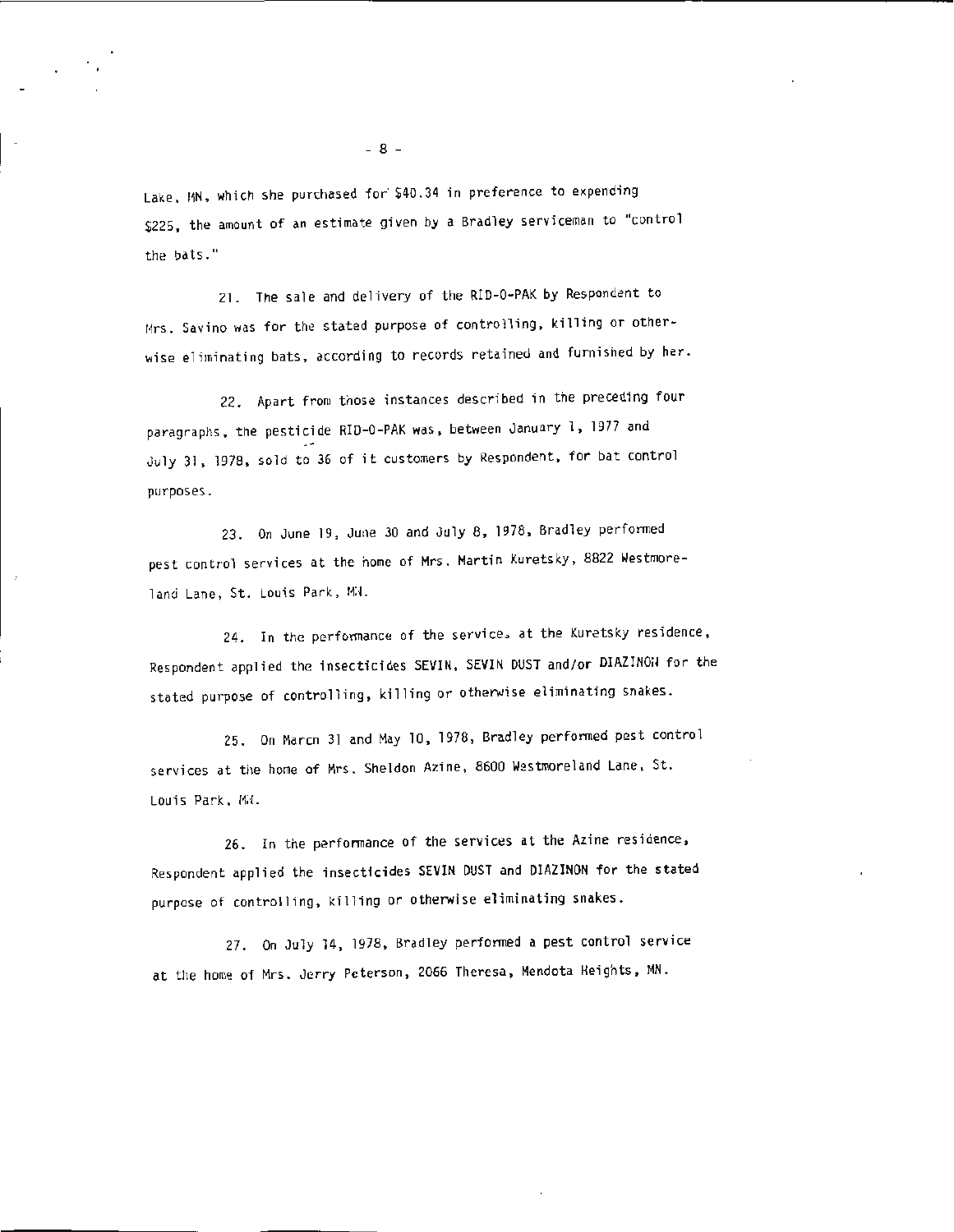28. In the performance of the service at the Peterson residence, Respondent applied the insecticide DIAZINON for the stated purpose of controlling, killing or otherwise eliminating snakes.

29. On April 18, anJ May 12 , 1978, Bradley perfo.1ned pest control services at the home of Mrs. Rocco Altobelli, 1300 Dearwood Road, Eagon, MN.

30. In the performance of the service at the Altobelli residence, Respondent applied the insecticides DIAZINON and SEVIN DUST for the stated purpose of controlling, killing or otherwise eliminating snakes.

31. On April 14 and May l, 1978, Bradley performed a pest control service at the home of Mrs. Ken Kusske, 2300 Highland View Ave., Burnsville, MH.

32. In tne perfonnance of the service at the Kusske residence, Respondent applied the insecticide SEVIN DUST for the stated purpose of controlling, killing or otherwise eliminating snakes.

33. Apart from those instances above enumerated and described, the evidence shows further that between January 1, 1977 and July 31, 1978, 26 snake control treatments or retreatments utilizing the insecticide SEVIN, SEVIN DUST and/or OIAZINON were conducted by Bradley.

### Findings Re: Adelman Incident

34. On July 17 , 1978 , a Bradley serviceman came to the Ira Adelman residence and conducted a treatment for rats. The serviceman was asked by Adelman to put down a tracking powder. He applied SEVIN DUST which he represented verbally and in writing to be a tracking powder put down to kill rats.

- 9 -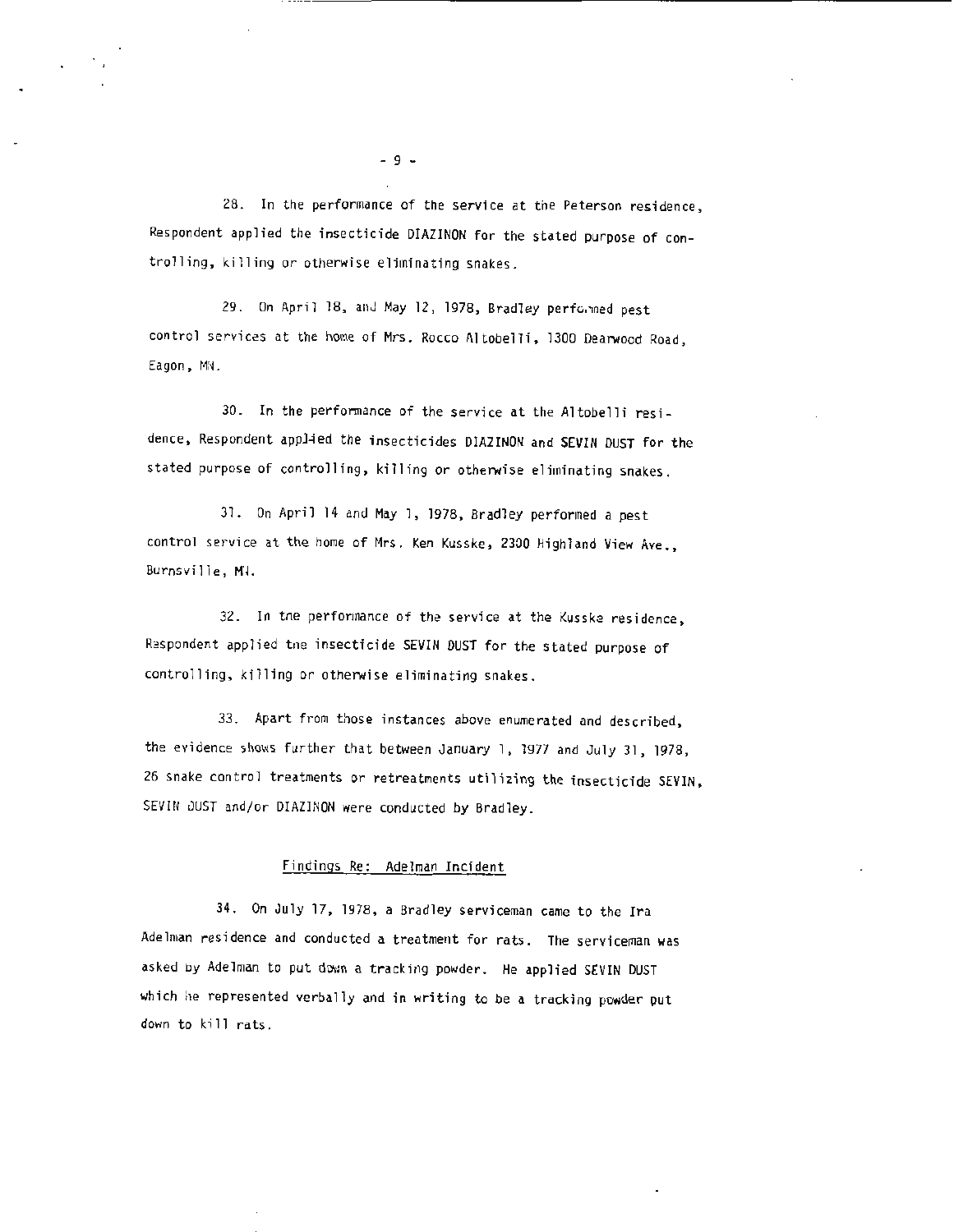35. The insecticide SEVIN DUST is a federally registered insecticide. It is not approved for use as a tracking powder, or for use in rodent control.

### Findings re: Bat Control and Use of ROZOL TRACKING P0\1DER for Bat Control

36. Bats in the United States are insectivores {with two minor exceptions). The blood-sucking or vampire bat is not found in the United States. The non -insect eating bats found in the United States feed on nectar.

37. Bats migrate during the cold season; bats are found in all 50 states.

38. Because their consumption of insects is ravenous, bats control insects that would otherwise decimate crops, or would cause a public health concern, such as mosquitoes.

39. Many fears and a mystique are associated with bats. Apart from legitimate concern with picking up a sick bat which could bite, these fears are not well-founded. They are the result of conditioning.

40. The habits of a species of bats do not differ mucn from state to state.

41. There has been one death in the United States resulting from histoplasmosis, presumably acquired from bat guano (droppings).

42. Histoplasmosis is not common in the northern United States.

43. Bats are more likely to be found at the peak of an attic than rats and mice.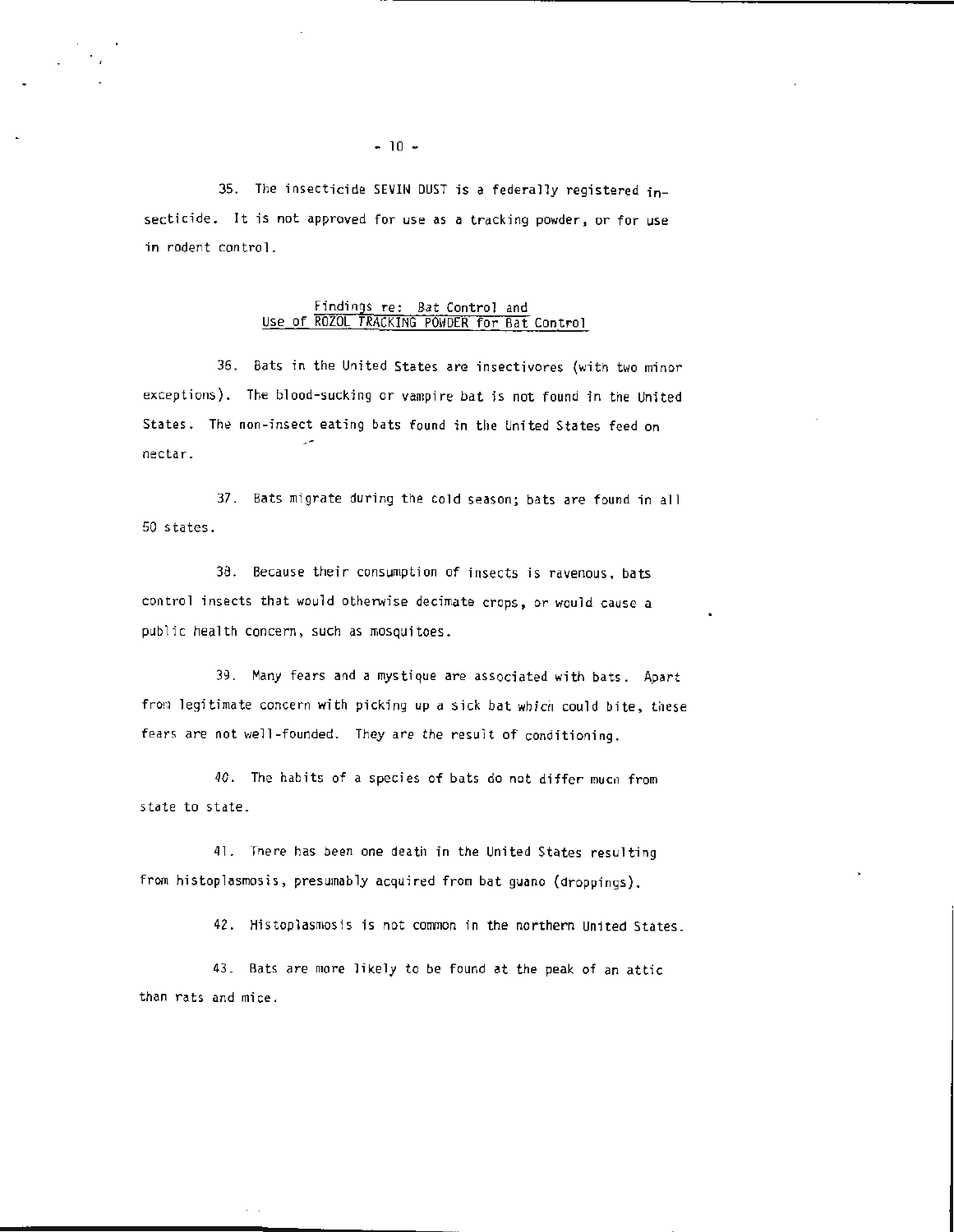44. It is not likely that bats would feed on insects found in attics. Bats secure their food on the wing.

45. Bats are frequently encountered in specific sites which are commonly known as bat roosts, and some structures become bat roosts.

46. Bats and rats are creatures of different habits. Rats and mice are rodents. Bats are not rodents.

47. The main places in the home where rats and mice normally enter is at or near the ground level. The main places where bats are found in the home are above the ground level; they do not have runways.

48. When bats become pests in buildings, there are two methods of control: (1) block the holes when the bats depart to eat or migrate, so no re-entry; and (2) make the interior undesirable for the bats, by eliminating tne niches or slots where they live, providing more light, or inducing drafts.

49. The only permanent way to get rid of a colony of bats is to exclude them from the building by plugging their entrance holes (batproofing).

50. Bat-proofing through physical means may be exceedingly easy. The pest control operator can assist in locating and closing up structural deficiencies, as a permanent means of controlling bat problems.

51. Technical Release No. 5-75 of the National Pest Control Association (Complainant's Exhibit 111) pertaining to bat control states that no chemicals are registered specifically for bat control. The release also states that the only current method of bat control when human health is not endangered is trapping or mechanical exclusion.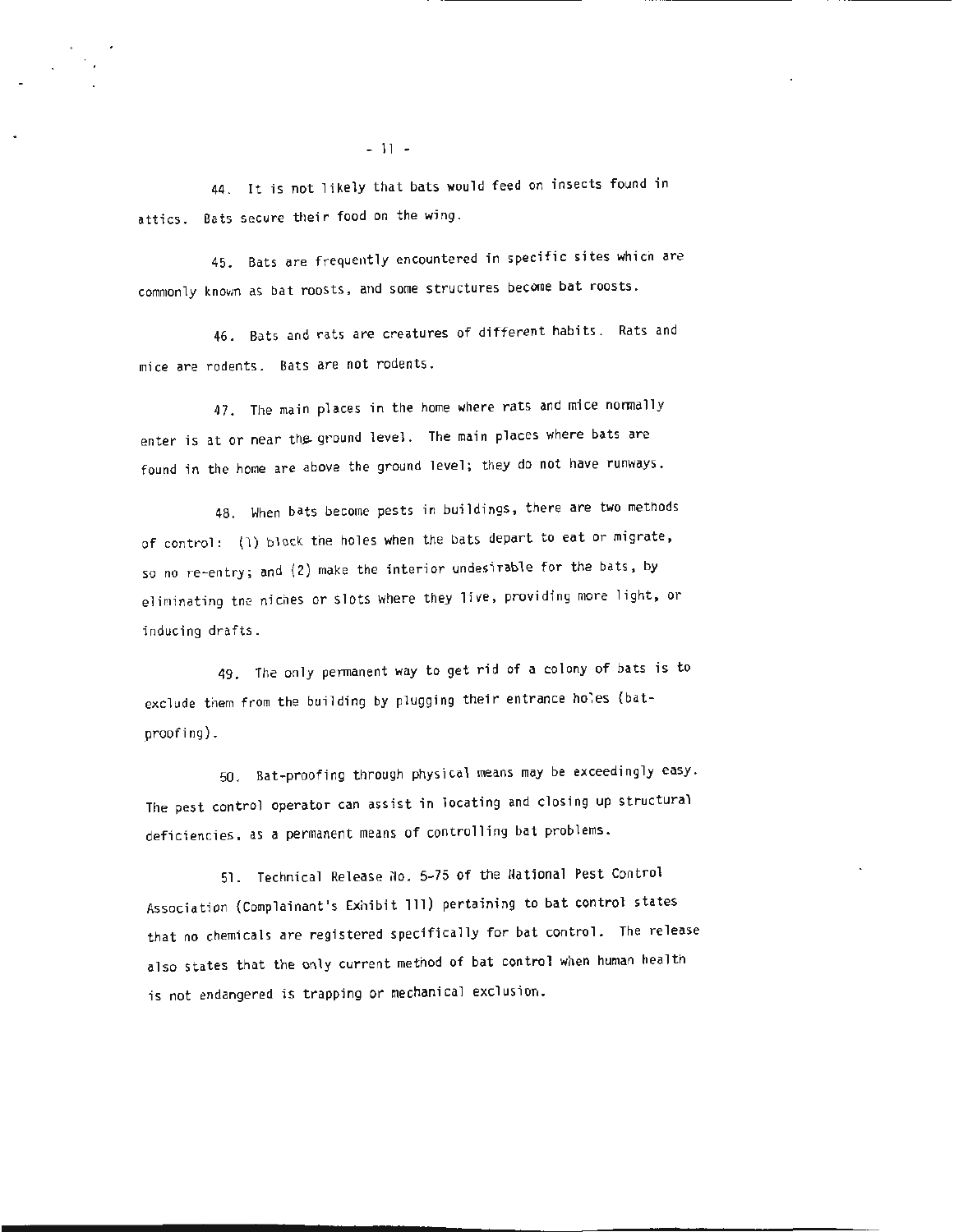52. The use of lethal chemicals (including DDT) is contraindicated in bat control, since they are usually only temporarily effective and may create a human health hazard associated with the use of long-life toxicants in closed areas of the home.

53. The only permanent way of getting rid of bats is to build t:1em out of the structure. Anything else is going to be temporary. Other bats will come and replace any that are killed. If repellent is used, the effect will be dissipated after a while and other bats will come back in.

54. Toxicants exert slow and prolonged affects on members of bat colonies , leading to scattering sickened bats which increases rather than eliminates potential hazards to humans, since moribund bats often fall to the floor of buildings and into yards following the application of pesticides.

55. Bats fly great distances on migration. Some fly a 50-mile radius during an individual night. Bats can fall hundreds of miles from where they ingested pesticide.

56. The use of chemicals to control bats creates a hazard, *a:*  worse hazard than having the bats present, because it results in downed bats which creates the potential hazard of bat bites to inquisitive people and pets. Bats bite in self-defense.

57. A great percentage of bats downed for any reason will bite in self-defense if picked up and, therefore, anything that increases bat fallout is to be discouraged.

58. Rabies is the only infection that will kncck bats down, and its incidence is exceedingly low. The latest study done and just published showed a rabies infection rate of 0.09 to 0.50 percent.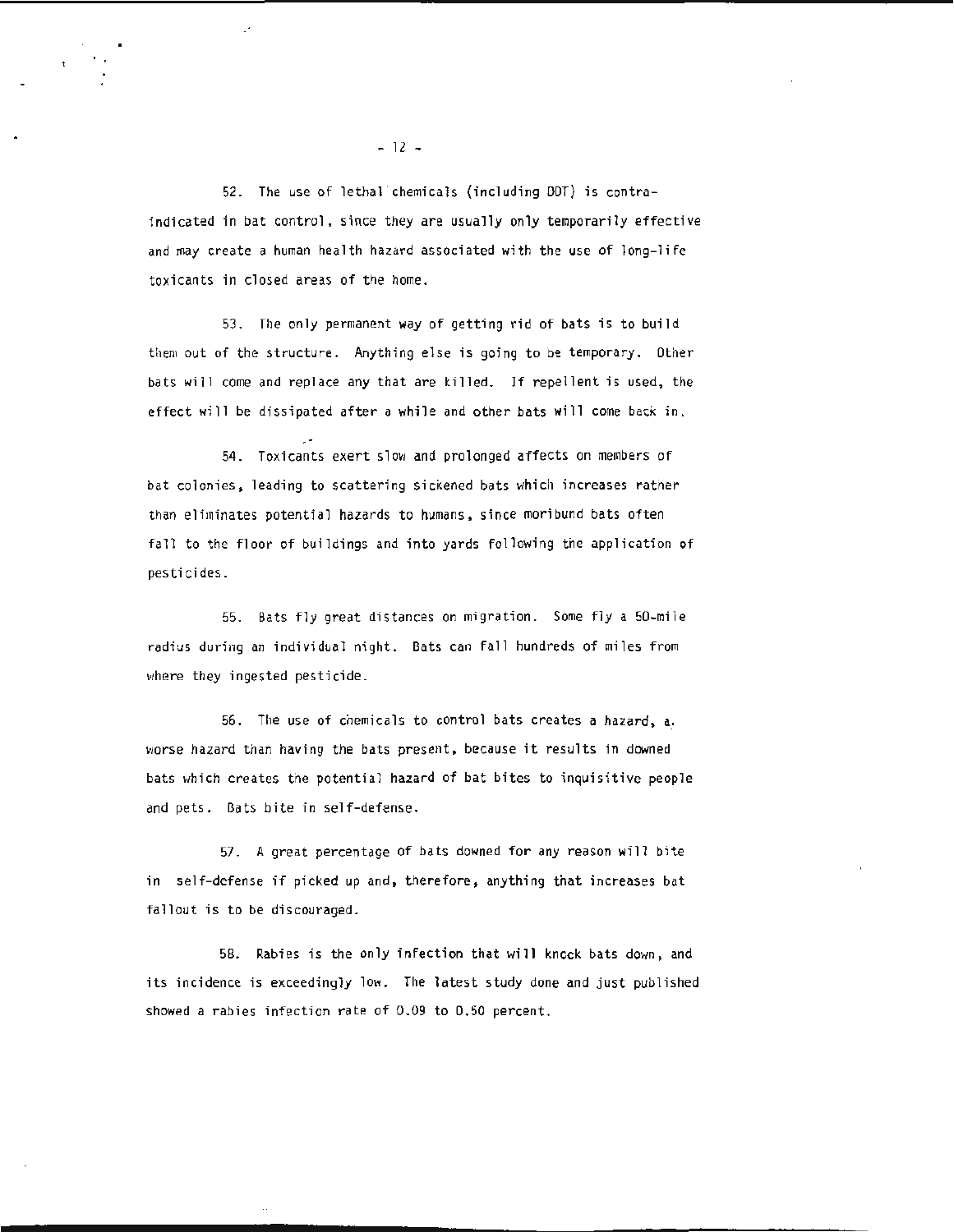59. Up to 75 percent 6f the bats in a given mass population have shown immunity to rabies. We don't get outbreaks of rabies with bats, and bats don 't attack when they develop rabies.

60. Anyone bitten by a bat has to be started on the anti -rabies treatment without delay. When a bat can't be tested, the assumption has to be made that it has rabies, so that a bat knocked down for any reason bites someone and doesn't get tested, the full treatment is mandated. The complete anti-rabies treatment, which is to be administered in the event of a bat bite, consists of 24 shots. The total cost , doctor's bill and governmental costs, is around \$1,700 for the complete anti-rabies treatment following a bat bite, not including the anguish and pain attendant to undergoing treatment or having a pet destroyed.

61. Purdue study indicates that ROZOL is a chronic toxicant, and according to Chempar's efficacy tests for ROZOL use on bats, the shortest time period it took to kill bats is five days.

62. Before a pesticide product can be registered or approved for a particular use pattern, the safety of the product has to first be established.

63. The Toxicology Branch of the Hazard Evaluation Division of the Office of Toxic Substances of the Environmental Protection Agency, Washington, D.C. (five individuals) is concerned with the safety of pesticides with regard to humans and domestic animals; and it determines whether pesticides are safe to humans and domestic animals from the proposed use pattern that accompanies a registration application.

64. A Toxicology Review , an independent evaluation by a toxicologist of the toxicity studies submitted, was conducted for the ROZOL TRACKING POWDER use on bats.

- 13 -

' ·.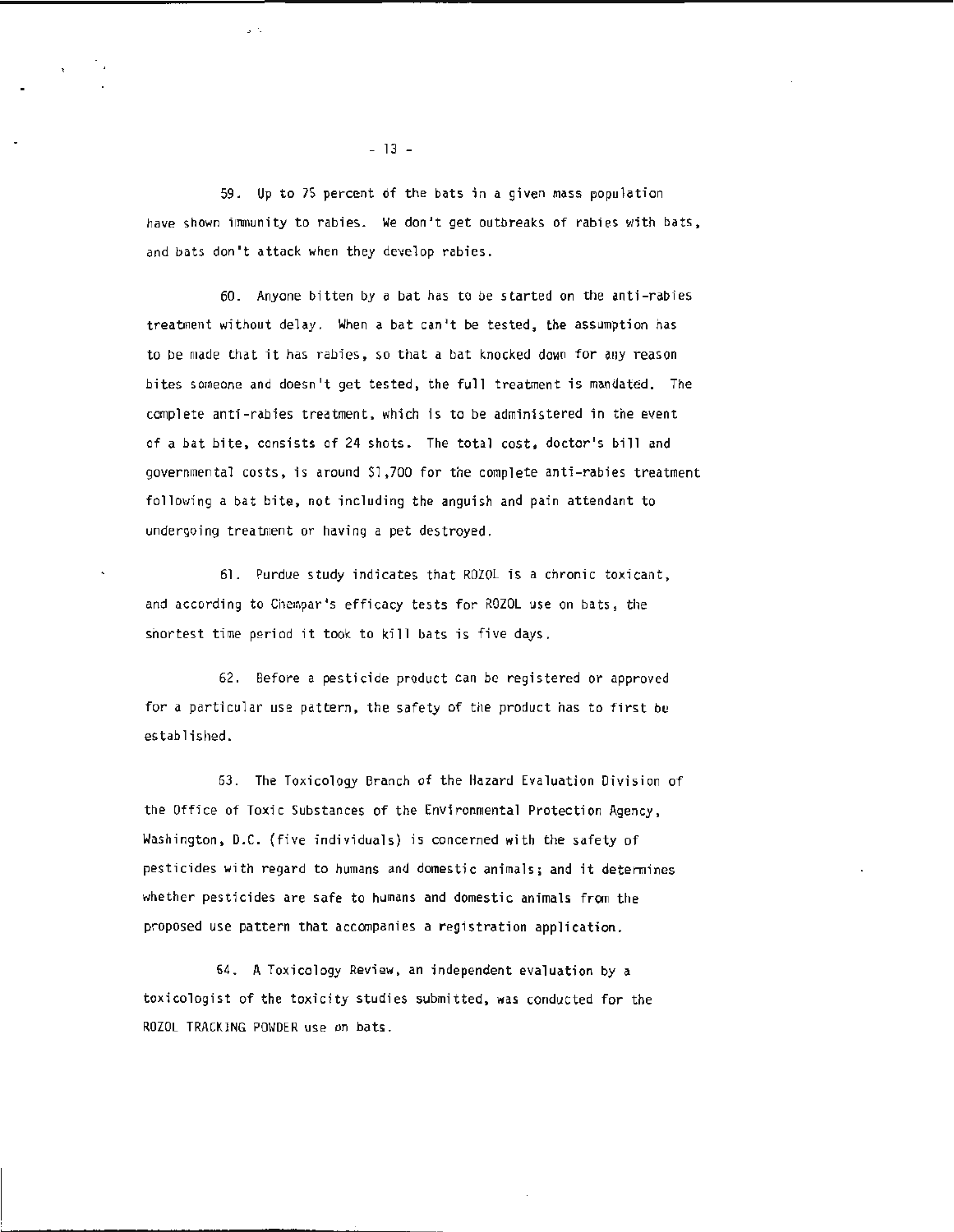65. On review of the use pattern described by the proposed registrant, a determination could not be made , regarding safety, due to the absence of needed toxicity data, thus the safety of ROZOL TRACKING POWDER for bat control has not been established. Unless and until its safety is established, ROZOL will not be approved for bat control use.

66. ROZOL TRACKING POWDER is very hazardous. There is a danger that the anti-coagulant ROZOL TRACKING POWDER, when applied to an attic, can get to other areas of the building.

67. Bats, when in attics, are found near the ceiling; the presence of rats and mice is almost always at floor level or in walls, but almost never at the top of an attic. Bats and rats/mice are found in different places in an attic, thus the use of Rozol to control rats and mice, even in attics, is in a different manner.

68. The number of ounces or pounds of ROZOL TRACKING POWDER used in a bat control job is not relevant to determining whether the product is safe or unsafe; the "no-observable effect" level for ROZOL TRACKIIIG POWDER's use on bats has not been determined because the necessary studies requested by EPA have not been submitted by the manufacturer.

69. EPA requested two teratology studies from the manufacturer of ROZOL in order to assess potential hazards associated with product use for bat control. A teratology study is the study of the effect of a pesticide on the fetus when it 's within its mother's womb.

70. It is known that ROZOL TRACKING POWDER is a stable chemical that probably would take years to degrade , thus, it would be a sound practice for a pest control operator or a homeowner to remove ROZOL from an attic in the event that it has been used.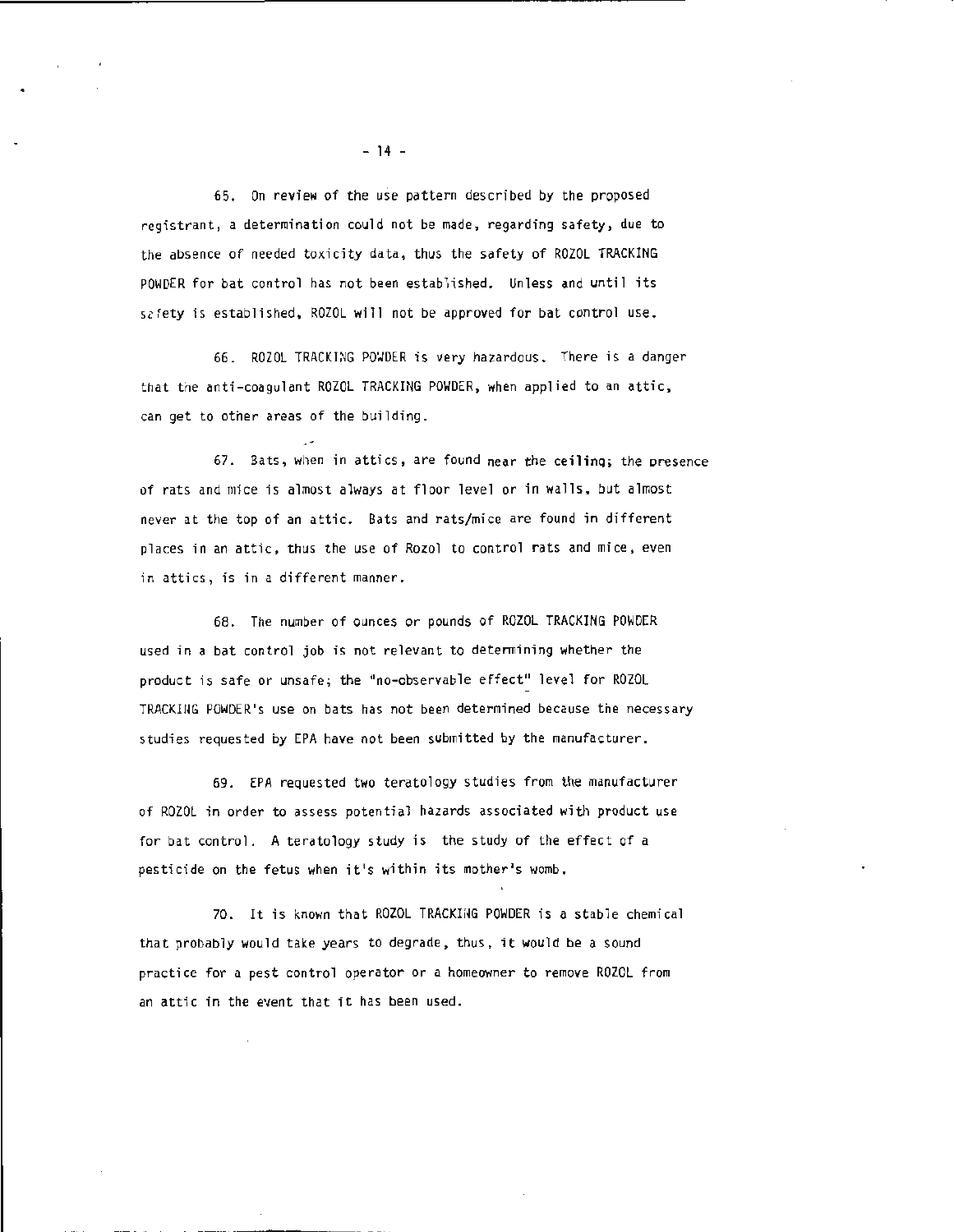71. Studies have shown that when mothers were taking anticoagulants for embryotic diseases during the first trimester of pregnancy, the children were born with congenital malformations, the most prominent one being facial disfigurations.

72. ROZOL TRACKING POWDER is an anti-coagulant, the active ingredient wh ich is chlorophacinone, which is as powerful and toxic as any anti-coagulant known.

73. The total approximate cost to the manufacturer of toxicological studies needed to determine the safety of ROZOL TRACKING POWDER for bat control is \$250,000. To date these studies have not been submitted to EPA.

74. The probability is present that, when ROZOL TRACKING POWDER is used to exterminate bats in an attic, the powder would be blown around throughout the living spaces of the house, due to the downward drift of air currents.

75. EPA contends that the fact that 14 states have approved the use of ROZOL TRACKING POWDER for bat control does not mean that it is safe.

76. ROZOL, when used for rats and mice, is applied in a different manner than when applied for bats. For rats and mice, the powder is sprinkled around; for bats the powder is blown into an area.

77. The applicant for pesticide registration for a particular use pattern gets the registration and label approved. Then the Pest Control Operator (P.C.O.) can use the product, and not before.

78. That "several pounds" of ROZOL TRACKING POWDER would be used in bat control jobs is an amount determined, submitted or suggested by Chempar Chemical Company in its registration application.

 $\frac{1}{2} \frac{1}{2} \frac{1}{2} \frac{1}{2}$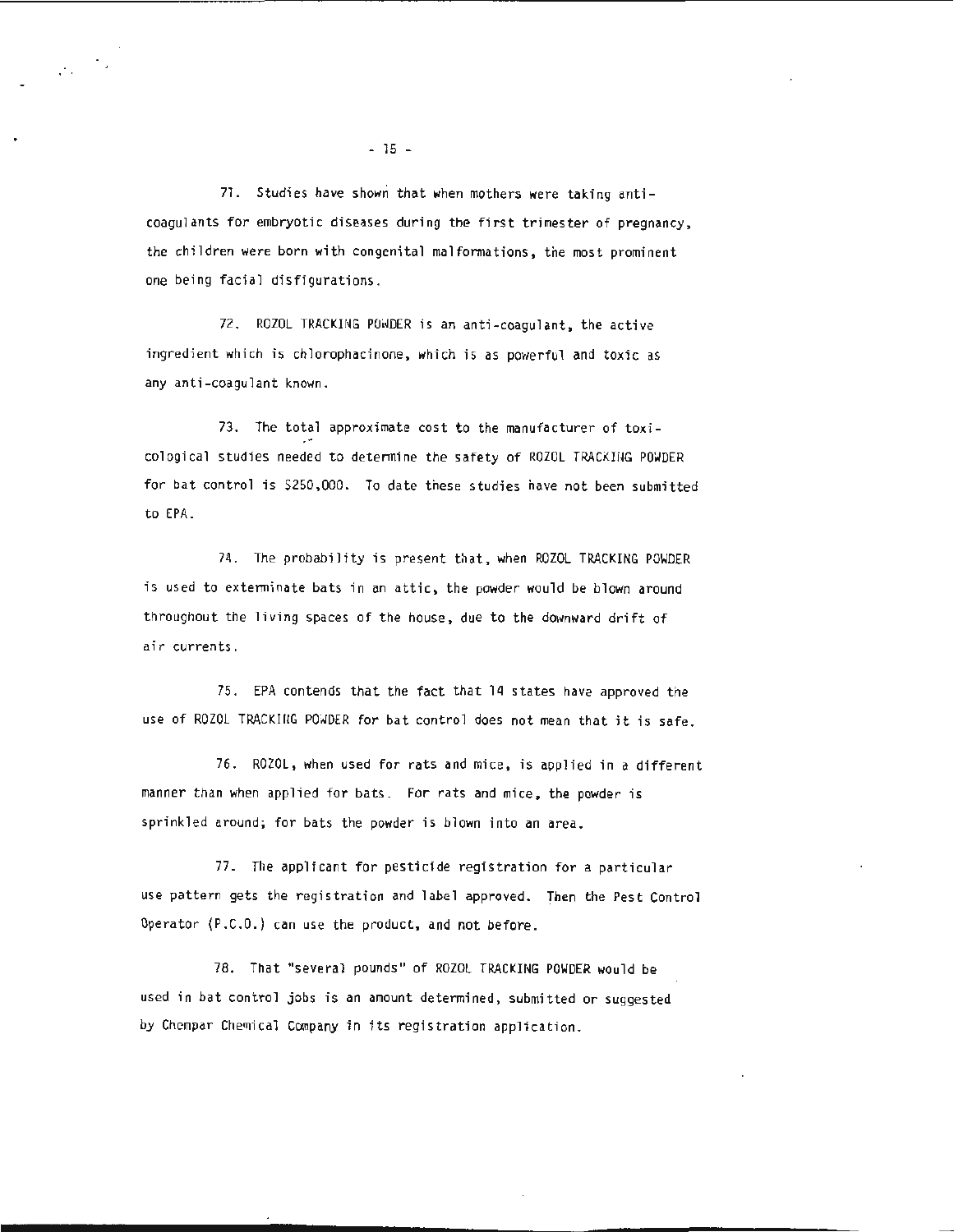79. EPA judgment concerning the safety of pesticides is acceptable to the Hational Pest Control Association.

80. Dr. Denny G. Constantine, a California State Department of Health Public Health Veterinarian, and an authority on bats expressed the opinion that the desire of the manufacturer of ROZOL TRACKING POWDER to legitimatize the product's use on bats is part of its effort to sell the product, rather than reflective of a desire to help people, or a generous act; that Chempar's ROZOL ads are misleading; and that National Pest Control Association took poor and incomplete field reports and used them as a basis to generate a misleading report that favors Chempar's intended use of their tracking powder on bats.

81. It is also Dr. Constantine's opinion that the P.C.O. is biased in favor of a toxicant for bat control, and will encourage its acceptance and use for reasons such as:

(1) client associates killing the pest with permanency, and will be more willing to pay a substantial fee;

(2) it is easy and inexpensive to blow a toxicant into attic, as opposed to doing job correctly (bat-proofing);

(3) use of toxicant generates repeat business because of reinfestation.

82. P.C.Os prefer to use toxicants, over going in and boarding out the bats. P.C.O.s are worried about rabies; P.C.O.s are concerned bats will attack, though they will not. P.C.O.s, once educated, are sensitive to more legitimate concerns.

83. The professional (P.C.O.) should do the hole plugging, in order for it to be handled correctly.

 $-16 -$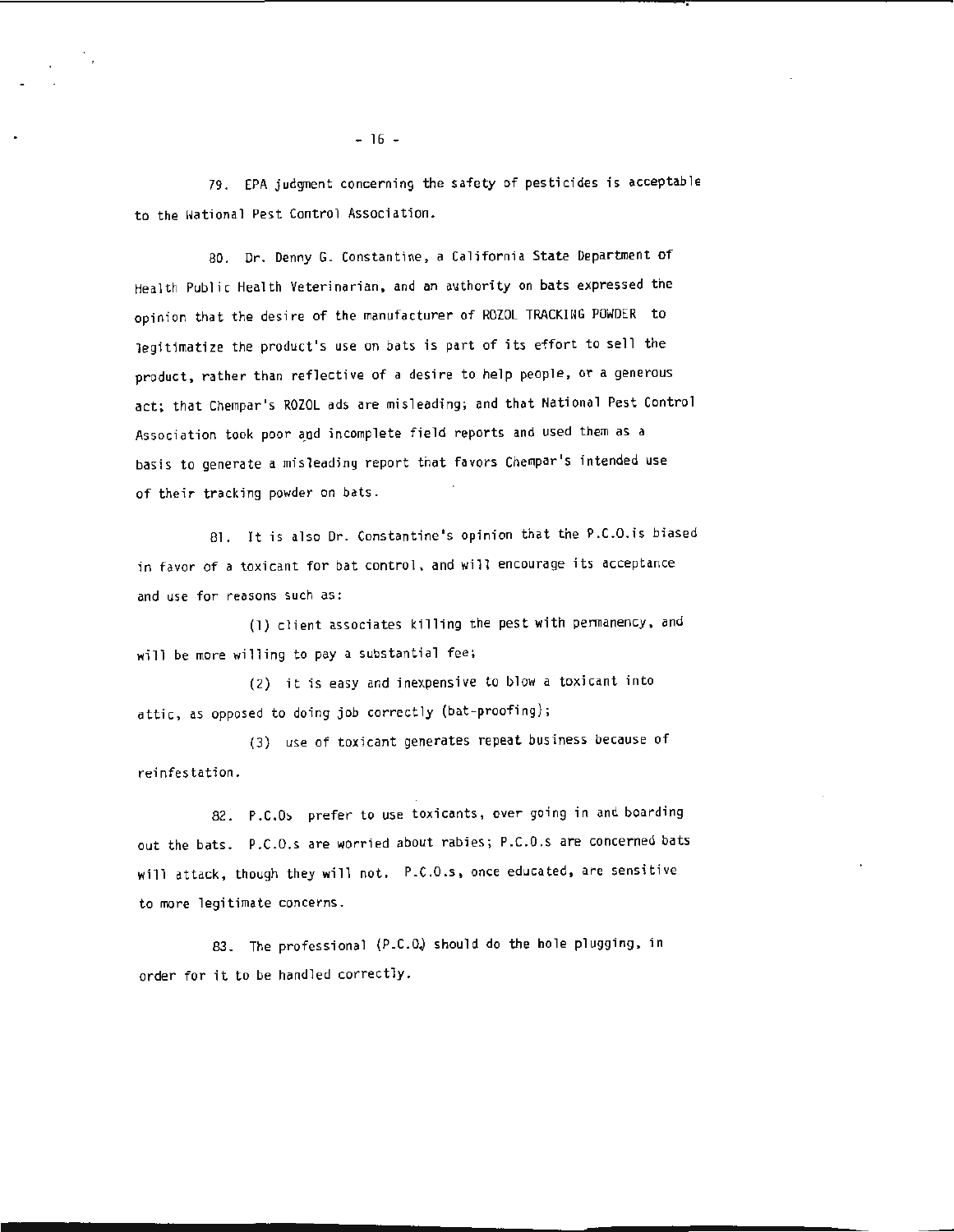84. Persons who do bat control work should take the same precautions as any who handle wild animals--take the pre-exposure immunization against rabies (several shots).

85. Regarding pesticide registration, once the EPA has accepted the data that has been supplied by an applicant for registration, a number is assigned, and the label that has been presented by the applicant now becomes the label of that product, and for all intents and purposes is a legal document, very important in the pesticide business as it protects the user and provides-for the efficacious use of the product.

86 . Every pesticide product which has been registered since 1972 has satisfied the tests necessary for registration.

87. There are approximately 35,000 pesticide products currently registered by EPA .

88. The Product Manager is responsible for moving the registration application through all of the key areas of evaluation and has knowledge of the registration status of a product under his authority at any given time, and thus has an authoritative role when dealing with a registration application.

89. Prior to being finally accepted for registration, a pesticide product cannot be used for the purposes sought. Such use would be a violation--use of an unregistered product, or sale/distribution of unregistered product.

# PEPS Generally and PEPS 2

90. The EPA developed the Pesticide Enforcement Policy Statements (PEPS) in order to inform interested individuals that a common sense approach would be taken to the regulation of pesticides.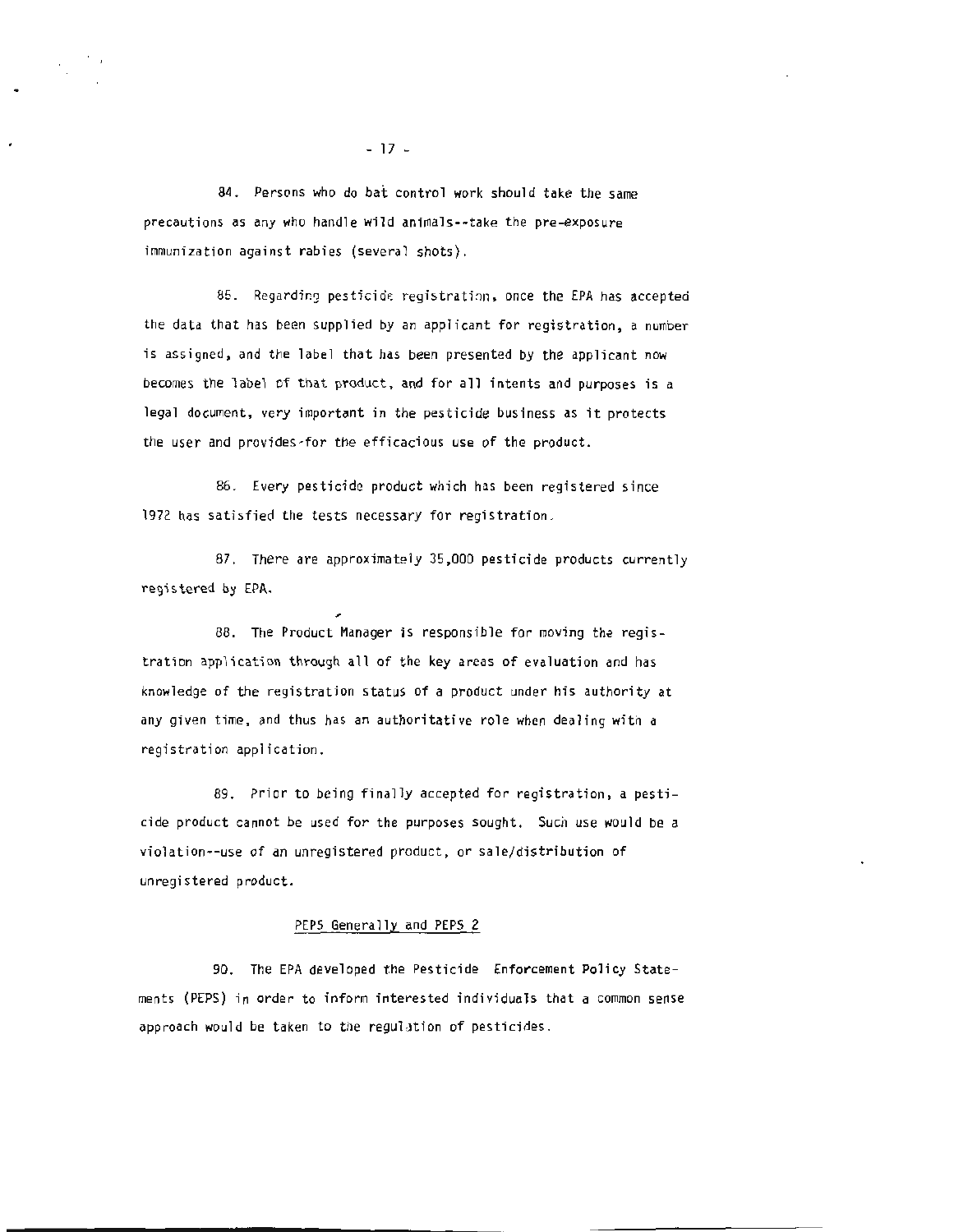91. If one had questions pertaining to the applicability of a particular pesticide enforcement policy statement , he would be expected to call or write the EPA Regional Office that served his region, as full legal responsibility for pesticide misuse has to lie with the user.

92. PEPS-2 permits the use of a pesticide product which is registered for a particular use against a pest which is not named on the label of the product if certain conditions are met.

93. Apart from PEPS-2, from the period 1972 to 1978, a pesticide product could not be used prior to actual federal registration. If the product were so used, it would constitute a misuse.

94 . Concerning the misuse of pesticides under FIFRA Section  $12(a)(2)(6)$ , the EPA indicated in the PEPS that it would exercise its prosecutorial discretion. Determination on whether there is a violation is made by the EPA Pesticide Misuse Review Committee on a case-by-case basis.

95. For PEPS-2 to apply, the basic condition that must be met is that the pest is few in number and sporadic in occurrence, and then under that, there are regulations that the label directions for use must be met, the product must be registered for the site, cautionary language must be observed, use directions must be followed, it must be recommended or used by a knowledgeable expert, and it must be safe.

96. Regarding PEPS-2, "limited in number and sporadic in occurrence" means that a very unusual condition of a pest occurs, and to meet the existence of that pest, to alleviate the existence of that pest, a product must be found to be used (against) it.

97. The user of the pesticide bears the burden of meeting the requirements of PEPS-2.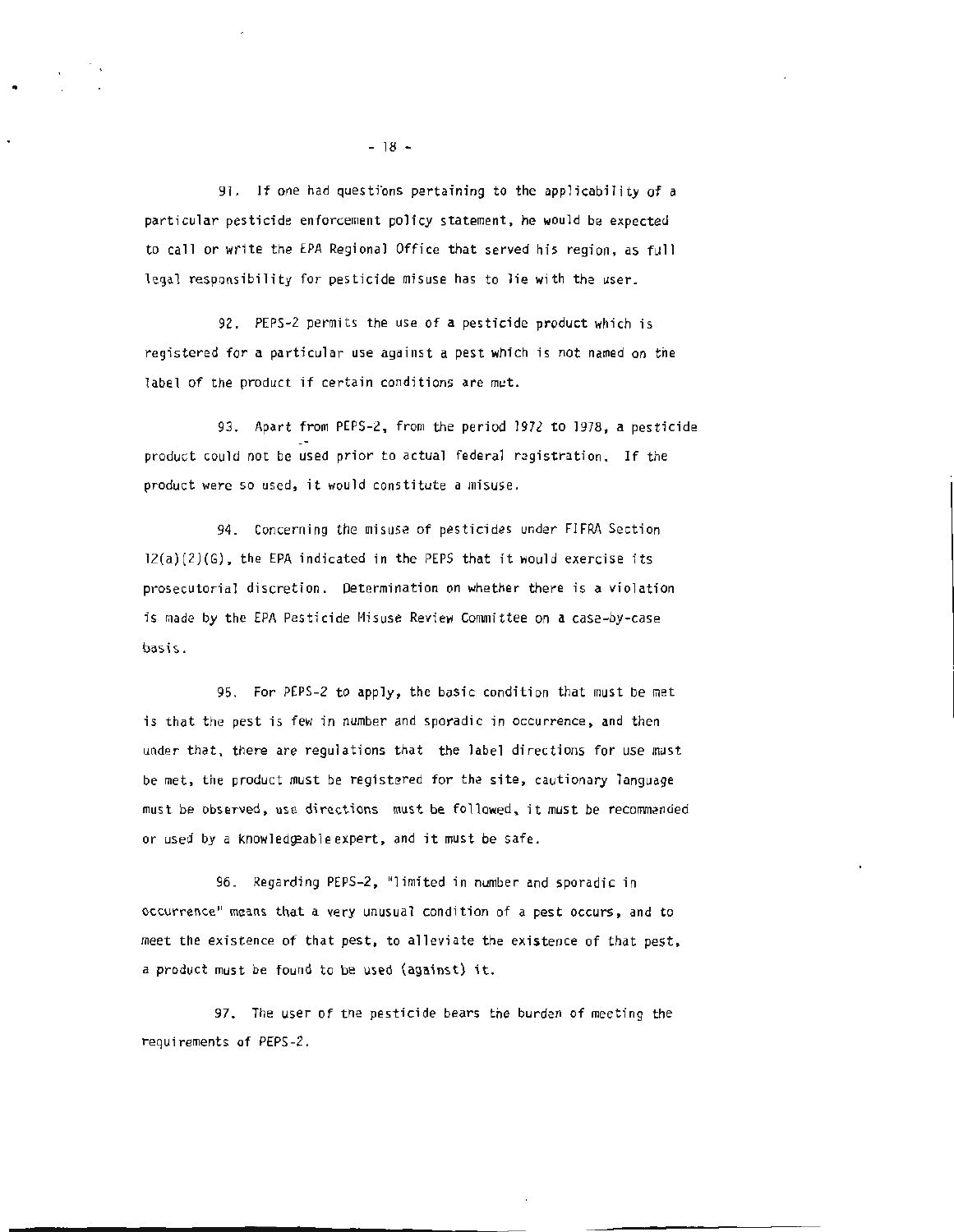98. The fact that PEPS-2 says that it is to be applied to situations where the pest is limited in number and sporadic in its occurrence is an integral part of the pesticide enforcement policy statement.

99. FIFRA Section 24(c}, which gives States the right to regulate the use of pesticides within their borders, was intended by Congress to encompass pest problems within states or areas of the United States that were of such limited or local nature that the chemical companies either declined or had no interest in the pursuit of registration for a product against that pest.

100. If a certain type of pest were found in substantial numbers in each of the 50 states, there could not be a special local need.

101. The EPA does not review any data when it takes action on a Section  $24(c)$  application. The State informs the EPA that it has received safety and efficacy data and is satisfied.

102. The standard of review by the federal EPA when evaluating a Section 24(c) submittal is a lesser standard than used by the EPA when evaluating a Section 3 registration because the local state department of agriculture is expected to make the comprehensive review of data submitted for a special local need registration.

103. · witness Marsh testified that it was his opinion that the Agency (EPA) has taken the position that if an intent is observed to subvert the purposes of Section 3 by Section 24(c) registrations, it will take action.

104. The State of Minnesota works with the EPA in administering' FIFRA. It has, on occasion, received from the federal agency the authorization to issue special local needs registrations in Minnesota, under Section 24(c).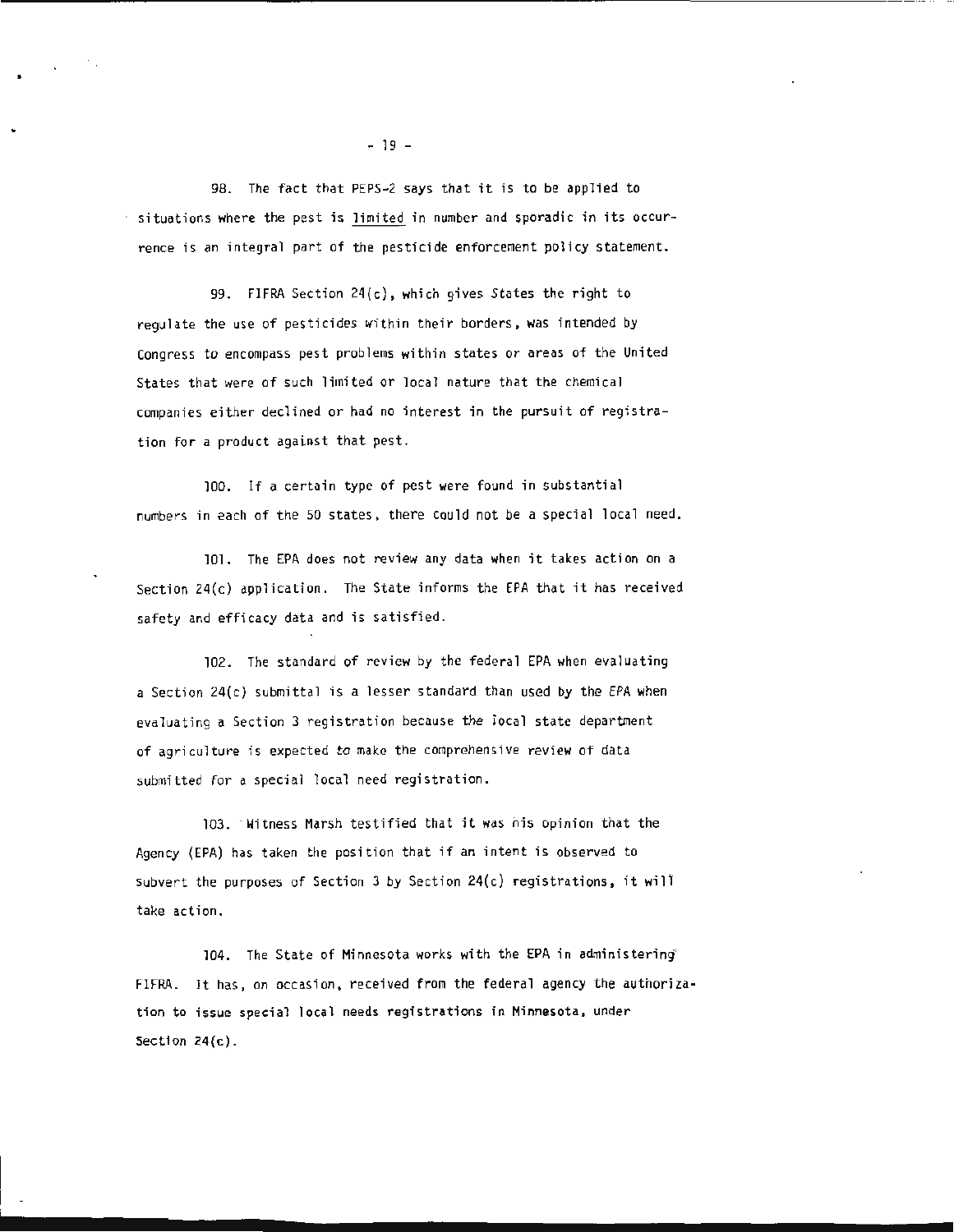105. Minnesota's interpretation of the statute is that a special local need is something that exists primarily within a state, and is of a special significance either because of the time or type of pest; conversely, any product which would be used in a number of contiguous states would not constitute a special local need, and that the issergice of a 24{c) state registration lies within the authority of the state.

### Status of Rozol Tracking Powder and its use for bat control

106. Tha product ROZOL TRACKING POHOER is registered by the EPA for indoor use only for mice and rats as a tracking powder. The use for bat control is not indicated on the label; its use outdoors is not appropriate.

107. The label of ROZOL TRACKING POWDER provides: "Seller makes no warranty, expressed or implied, concerning the use of this product other than indicated on the label. Buyer a+sumes all risk of use and/or handling of this material when such use and/or handling is contrary to label instructions".

108. S. Pitchon, a Chempar executive, testified that the EPA requires safety studies for ROZOL TRACKING POWDER use (against) bats which has not been completed, and thus said product is not registered for such use.

109. As a result of a toxicology review, the EPA concerns about the use of ROZOL TRACKING POWDER for bats include chronic inhalation possibilities and the possible exposure to females.

110. Chempar Chemical Company was notified by the EPA in 1978 that the toxicity studies which were submitted were not sufficient, in that they did not allow an assessment of the possible hazards associated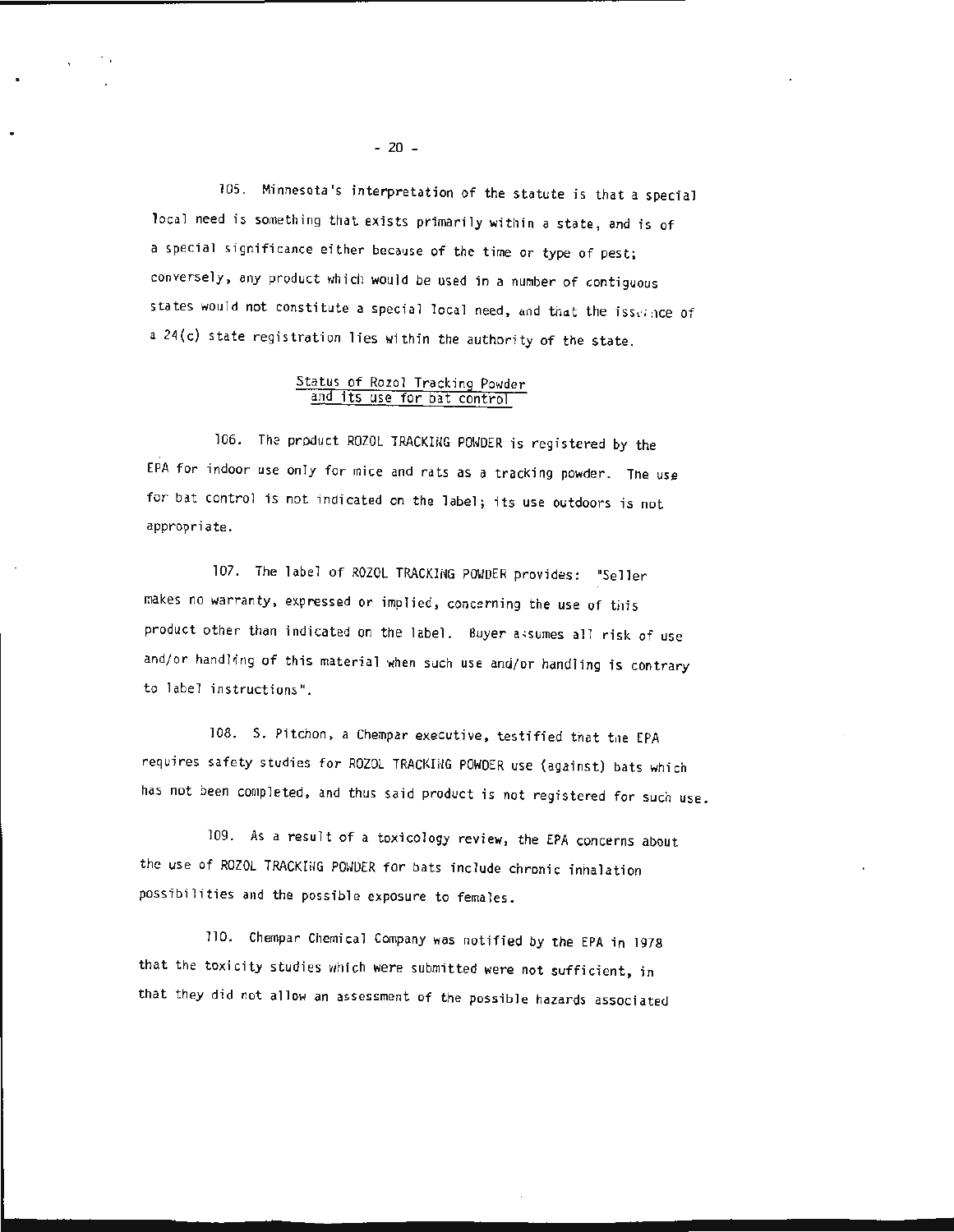wi th long-term exposure. Further, EPA notified Chempar of concerns with the ROZOL label, which was unclear and could lead to misuse.

111. The data submitted by Chempar Chemical Company to EPA was not sufficient to support the bat claims on a Section 3 registration.

112. EPA is concerned that there are public health hazards , involved with the use of ROZOL TRACKING POWDER for bats, that have not been resolved.

113. EPA has consistently taken the position that the use of ROZOL TRACKING POWDER for bats under the terms of PEPS-2 does not apply.

114. Chempar Chemical Company issued a newsletter entitled "Rozol Tracking Powder for Bat Control" in December 1975, stating that the product may be used for bat control under the terms of PEPS-2.

115. In a letter dated January 23, 1976, Chempar Chemical Company was notified by the EPA that ROZOL TRACKING POWDER could not be used for bat control under PEPS-2. In that letter, Chempar was requested to amend its said newsletter.

116. Dr. Philip Spear, Research Director for the National Pest Control Association, testified that the Association does not have in its possession or fi1es any written communication from EPA indicating that ROZOL TRACKING POWDER can be used for bats under PEPS -2.

117. As far as the National Pest Control Association is concerned, there aren't any written documents from EPA to the Association stating that it is acceptable to use ROZOL TRACKING POWDER for bats under PEPS-2, and it recognizes that ROZOL TRACKING POWDER cannot be used in most areas that bats would use as a roosting site, under the terms of PEPS-2.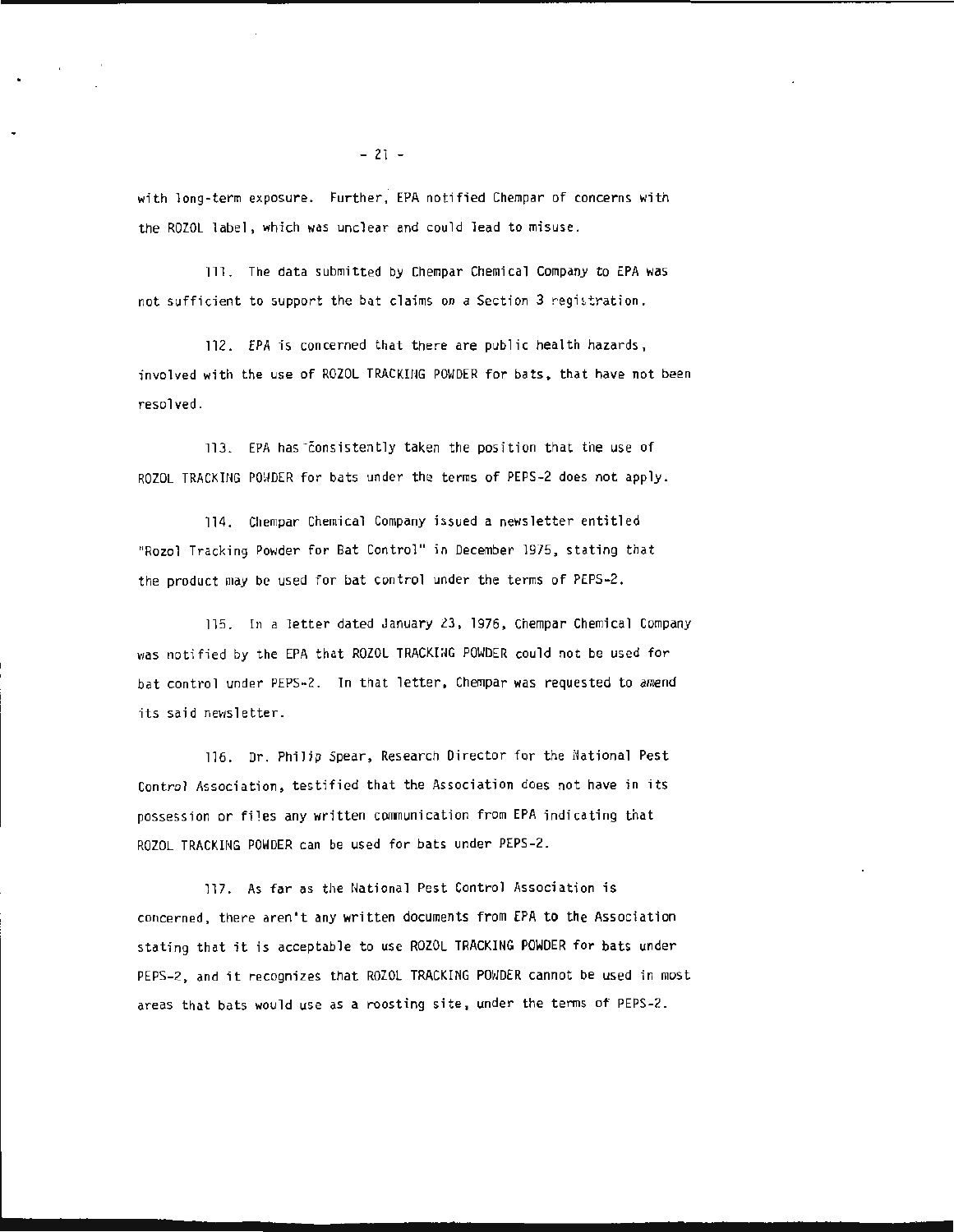118. Respondent's witness, Pitchon, stated that in his interpretation of PEPS-2, ROZOL TRACKING POWDER could not be used on bat roosting sites, since roosting sites are not mentioned on the label.

11g. The product Wil -Kil Naphthalene Flakes is now and was during most of 1977 and 1978 registered for use against squirrels and bats by the EPA, and was available and obtainable.

120. The registration of naphthalene flakes for bat control still exists.

121. Between March 11, 1g75 and September 1978, the product Wil-Kil Naphthalene Flakes was federally registered.

122. The product Methyl Bromide is federally approved for the control of bats. It is a fumigant and a very toxic chemical, that must be used with great care and caution.

123. The product Methyl Bromide was available to pest control operators during all times relevant in this case .

124. Chempar Chemical Company Vice President Pitchon testified that it has attempted to avoid the federal registration process by pursuing multiple state registrations of ROZOL for bat control because EPA was asking for very expensive tests that it felt could not be economically justified.

125. The Deputy Commissioner of the Minnesota Department of Agriculture stated that Chempar Chemical Company's application to register ROZOL TRACKING POWDER as a special local need in Minnesota did not meet the criteria for registration as a special local need. The application was rejected for the further reason that it was concerned that the product's use for that purpose might scatter sickened bats.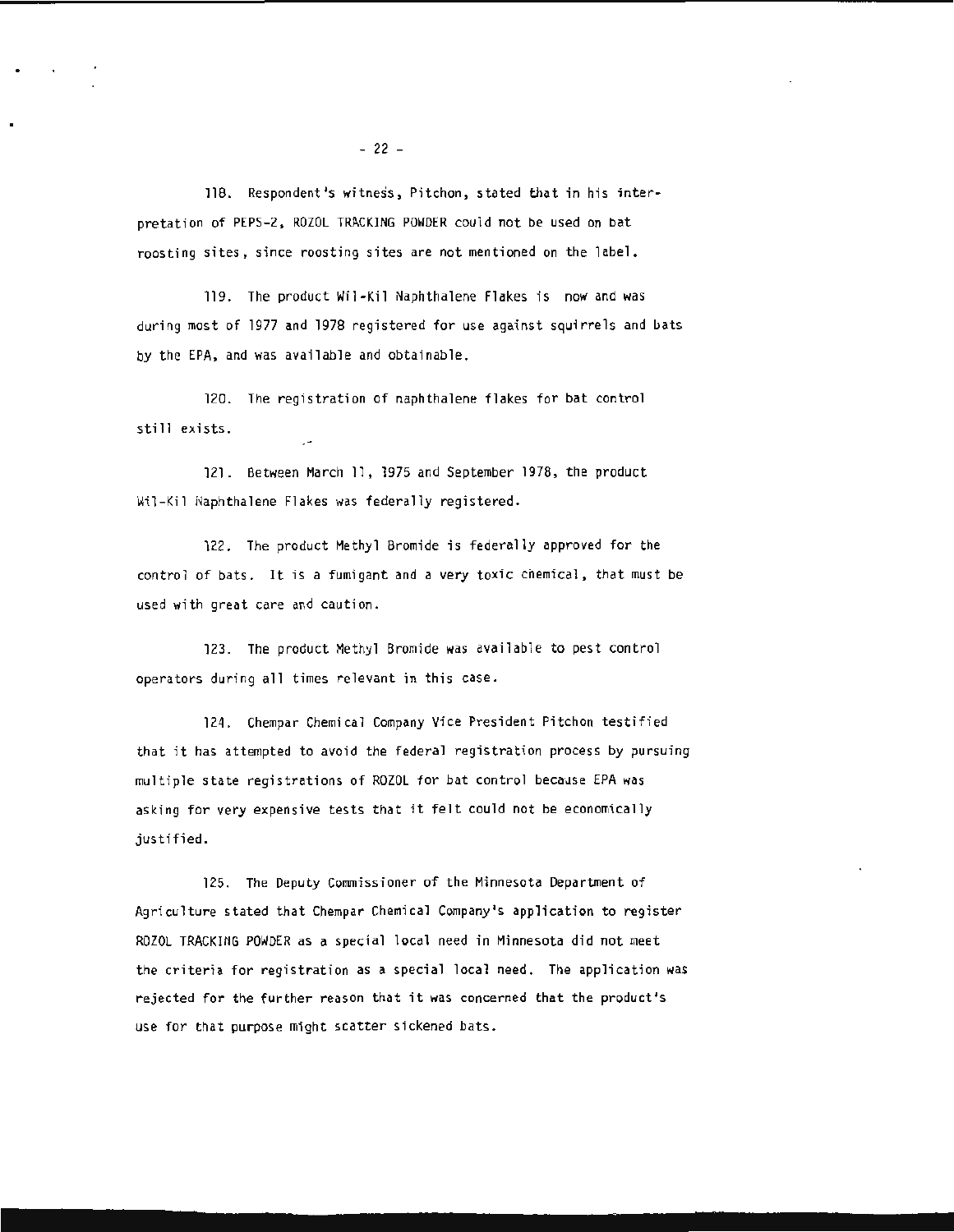126. The State of Minnesota found that control of bats is not a special local need situation, but a national problem found in all 50 states, and pursues a policy that if special local need registration is to be meaningful, it must involve a special local need rather than a national need, and bats represent a national need.

127. In denying Chempar's 24(c) for ROZOL on bats, Minnesota reviewed the submittal, looked at the need, discussed the application with specialists from the agriculture department and state university, as well as other specialists in the field.

128. The special local need registration of ROZOL TRACKIHG POWDER for use on bats in the State of New Jersey was cancelled by the State after Chempar Chemical Company failed to provide the required efficacy data.

129. The State of Maine Department of Agriculture, after being notified by EPA, re-evaluated the control methods in the area of bats, and decided to approve the use of ROZOL TRACKING POWDER only in extreme cases.

#### RID-0-PAK

130. An official sample of Bradley Exterminating Company's RID-0-PAK was sent by Region V to EPA Headquarters in Washington, D.C. for an Enforcement Case Review.

131. The concern by EPA in evaluating pesticide products in an Enforcement Case Review is with claims being made by the producer ratner than the chemical analysis.

132. The EPA, through the Enforcement Case Review process, made the determination that the product RID-0-PAK was making pesticidal claims, and that it was not a registered pesticide.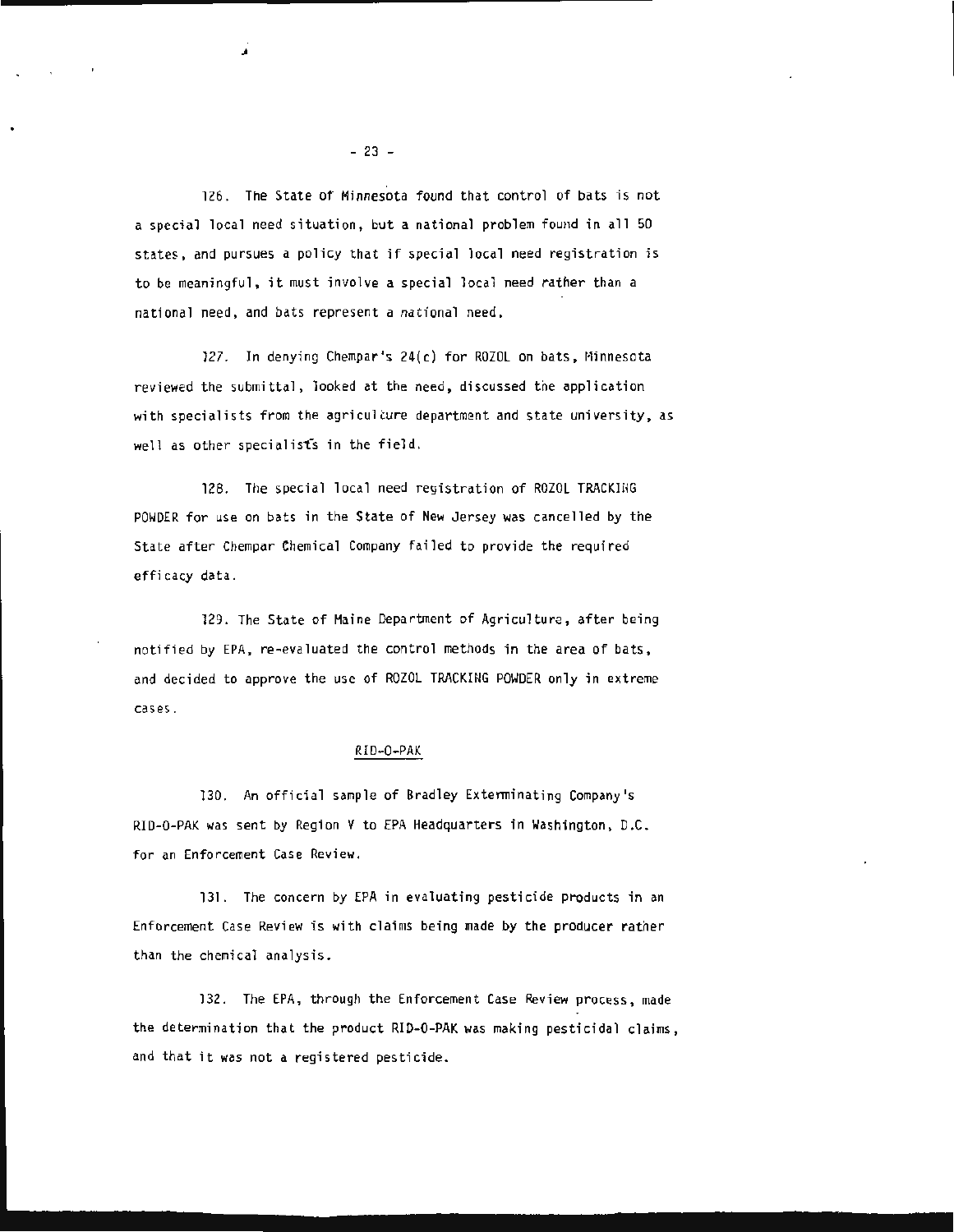133. Bradley was notified in January 1979 , that based on an EPA evaluation, the sale of RlD-0-PAK was in violation of Section 12 of FlFRA, in that the product is not registered under the Act. The company was advised that they may not sell, use or remove the product without registering it or amending their label; Bradley received a "Stop Sale, Use or Removal Order" from EPA in January 1979 , and has never contacted the EPA regarding the amendment of its RlD-0 -PAK label.

# Use of Insecticides for Snake Control

134. The term "reptiles" includes snakes. The most common snakes found in the Minnesota-St. Paul area are the garter snake, bull snake and fox snake. Garter snakes feed on fish, amphibians, frogs , lizards occasionally and some insects; the bull snake is almost exclusively a rodent feeder; the fox snake feeds on rodents, lizards, and some amphibi ans .

135. The red-belly snake is found in the area and it feeds on soft-bodied insects, worm slugs , and other invertebrates.

136. The dekayi snake is found in the area and feeds on savage food items. The dekayi snake is also known as the northern brown snake.

137. The blue racer, found in the area, feeds on rodents, bird eggs, amphibians , and other snakes.

138. The eastern milk snake, found occasionally in the area, feeds on other snakes, amphibians , and some lizards.

139. The northern water snake, usually found in the northern part of the twin cities , feeds almost exclusively on fish and amphibians.

140. The plains hognose snake feeds on rodents, amphibians, and lizards.

- 24 -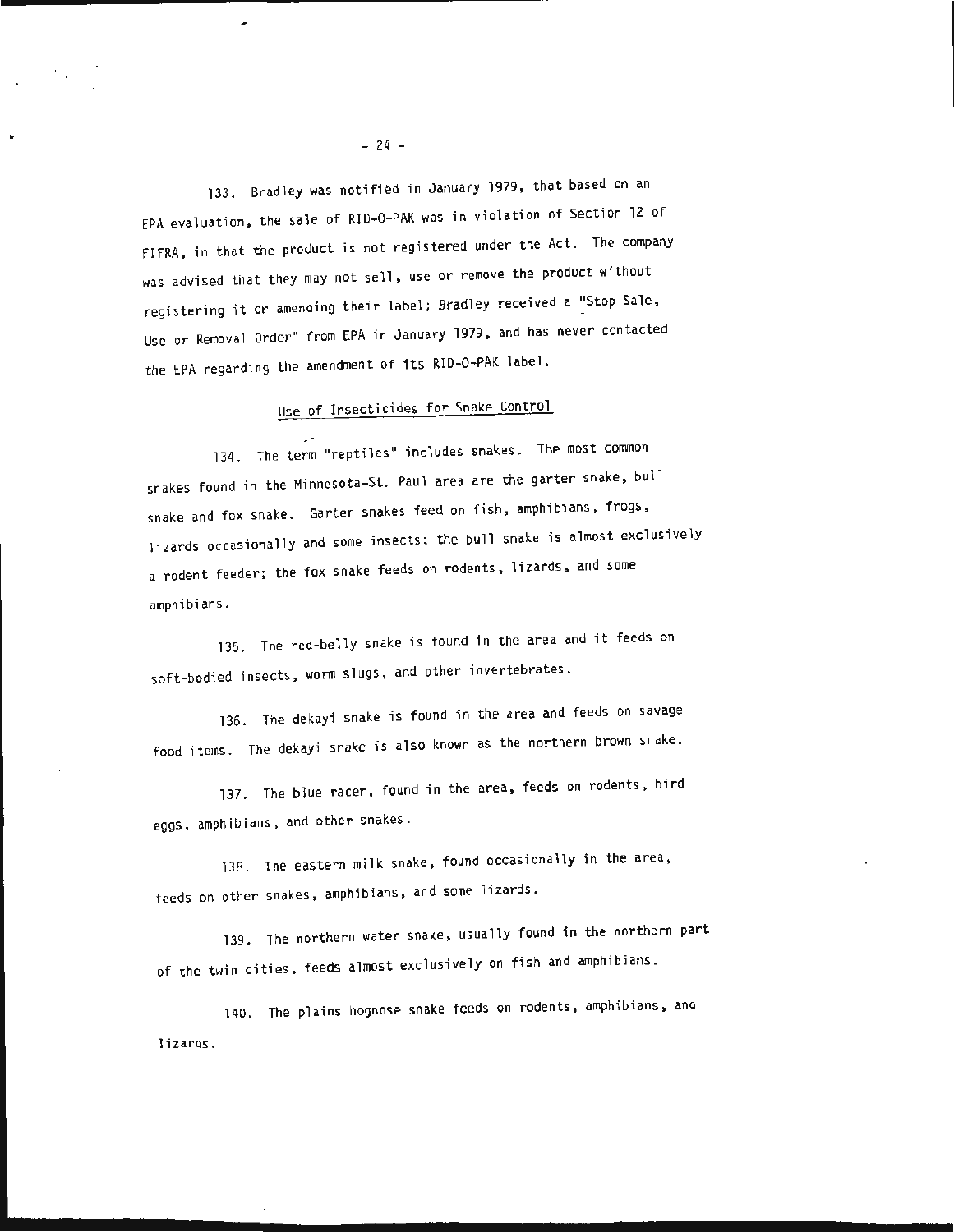141. The eastern hognose snake feeds primarily on toads, frogs, and some amphibians.

142. The smooth green snake, which is found in the area but is not likely to be seen, feeds primarily on insects and spiders.

143. John Lewis, curator of Minneapolis Zoological Gardens, and a trained herpetologist, testified that the primary food sources of snakes found in the Minneapolis-St. Paul area are not insects.

### .-EPA Enforcement Procedures and the Bradley Exterminating Matter

,.

144. EPA guidance to an organization such as Bradley is available, through either the Regional Office or Headquarters, where response to inquiries regarding pesticide use and registration can be obtained.

145. The EPA Region V office in Chicago maintains complete label files of all registered pesticide products, which is updated periodically, along with scientific expertise available to provide information to the public and others. All forms of inquiries were, and are, acceptable.

146. If a certain use practice presents a question of legality, or efficacy, EPA recommends that it be stopped immediately .

147. If a certain pesticide use practice were questionable concerning safety, the EPA would recommend vigorously that it be stopped immediately.

148. The procedures involved in the decision to institute a legal action by EPA is that it is a joint approach from the Enforcement Division, the Air and Hazardous Materials Division, and EPA Headquarters.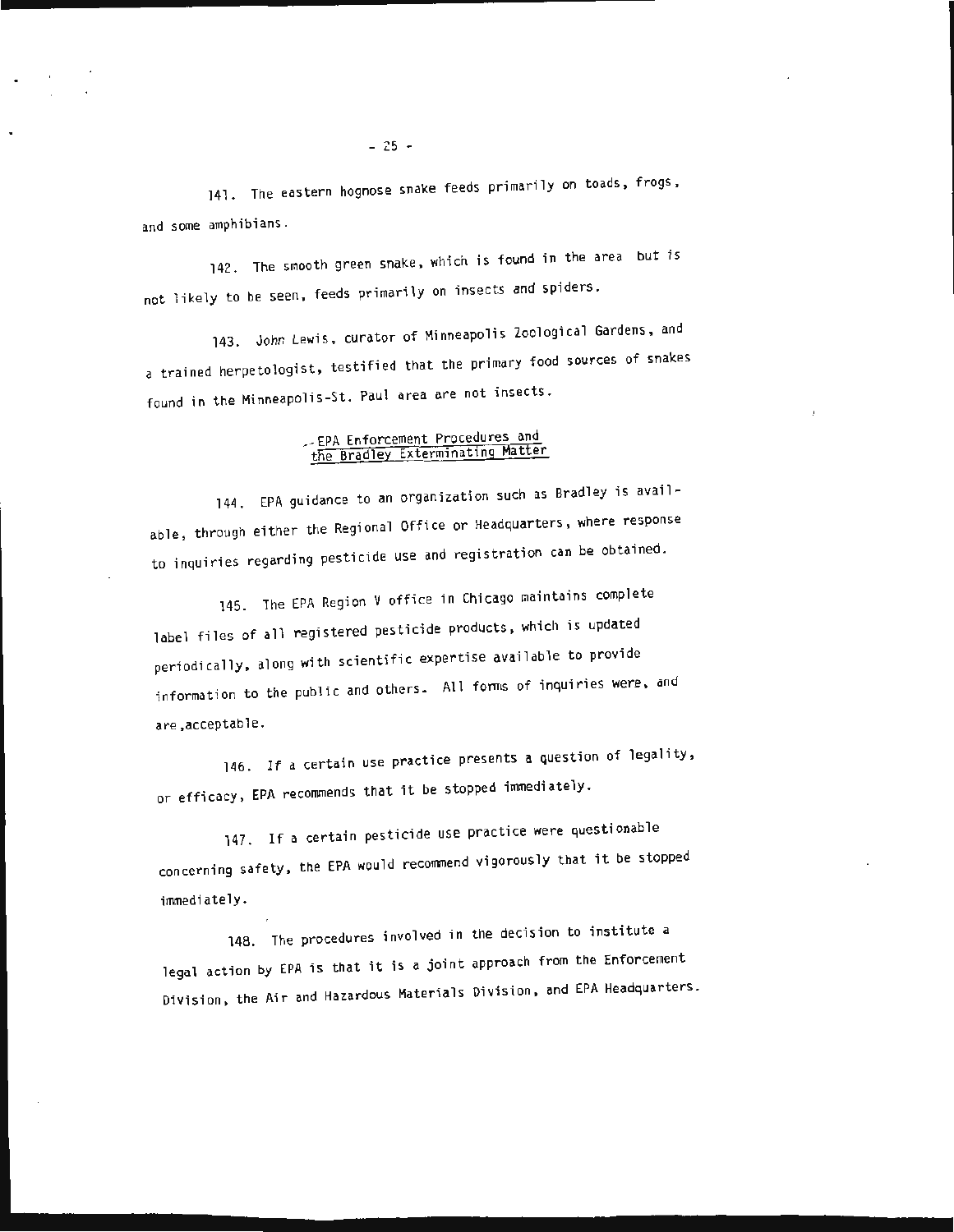149. There are guidelines to be foliowed in proposing the assessment of civil penalties in pesticide enforcement cases.

150. The determination to seek a \$25,000 fine in this case was a concurrence of several individual EPA officials.

151. Mr. Marsh, EPA Chief Investigator, was kept completely infonned at all times during the course of the investigation of the Bradley case.

152. EPA sent in two outside investigators to assist Mr. Leis in his efforts on the Bradley case.

153. Prior to the Bradley case, Mr. Marsh, Mr. Leis' supervisor, had received no complaints concerning the conduct of Inspector Leis.

154. The Deputy Commissioner of Minnesota Department of Agriculture testified that he had extensive contact with Mr. Leis and characterized him as a very firm individual in administering the laws, but extremely fair. He also described him as cooperative and willing to listen and work with individuals and firms as problems arise.

155. A Bradley customer, Mrs. Robert Nelson, testified that EPA Inspector Leis conducted himself in a professional manner; another Bradley customer, Mr. and Mrs. Dennis Chirhart, testified that Leis' conduct was very professional.

156. The interaction between the Minnesota Department of Agriculture and Bradley has become negative, attributable in part to the fact that the Department has received a number of complaints regarding Bradley's operation and has from time to time investigated these complaints, and has also placed products of Bradley under Stop Sale.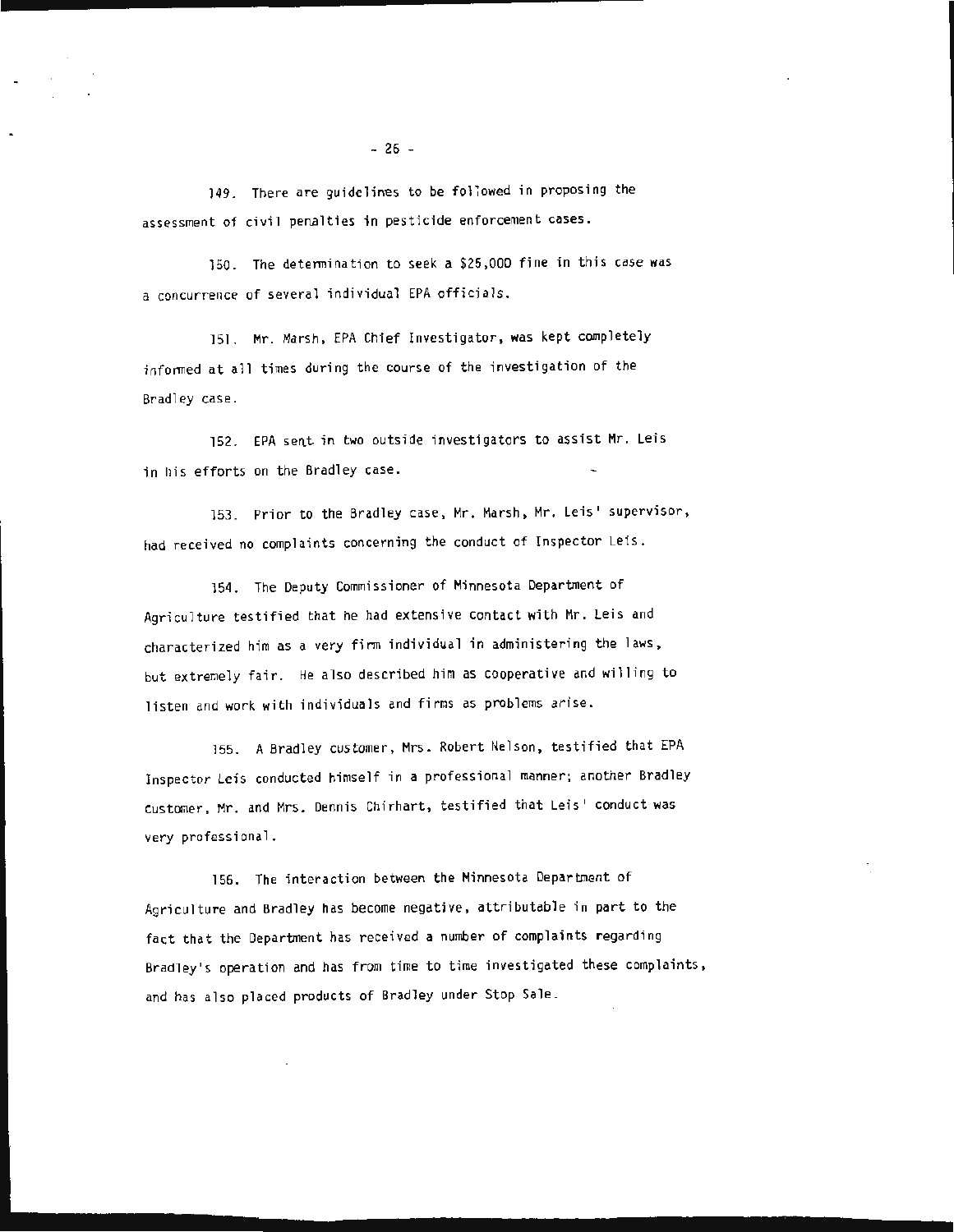157. The Minnesota Department of Agriculture Deputy Commissioner related that an attempt has been made to work out solutions to the problems with Bradley with no positive results.

158. There have been complaints in Minnesota regarding pesticide use by Bradley, including use of products not in accordance with label instructions; the number of complaints against Bradley received by the Department has been greater than average.

159. Bradley has been uncooperative with officials and employees in the Minnesota Department of Agriculture.

160. Bradley personnel have made phone calls to Minnesota Department of Agriculture employees and have made uncomplimentary and accusatory comments and statements to said employees.

161 Bradley and Chempar Chemical Company are members of the Hational Pest Control Association.

162. The National Pest Control Association occasionally provides data to pesticide manufacturers to assist in federal registration, and tries to assist pest control operators when various questions arise. In that role as an adviser, there is no means of indemnification if the advice turns out to be erroneous, and when asked to pay part of the costs of the Bradley litigation, they denied that request.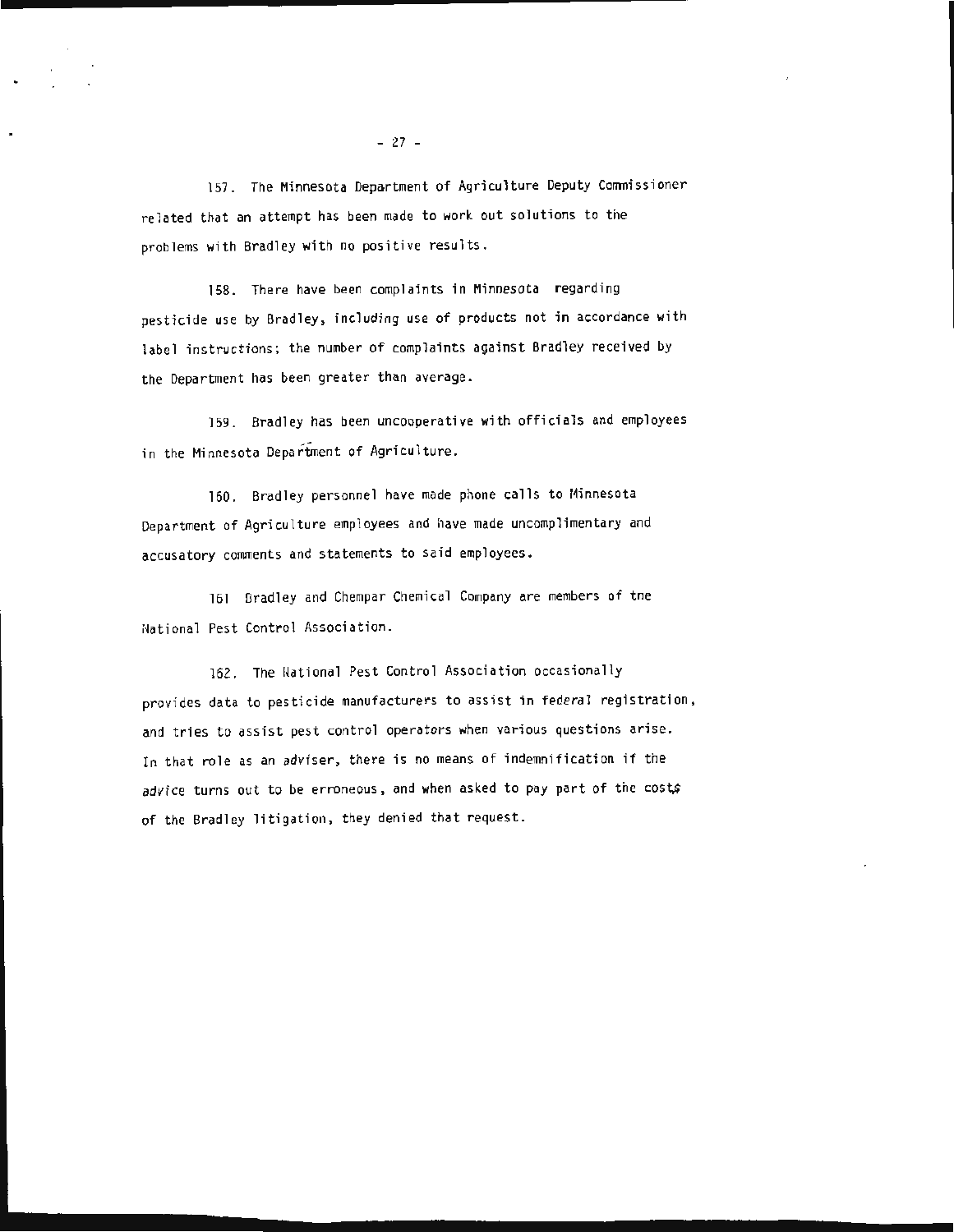# $-28 -$

# CONCLUSIONS OF LAW

1. Section l2(a)(2)(G} of FIFRA (7 U.S.C. 136j (a}(2}(G)) makes it "unlawful for any person to use any registered pesticide in a manner inconsistent with its labeling".

2. Bradley violated said Section 12(a)(2)(G) by applying Sevin Dust as *o* rodent tracking powder at the home of Ira Adelman on July 17, 1978, for the reason that said registered pesticide is an insecticide and its label does not permit such use and is not now, nor at any time here pertinent has it been, approved for use against rodents.

3. Bradley,-in July 1978, violated said Section 12(a)(2)(G) by applying, by use of a duster, Rozol Tracking Powder (hereinafter "Rozol") from the outside into the attic of a house next door to and owned by Mrs. Robert Nelson, White Bear Lake, Mw, for the stated purpose of controlling, killing or otherwise eliminating bats, for the reason that said product is registered as a rodenticide to be used against rats and mice and its label does not permit its use against bats, which are not rodents.

4. Bradley, in June 1978, violated said Section 12(a)(2}(G), by applying Rozol onto bat roosting areas at the residence of Dennis Chirhart, idest St. Paul, Mil, for the stated purpose of controlling, killing or eliminating bats, because the label on Rozol provides for its use only against rats and mice and does not pennit its use against bats.

5. Bradley, on June 28, 1978, violated said Section 12(a)(2)(G), by applying Rozel onto bat roosting areas at the residence of Dale Carlton, Minneapolis, MW, for the stated purpose of controlling, killing or eliminating bats, because the label on Rozol provides for its use only against rats and mice and does not permit its use against bats.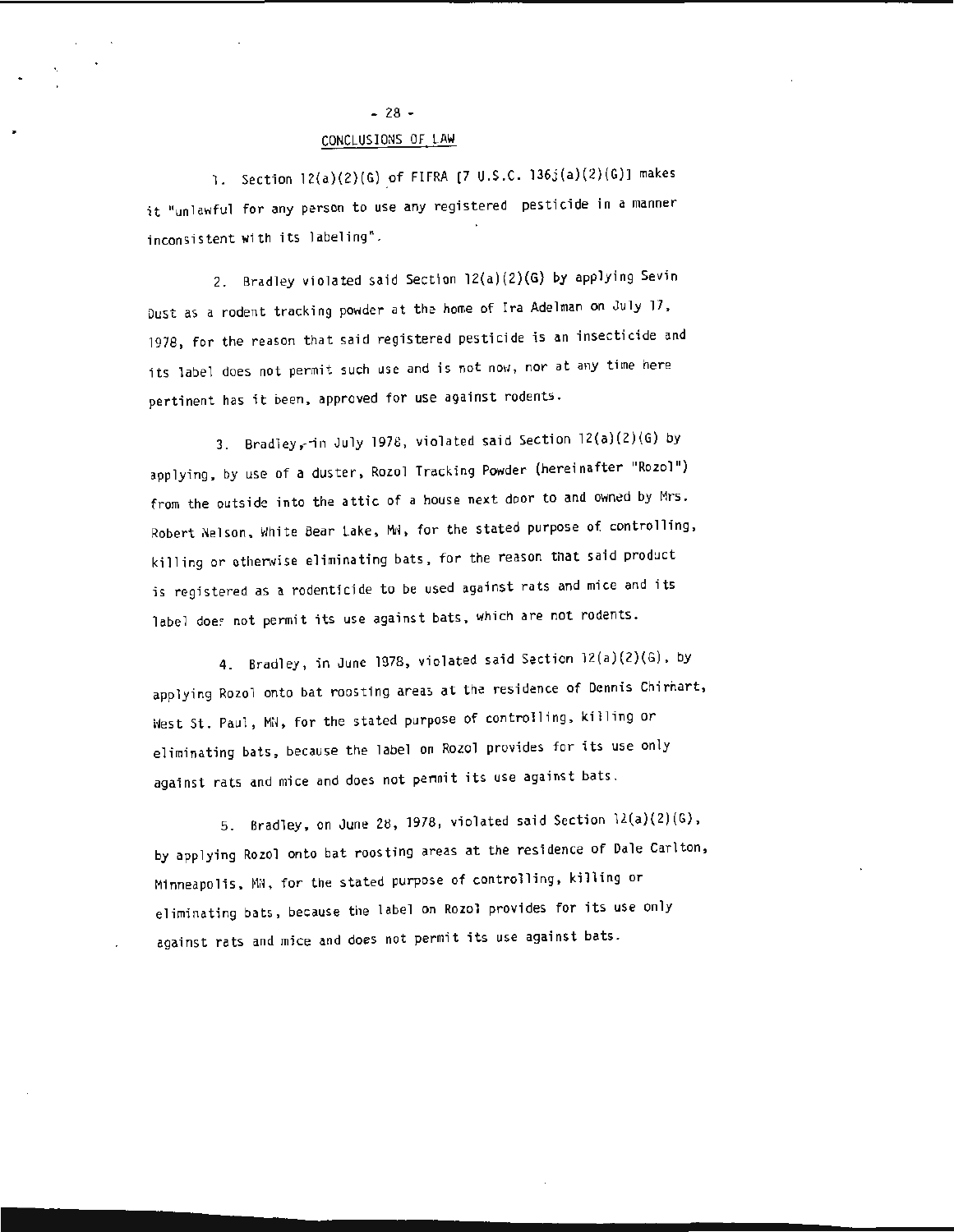6. Bradley, on August 30, 1977 and on May 2, 1978, violated said Section  $12(a)(2)(6)$ , by applying Rozol to the peak of an attic at the residence of Mr. and Mrs. William Thole, Minneapolis; MH, for the stated purpose of controlling, killing or eliminating bats, because the label on Rozol provides for its use only against rats and mice and does not permit its use against bats.

7. Bradley, on June 19, 1978 , on June 30 , 1978 and on July 8, 1978, violated said Section  $2(a)(2)(G)$ , by applying Sevin, Sevin Dust and/or Diazinon at the residence of Mrs. Martin Kuretsky, St. Louis Park , MN, for the stated purpose of controlling, killing, or eliminating snakes, for the reason that said products are registered as insecticides and none of the labels permit said insecticides, or any one or combination of same , to be used against snakes.

8. Brad1ey, on March 31, 1978 and on May 10, 1978, violated said Section 12(a)(2)(G), by applying Sevin Dust and Diazinon at the residence of Mrs. Sheldon Azine, St. Louis Park, MN, for the stated purpose of controlling, killing, or eliminating snakes, for tne reason that said products are registered as insecticides and neither of the labels permits said insecticides,or any one or combination of same, to be used against snakes.

9. Bradley, on July 14, 1978, violated said Section  $12(a)(2)(G)$ , by applying Diazinon at the residence of Mrs. Jerry Peterson, Mendota Heights, MN, for the stated purpose of controlling, killing, or eliminating snakes, for the reason that said product is registered as an insecticide and the label on Diazinon does not permit said insecticide to be used against snakes.

10. Bradley, on April 18, 1978 and on May 12, 1978, violated section  $12(a)(2)(6)$ , by applying Diazinon and Seven Dust at the residence of Mrs. Rocco Altobelli, Eagon, Mil, for the stated purpose of controlling,

- 29 -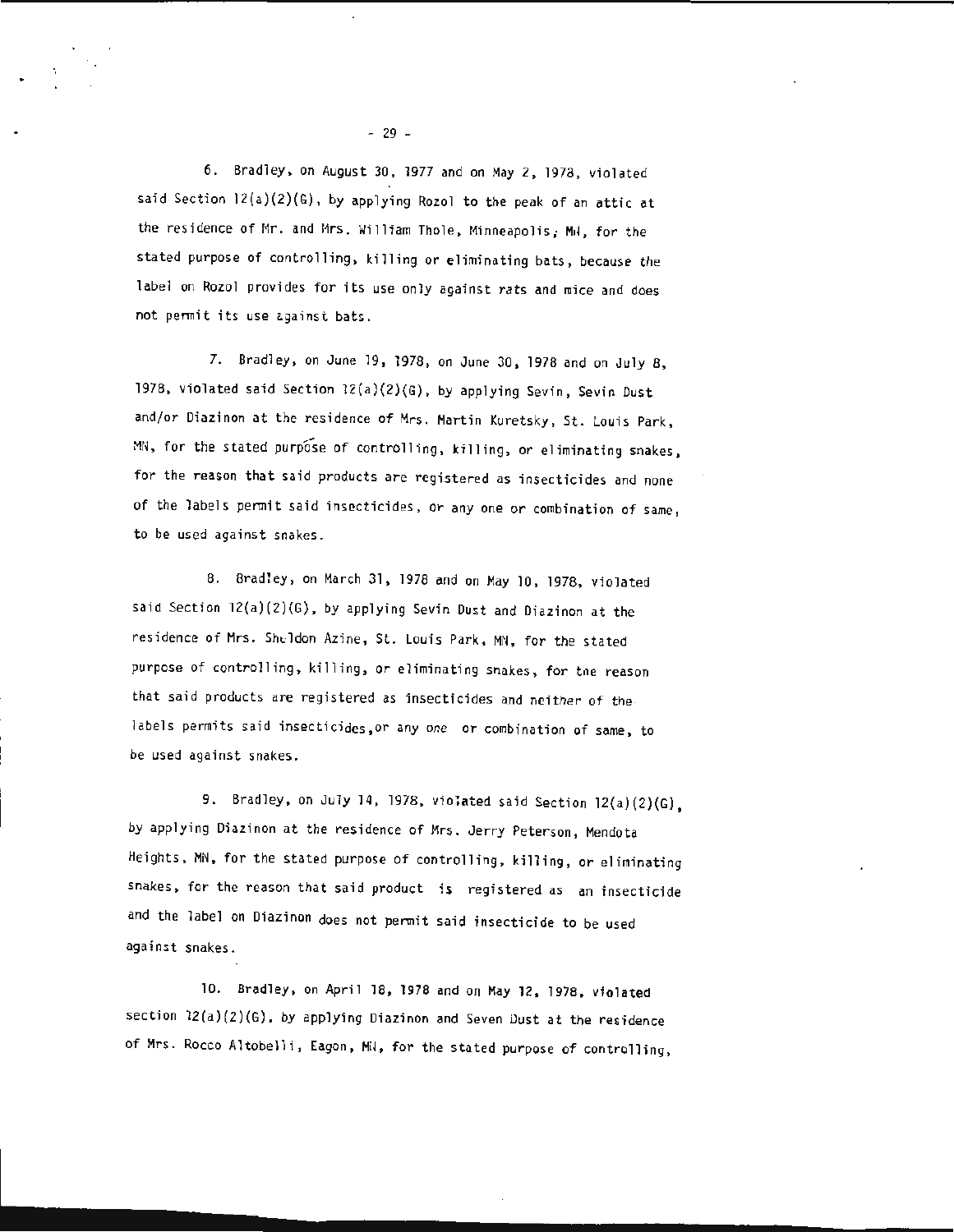killing, or eliminating snakes, for tne reason that said products are registered as insecticides and neither of the labels permits said pesticides, or any one or combination of same, to be used against snakes.

11. Bradley, on April 14 and on May l, lg78, violated said Section  $12(a)(2)(6)$ , by applying Sevin Dust at the residence of Mrs. Ken Kusske, Burnsville, MH, for the stated purpose of controlling, killing or eliminating snakes, for the reason that said product is registered as an insecticide and the Sevin Dust label does not permit said insecticide to be used\_against snakes.

12. EPA Exhibit 10, offered and received in evidence as business records of tne Respondent, proves that, on various dates during the period January 1, 1977 to July 31, 1978, Respondent used insecticides for the stated purpose of controlling, killing or eliminating snakes and received payment therefor at 31 separate residences in the Minneapolis-St. Paul, Minnesota area; said : reatments, and each of them, violated said Section 12(a)(2)(G) for the reason that said insecticides, nor any of them, are registered as reptilicides, and the labels thereon do not permit such use.

13. 40 CFR 168.03(s) provides that terms defined in the Act and not explicitly defined in a particular part are used with the meanings given in the Act.

14. The term "pesticide" means any substance or mixture of substances intended for preventing, destroying, repelling or mitigating any pest (40 CFR 162.3(ff)).

15. A product is considered to be a pesticide if:

a. Claims or recommendations for use as a pesticide are made on the label or labeling of the product;

 $-30 -$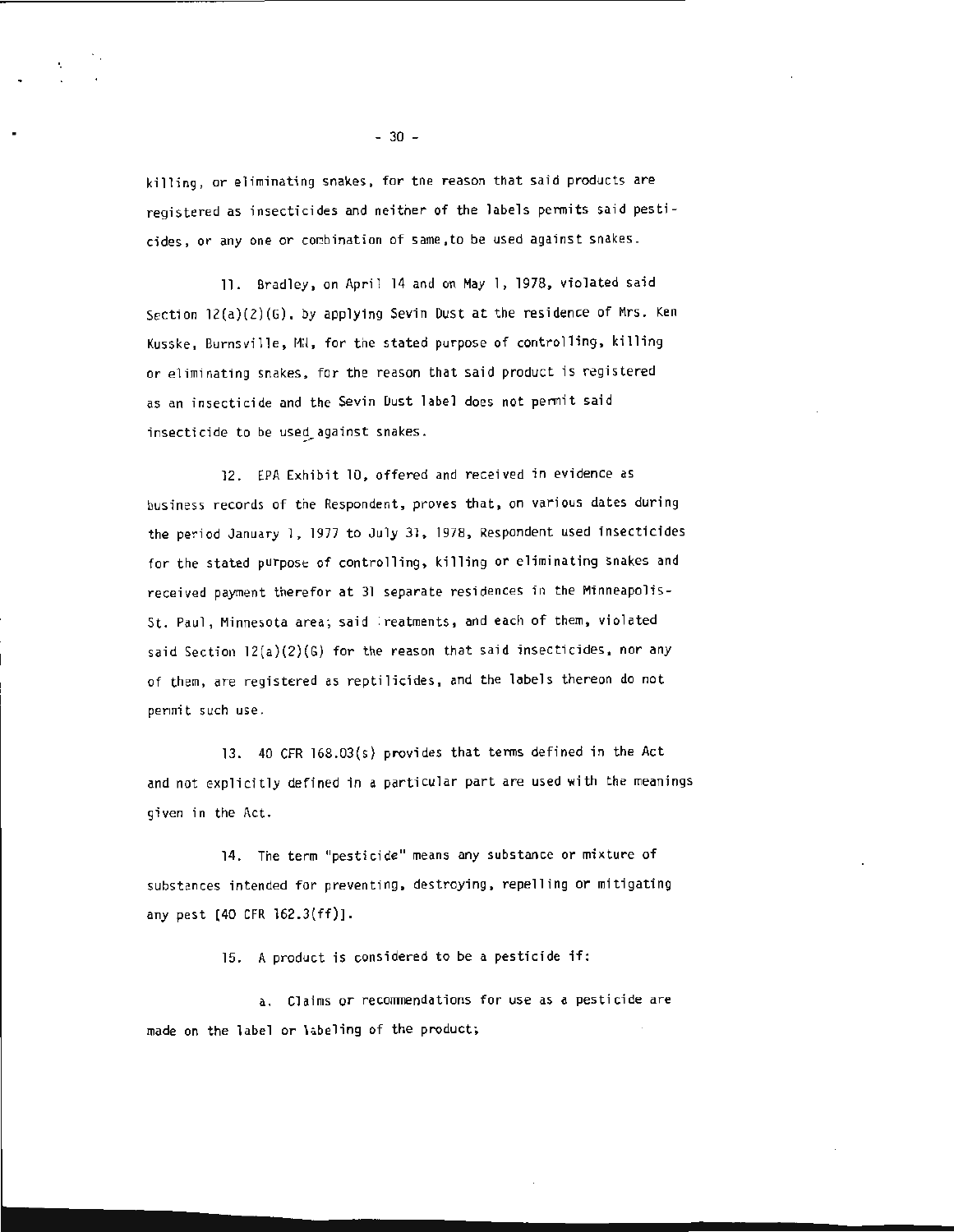b. Claims or recommendations for use as a pesticide are made verbally or in writing by representatives of the manufacturer or distributor of the product;

c. 1he product is intended for use as a pesticide after reformulation or repackaging; or

d. The product is intended for use both as a pesticide and for other purposes  $[40 \text{ CFR } 162.4(b)]$ .

16. Products\_such as deodorizers and cleaning agents, which are usually not considered to be pesticides , become pesticides once pesticidal claims are made in connection with their manufacture, sale or distribution  $[40$  CFR  $162.4(c)(1)]$ .

17. Pesticides must be registered before they may be lawfully sold, offered for sale or held for sale (40 CFR 162.5).

18. RID-0-PAK is a pesticide for the reason that it was recommended, sold, or intended for use to destroy, repel or mitigate pests.

19. As said pesticide was not, at any of the times herein pertinent, registered under the Act, each instance of its being sold or offered for sale constitutes a violation of Section  $12(a)(1)(A)$  of the Act, for which an appropriate civil penalty should be assessed.

20. Bradley, on or about July 12, 1978, violated Section  $12(a)(1)(6)$  because of the sale and delivery by him to Mrs. Robert  $N$ elson, White Bear Lake, MN, of RI0-0-PAK , a pesticide not registered as required under Section 3 of the Act.

21. Bradley, on or about July 12 , 1978 , violated Section 12{a)(l)(A) because of the sale and delivery by him to Nrs. David Savino,

 $-31 -$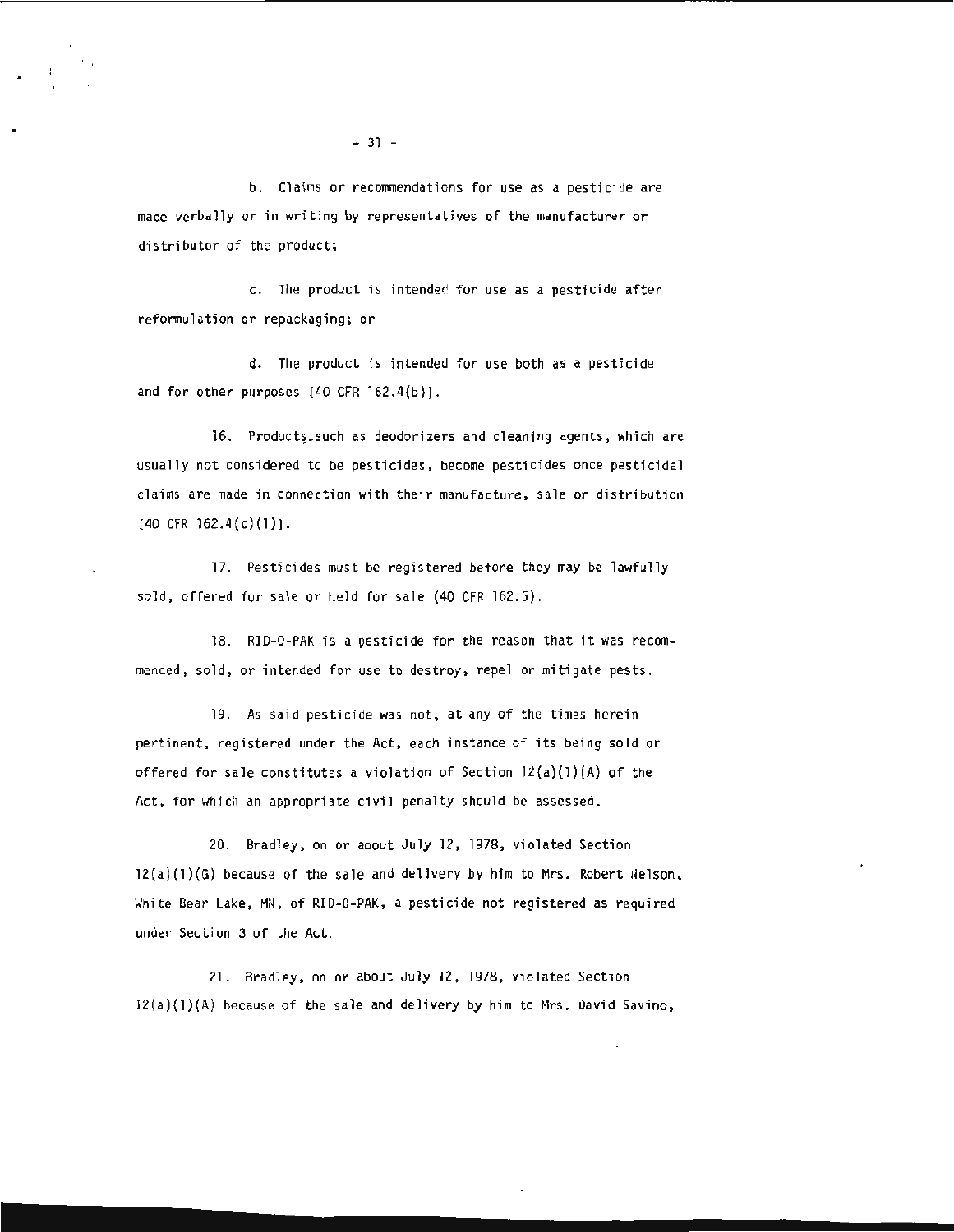White Bear Lake, MN, of RID-0-PAK, a pesticide not registered as required under Section 3 of the Act.

22. EPA Exhibit 35, offered and received in evidence as business records of the Respondent, proves that, on various dates during the period January 1, 1977 to July 31, 1978, Respondent sold RID-0-PAK, an unregistered pesticide, to 36 different people to destroy, repel or mitigate bats.

23. EPA Pesticide Enforcement Policy Statement No. 2 (PEPS-2) is not a law or regulation, but rather, a statement expressing agency policy permitting the conditional use of pesticides against unnamed target pests; and proof of the existence of PEPS-2 at the time herein pertinent furnishes no defense to Respondent (on the charges of using ROZOL on bats, an unnamed target pest) absent a showing that he sustained his burden of showing that he complied with criteria set forth in PEPS-2, to wit:

that  $--$ 

 $\mathbf{r}$ 

(a) the pesticide is registered for upe at the specific type of site which is to be treated;

(b) a knowledgeable expert is either the user or recommends, in writing, the (intended) use;

(c) no pesticide registered for use against the (unnamed) itarget pest in, on or adjacent to any structure is reasonably available in the geographic area in which the pesticide is to be used;

(d) the user complied with all other instructions , warnings, precautions and prohibitions which appear on the label;

(e) The use is efficacious, in that it (the use) has beneficial effects and is not harmful to man or the environment.

24. On this record, Bradley has not made a sufficient showing that he complied with the criteria set forth in the foregoing Conclusion  $of Law.$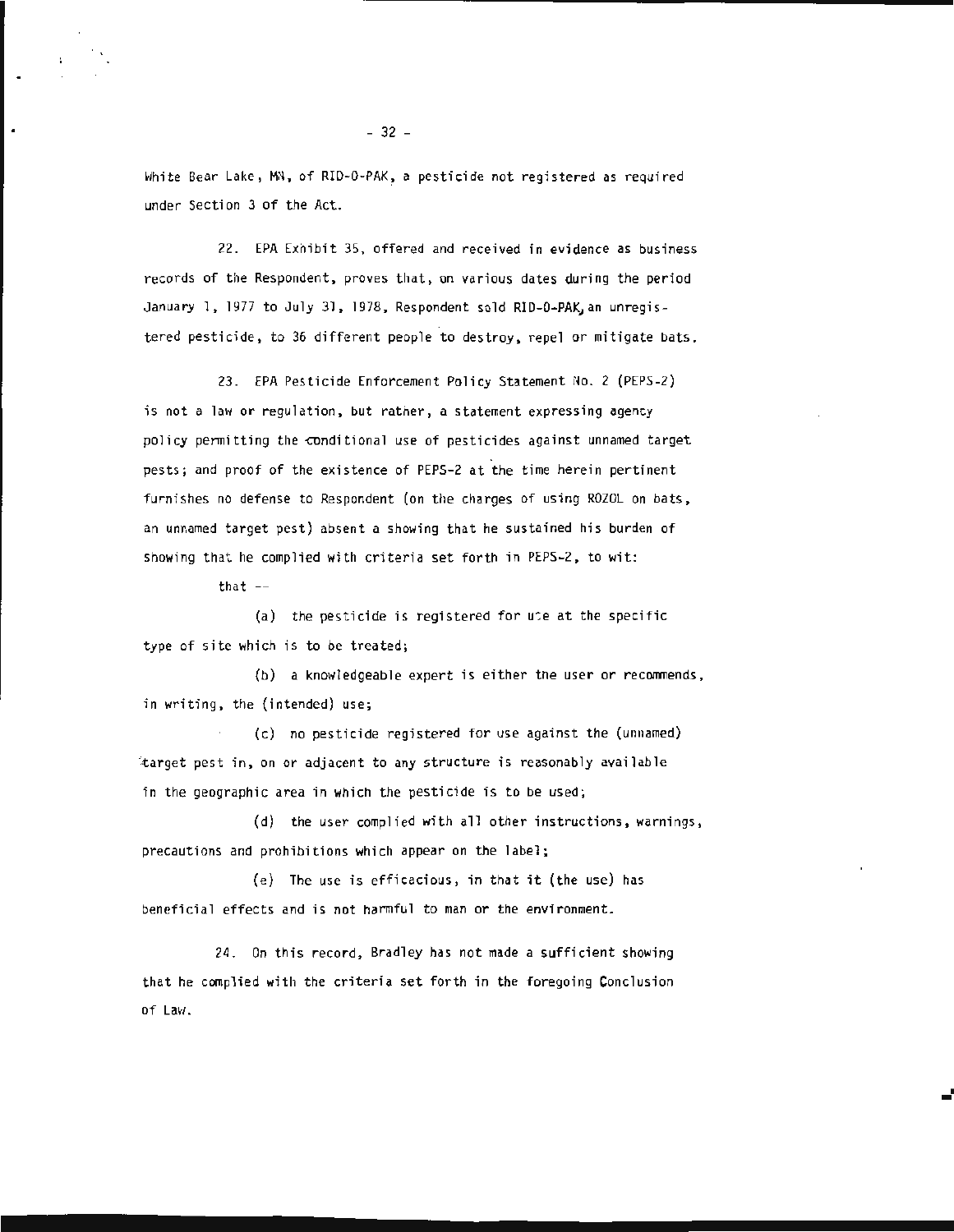25. The administrative search warrant obtained by EPA on 7/31/78 on the basis of a complaint that Bradley had unlawfully applied an insecticide in the treatment of a residential basement for rats, which warrant indicated that (documents) sought reflected illegal applications of pesticides in violation of Title 7, U.S.C., Section 136 et seq., was sufficiently specific to include respondent's records indicating illegal application of Rozol Tracking Powder in treating residential attics for bats, for the reason that the records seized bear a reasonable relation to the object of the subject search.

26. EPA Exhibit 28, offered and received in evidence as business records of Respondent, proves that, on various dates during the period January 1, 1977 to July 31, 1978, Respondent used Rozol Tracking Powder to "treat for bats" and received payment for said treatments at approximately 196 separate residences in the Minneapolis-St. Paul, MM area. Said evidence considered in connection with the "use pattern'' proven by this record, (II T. 223-228) whereby said "treatment for bats" was accomplished by dusting Rozol from the outside of the subject structures, through bat entrance and exit holes proves that Bradley, in so using Rozol Tracking Powder to "treat for bats" should, on the basis of said Exhibit 28, be assessed a civil penalty for 196 separate violations of said Section  $12(a)(2)(G)$ .

27. Each transaction wherein Bradley used Rozol against bats, insecticides against snakes, and sold RIU-0-PAK for bat control is a separate violation and a civil penalty for each sucn violation should be assessed for the reason that each such violation required proof of facts not required by other such violations in that each such violation occurred as a result of a contract with a different person at a different time and at a different place.

 $- 33 -$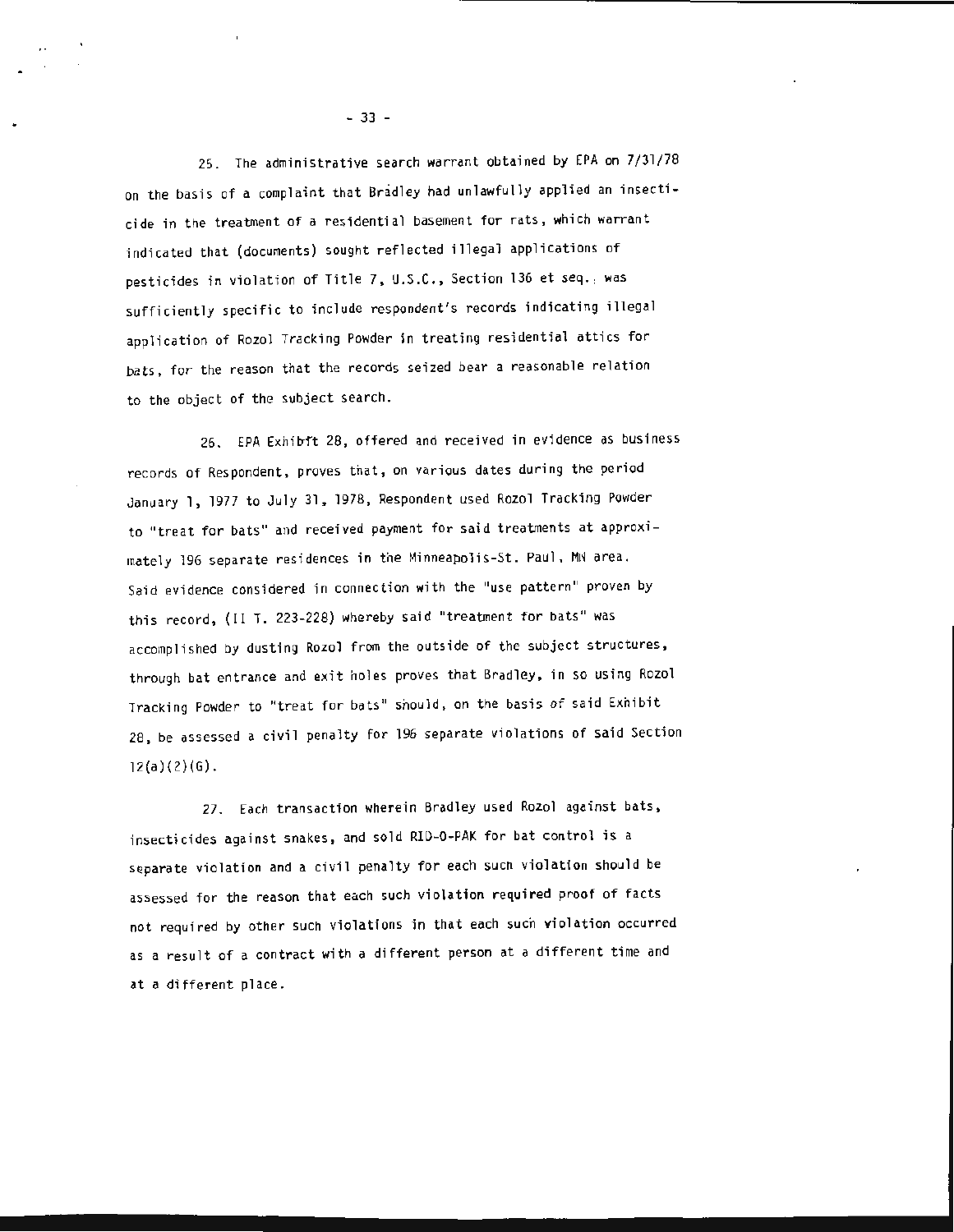$\sim$ 

28. On consideration of the evidence and pursuant to the Act and in accordance with 40 CFR 168.46(b) and 168.60(b), \$14,540 is an appropriate total amount to be assessed as a civil penalty against the Respondent.

 $\mathcal{L}_{\mathcal{A}}$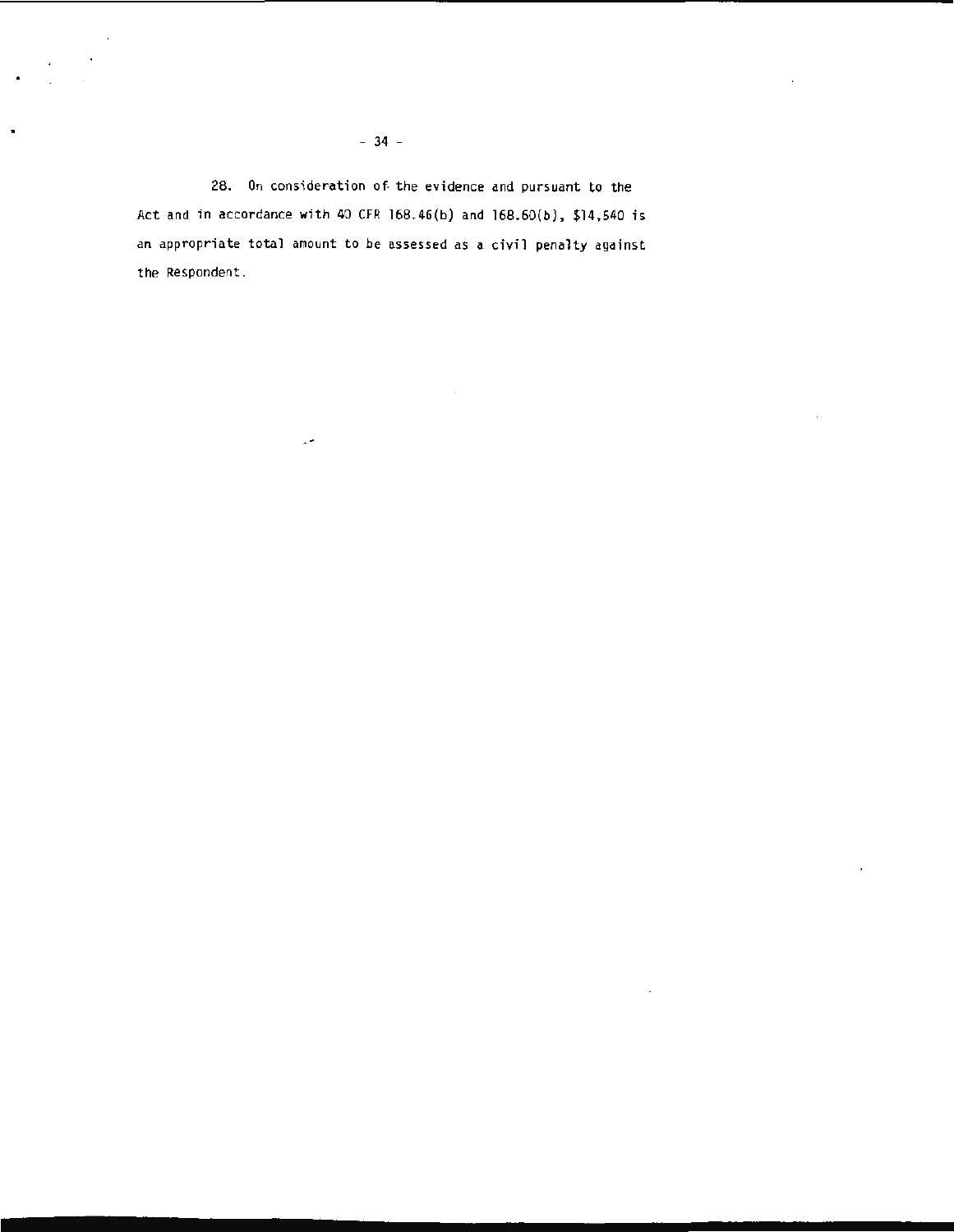Ġ,

### DISCUSSION

- 35 -

 $\mathbf{I}$ 

Respondent devotes much space in his brief to arguing that the use of Rozol Tracking Powder was justified, arguing that the statute , Section 12(a)(2)(G) of FIFRA, was never intended to preclude a pest control operator from using a general-use pesticide against structural pests not named specifically on the pesticide label. In support of this he adverts to the citation of a discussion of this section by the Senate Committee in 1972. He further cites the language used in the 1978 Amendment to FIFRA. It is sufficient to point out, as to the last contention, that the 1978 Amendment is not pertinent to violations here charged which occurred prior to the effective date of said Amendment.

As to the first contention, it is well settled that the statutory interpretation of an agency which is charged with administration of a particular Act will not be overturned by a court unless it is patently unreasonable. Courts have consistently deferred to an objective agency interpretation and have held that the interpretation made need not be the only possible interpretation but simply a reasonable one. [See Train v .lROC, 421 US 60, 87 (1975); Udall v Tallman, 380 US 1, 16-18, 85 S.Ct. 792, 801 (1965)] . We will here proceed on the premise that we are bound by the applicable regulations, which are presumptively valid unless and until overturned. Respondent 's Brief then proceeds to justify the use of Rozol by arguing that its application poses no unreasonable risks to man's health or to the environment and, in connection therewith, further argues that a balancing of risks inherent in the use of the chemical should be made with the benefits to be derived from said use. It needs no citation of authority to point out that any determination as to the safety of the chemicals here involved, or any pesticide presented for registration, must be approved by the agency responsible for such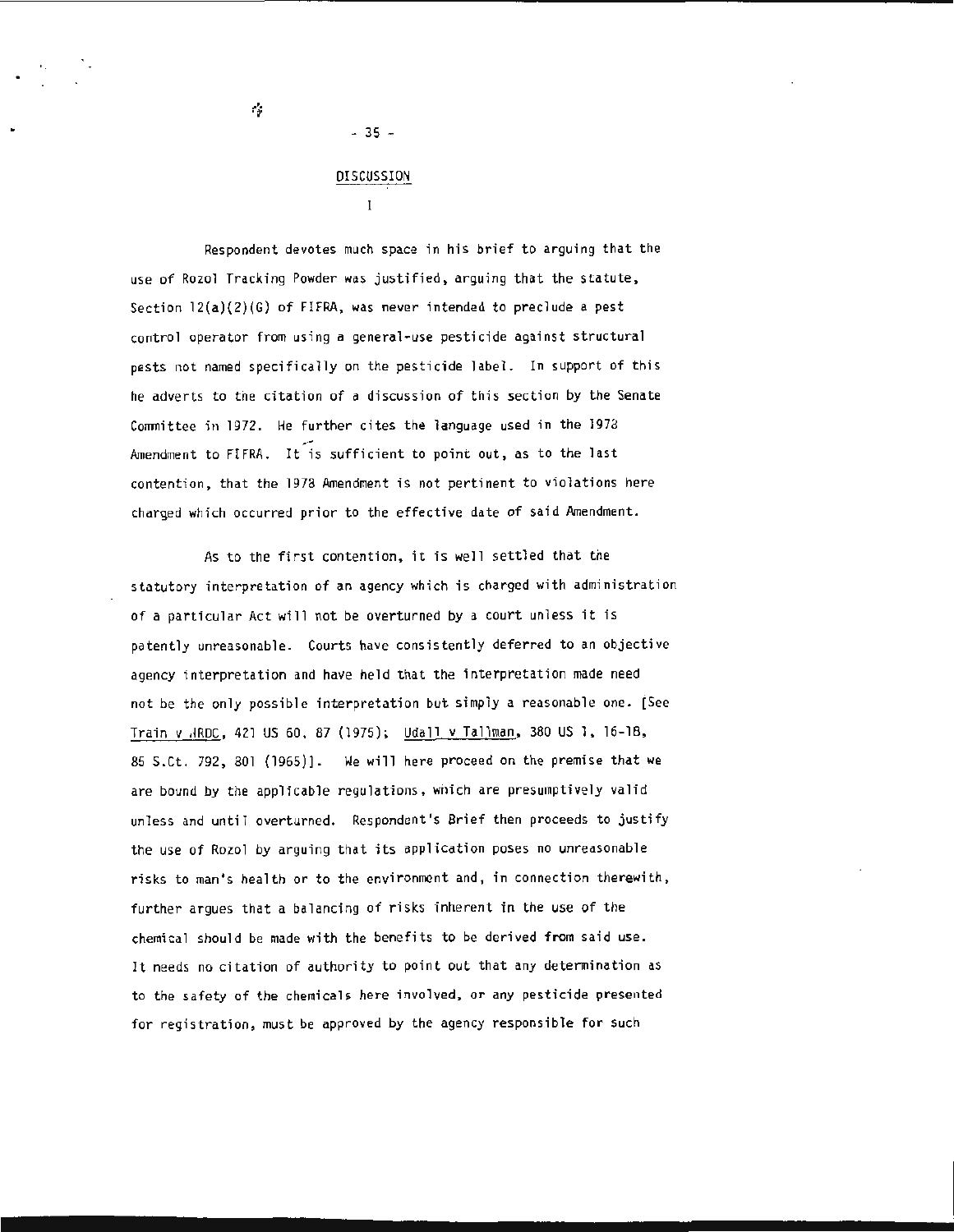determination. It is further manifest, from this record, that the subject determination involved extensive consideration of risks and benefits involved. We conclude that EPA, the agency charged with administration of the Federal Insecticide, Fungicide and Rodenticide Act, is the only entity given the authority and responsibility to approve or disapprove a label. The label provisions authorize the use pattern for the chemicals or pesticides in question. Any use or use pattern not consistent with said label provisions is clearly a violation of the statute. For each such violation a civil penalty should be assessed. Whether Respondent has met the conditions of a Pesticide Enforcement Policy Statement (PEPS), as here contended by Respondent, is discussed below.

II

Respondent next contends that the EPA case is base entirely upon evidence obtained as a direct result of an illegal search and seizure of the Bradley premises. This is based on further contention that the warrant issued in this case lacked necessary specificity to assure constitutional protection. He relies on Marshall v Barlow's,Inc. , 436 US 307, 323 98 S.Ct. 1816 , {1978) for the proposition that a valid administrative search warrant must adequately advise a businessman of the scope and object of the search. [But see Marshall, 1.c. 1824(5)].

I have previously ruled in the course of the Hearing herein that constitutional questions cannot properly be determined in this forum [See Johnson v Robison , 415 US 361 , 94 S.Ct. 1160, 1166(6) , 1974; and see discussion, Engineers P.S . Co. *v* SEC, 78 US App. D.C. 199 , 215-216 , 138 F2<sup>d</sup> 936, 952 (1943).] However, Respondent is insistent that a denial of procedural due process is apparent from said alleged lack of specificity in the subject search warrant. In addition, while the Regional Judicial Officer, Weinstein , held that Sections 8 and 9 of the Act are applicable

 $-36 -$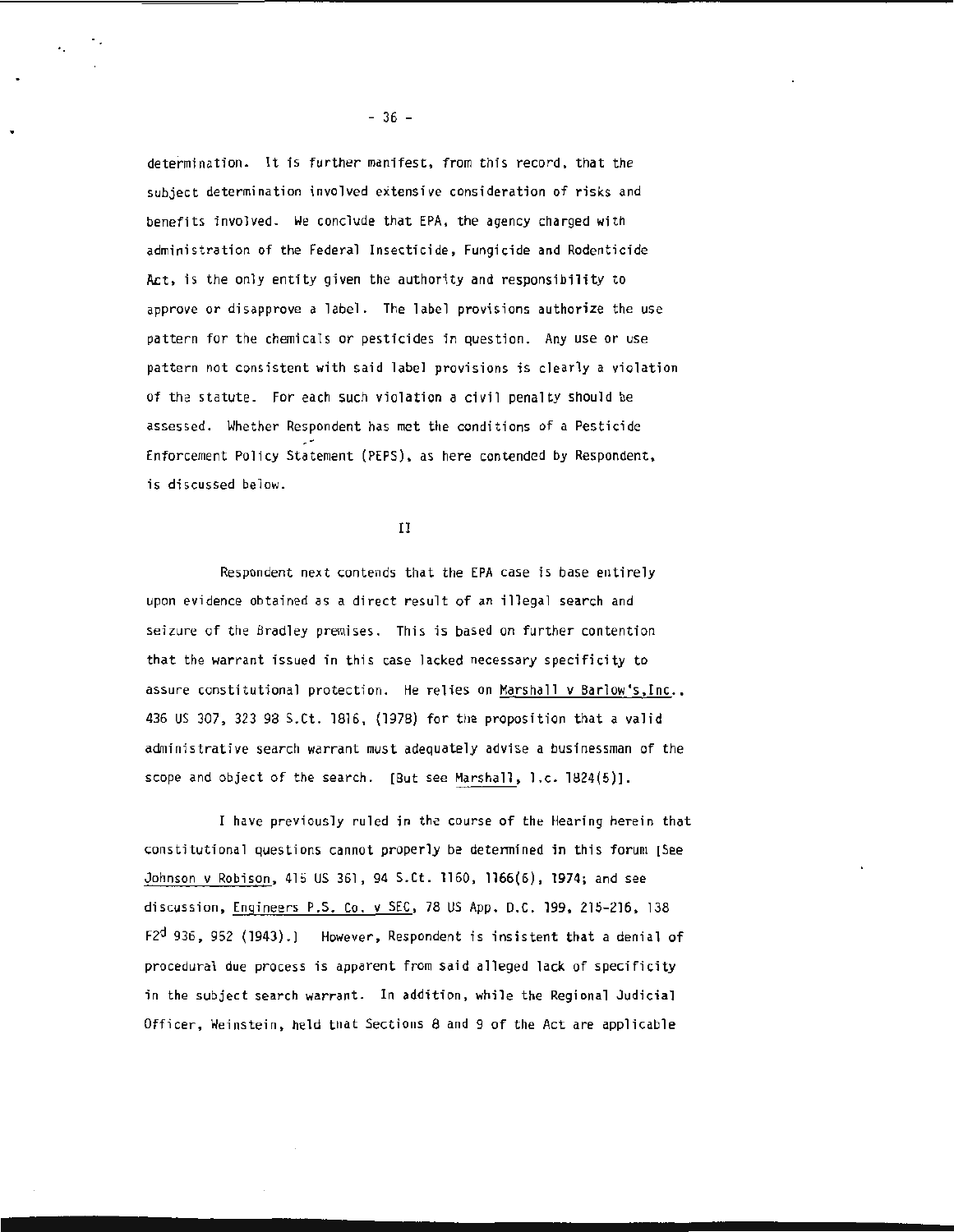in this case, the questions of the adequacy of the warrant and the scope of the search were not within the purview of the questions certified to the Regional Administrator on interlocutory appeal and thus were not by her determined.

The warrant in question (Respondent Exhibit 8) recites that Witness Leis made an affidavit that on the premises known as the business office of (Bradley) there is now being concealed... "mailings, books, papers, receipts and documents reflecting suspected illegal (applications) of pesticides; ... ".

The record reflects that Witness Leis (EPA Inspector) received a complaint that Sevin Dust, a pesticide, had been used by Bradley on July 17 , 1978 as a tracking powder to kill rodents. In pursuance of this complaint, Leis went to the Bradley business office and requested to inspect records, so that the extent of the practice, indicated by the Adelman violation, could be determined. It was Bradley's refusal to permit an inspection of his records that precipitated the application for the search warrant with which Mr. Leis returned on July 31, 1978. What is sufficiently specific and overly broad cannot be resolved in the abstract, but only in relation to facts, circumstances and the purpose for which a warrant is issued. [See Vonder Ahe v Howland, 508 F2<sup>d</sup> 364, 369(3) (9 Cir. 1975)].

In connection with the execution of a warrant, items may be seized if they have a reasonable "nexus" with the illegal act under investigation, bear a reasonable relation to the purpose of the search, or constitute evidence of other illegal acts. This principle is enunciated by US v McCoy, 515 F2 962, 964(2,3)(5 Cir. 1975); see also US v Feldman, 366 F.S. 356 (D.C. Hawaii, 1973); and US v Geldon, 357 F.S. 735, 738(10) (D.C. ND, Ill, 1973). It has also been held that where circumstances make

- 37 -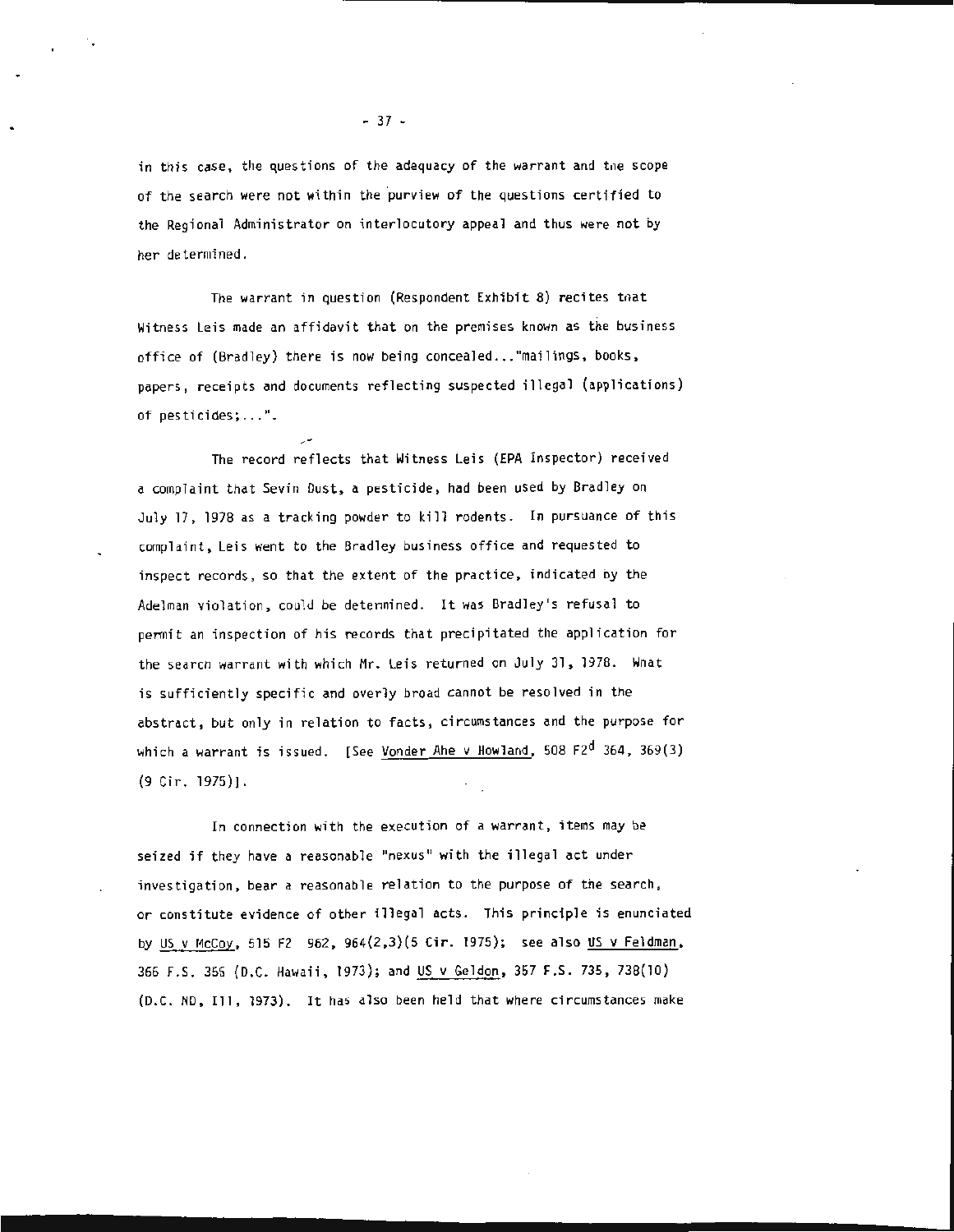an exact description difficult, a warrant can only be expected to describe generic classes of items sought. [US v Auterbridge, 375 F.S. 418 (SDNY, 1974), citing  $J$ ames v US, 416 F2<sup>d</sup> 467 (5 Cir. 1969)]. By reason of the foregoing, I find that the procedural due process of Respondent has not been viplated or abridged in the respects charged by the use of the warrant to obtain the records which showed illegal acts which bore a reasonable relation to the object of the subject searcn on July 31, 1978.

#### III

Respondent presented evidence and has devoted considerable argument in an effort to support his contention that, because of the existence of Pesticide Enforcement Policy Statement No. 2 (PEPS-2), his actions, whereby he used Rozol Tracking Powder, a rodenticide, on bats, an unnamed target pest, were justified. Throughout he has contended he met the criteria, limitations and conditions set forth in PEPS-2.

Thus, the proper inquiry in this case, is whether or not Bradley's actions do, in fact, comply with all operating provisions of PEPS-2, as alleged in Respondent's Brief. Any suggestion that Bradley was authorized to violate the provisions of said section because of any communication from the National Pest Control Association, or by its Director, Dr. Philip Spear, or that he received such authority because of communications from Chempar Chemical Company or Crown Chemical Company, or any of their officials, is rejected. The determination is clearly reserved to EPA. In addition, all such communications cautioned that any use of Rozol under PEPS-2 was "subject to fulfilling all requirements". (Respondent's Exhibits A, B, and R). It is necessary to examine PEPS-2 to determine the conditions which must be complied with and whether EPA's determination was reasonable and not arbitrary.

- 38 -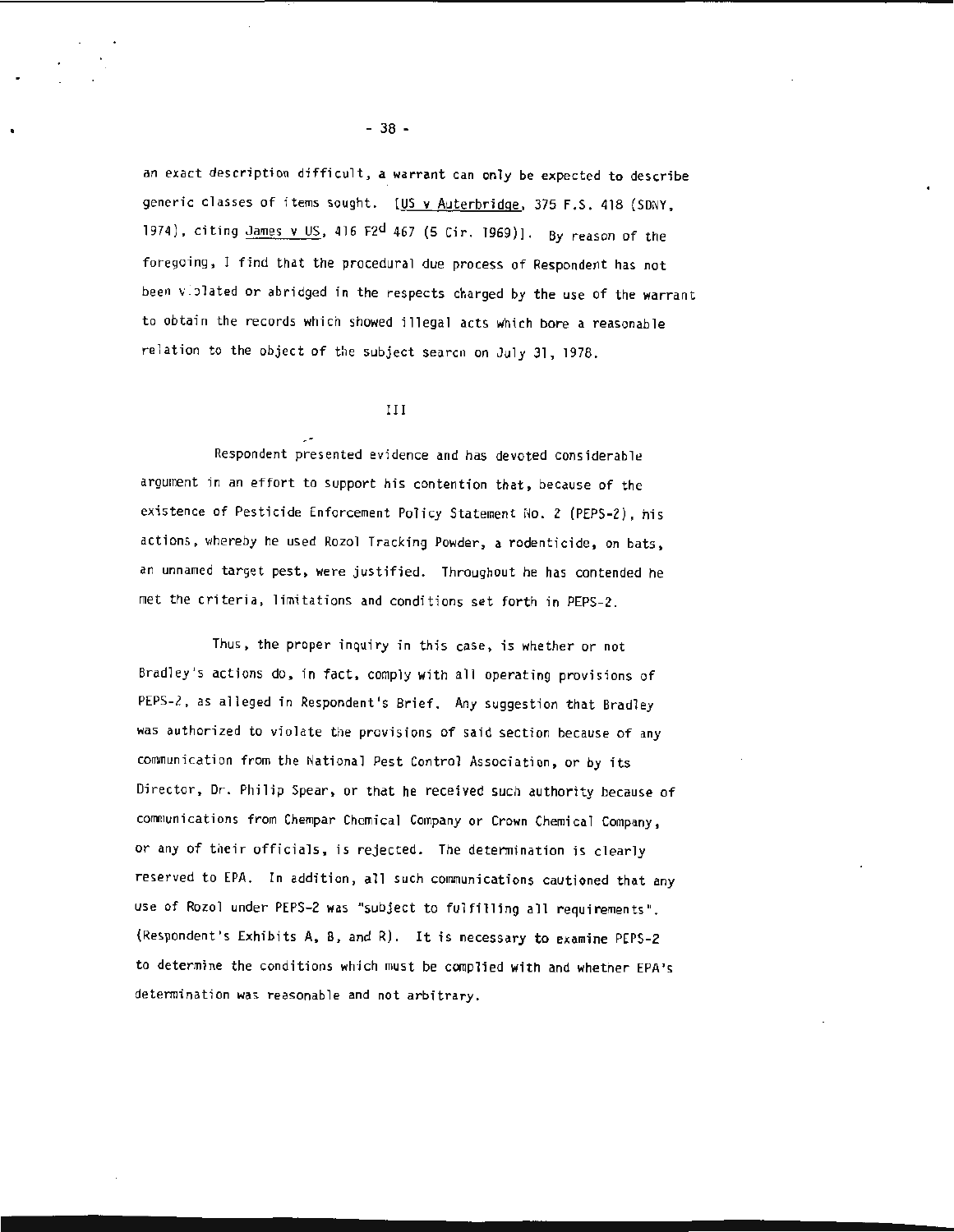It should be understood that PEPS-2 is not a law, nor is it a regulation; rather it is a statement that prosecutorial discretion will be exercised when a violation consists of using "in structural pest control", registered pesticide in a manner inconsistent with its label, i.e., on unnamed varget pests.

''It neither addresses, nor in any way affects, the requirement of compliance with affirmative provisions of an approved label." (PEPS-2, paragraph I.)

PEPS-2 contemplates a determination by EPA (case-by-case) whether the user has met his burden of making a sufficient showing that he nas reasonably met the criteria set forth therein. These limiting and defining provisions (set forth in PEPS-2, paragraph II) are an integral part thereof. Paragraph III discusses the applicability of PEPS -2 on the premise provided in paragraph I that tne unnamed target pest is "limited in number" and "sporadic in occurrence"; or of that class of pests unpredictable or unprecedented in their occurrence.

follows: The Statement, Paragraph II, provides, in pertinent part, as

> "The agency has determined that the use of a registered pesticide at use sites approved on the label for control of unnamed target pests in, on<br>or adjacent to any structure is permitted, provided that: (A) the pesticide selected is registered for use at the type of site which is to be treated; (B) that the user is a knowledgable expert in structural pest control ... , (C) no pesticide registered for use against a target pest in, on or adjacent to any structure is reasonably available in the geographic area in which the pesticide is to be used;  $(D)$  the user complies with... warnings, precautions... which appear on the label.. of the product which is used; and (E) the use is efficacious in that it has bene-<br>ficial effects, and is not harmful to man or the environment."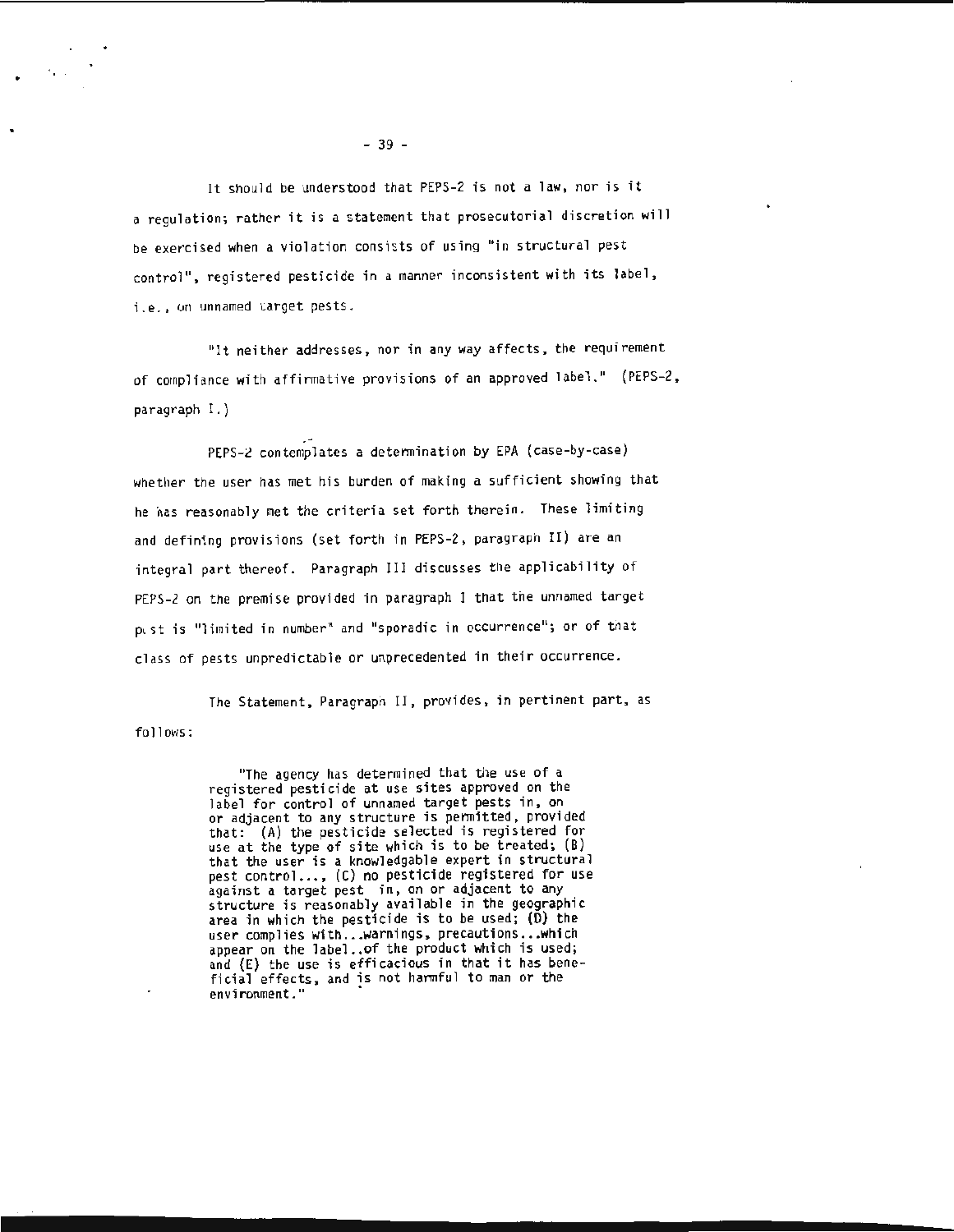On this record, I find that Bradley, in the use of Rozol, did not conform to making "application at the specific type of use site for which the product, Rozol, is registered". (Paragraph III.A.) Bats, when in attics , are found in the ceiling area or on rafters, while rats and mice, the named target pests on the Rozol label, are almost always found at the floor level or in the walls and seldom, if ever, at bat roosting sites. It is apparent that the use pattern for bats (including dusting of Rozol from outside the structure) is materially different from that contemplated for rats and mice, as provided by the label.

The label directs that the product be applied "only as specified on this label". The rate of application provided by the label is one to two pounds per 40 square feet of runway area, depending on the type of rodent targeted. The specific site is further provided: "Dust (Rozol) into holes, burrows, runways through which mice travel from nests to feeding places" .

Obviously, the "application rates and intervals", in using Rozol against bats, will differ materially from its use against rodents, where the approximate number and location of bats are known and the chemical is applied by means of a duster from outside the structure, and the concern of the user {pest control operator) is to achieve a result of either killing, mitigating or otherwise controlling the noisy pests.

Other products were actually available during the period in question, namely, Wil-Kil Waphthalene Flakes, as well as the product Methol Bromide , both of which are registered and federally approved for the control of bats. Other limiting and defining provisions, while an integral part of said statement, do not here require discussion.

As to the showing required under  $(4)(E)$  of PEPS-2 that the chemical is not harmful to man or the environment, this record presents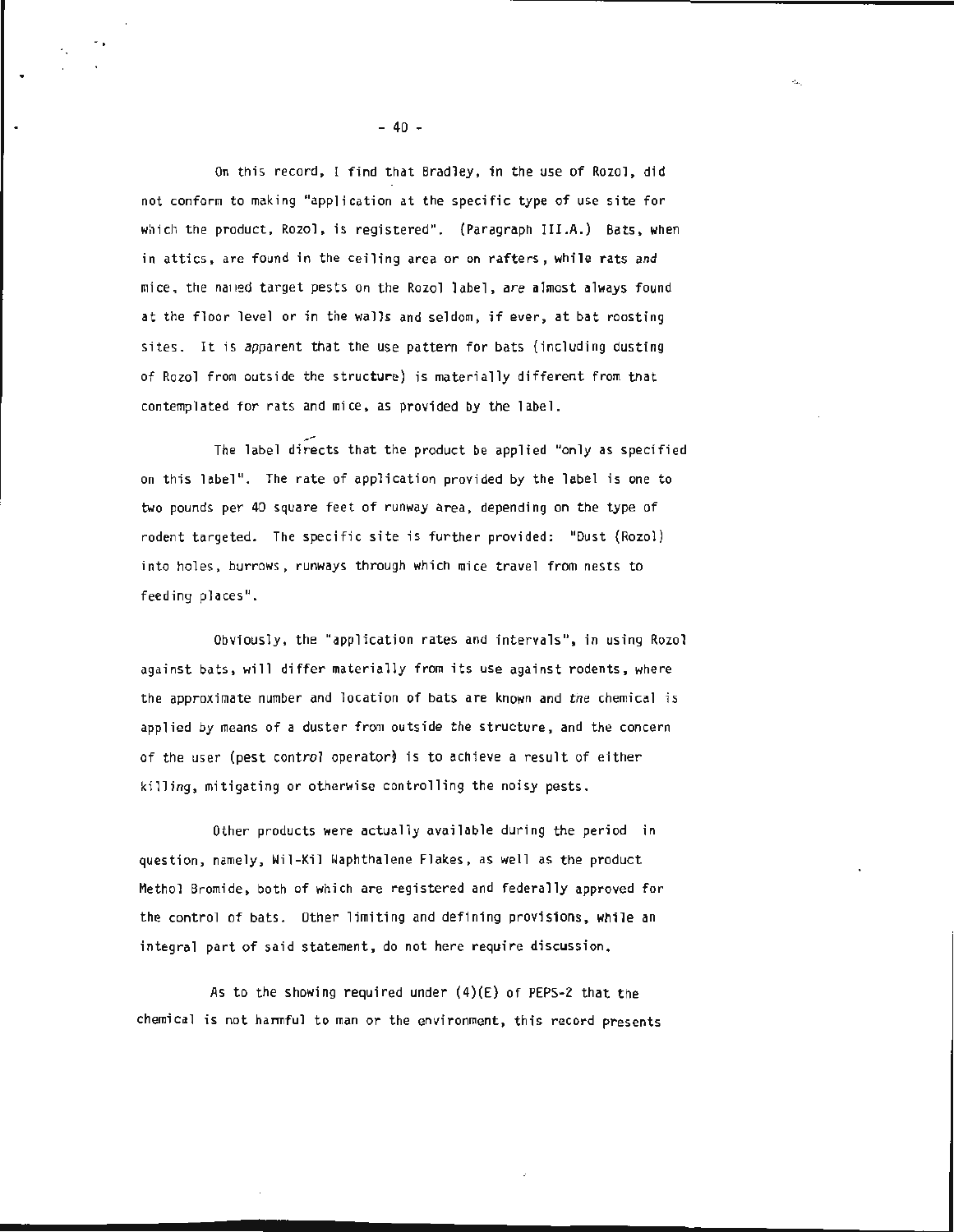extensive evidence (including the label, Exhibits 52 and 52A) that the use of Rozol warrants the use of great caution. Dr. William Dykstra testified, representing the Toxicology Branch of the Hazard Evaluation Division of the Office of Toxic Substances of the EPA in Washington, D.C., which agency determines whether pesticides are safe "to man and the environment". They consider whether the proposed use pattern that accompanies a registration application is one that is safe. Rozol Tracking Powder is as powerful and toxic as any anti-coagulant known, its active ingredient being Chlorophacinone. They have determined that its use pattern against rats and mice can be beneficial if precautions are taken as prescribed by the label. They have not approved Rozol for use against bats for the reason that, one, it is applied by "the powder" being dusted into the bat-infested area, whereas when used against rats and mice the powder is sprinkled in runways at the ground level . Because of the very hazardous character of Rozol, every precaution should be taken, when it is applied in an attic, that the chemical cannot get into other areas of the building. The label direction is "keep away from humans ... and pets". On review of the application of the registrant, Chempar Chemical Company, a determination could not be made tnat Rozol 's use against bats was safe, due to the absence of needed toxicological data; it was concluded by EPA that, unless and until safety is established, Rozol should not and would not be approved for bat control use. To find that Rozol is "not harmful to man or the environment"--as required by limiting provision  $II(E)$ --would be contrary to the showing made on this record.

On this point, EPA's credibility, as a regulator, does suffer due to the fact that 14 or more states have provided for the use of Rozol Tracking Powder for bat control in their state, under Section  $24(c)$  of the Act, which provides, in effect,that such state approval cannot subsist for more than 90 days without concurrence of EPA (II T. 626).

 $- 41 -$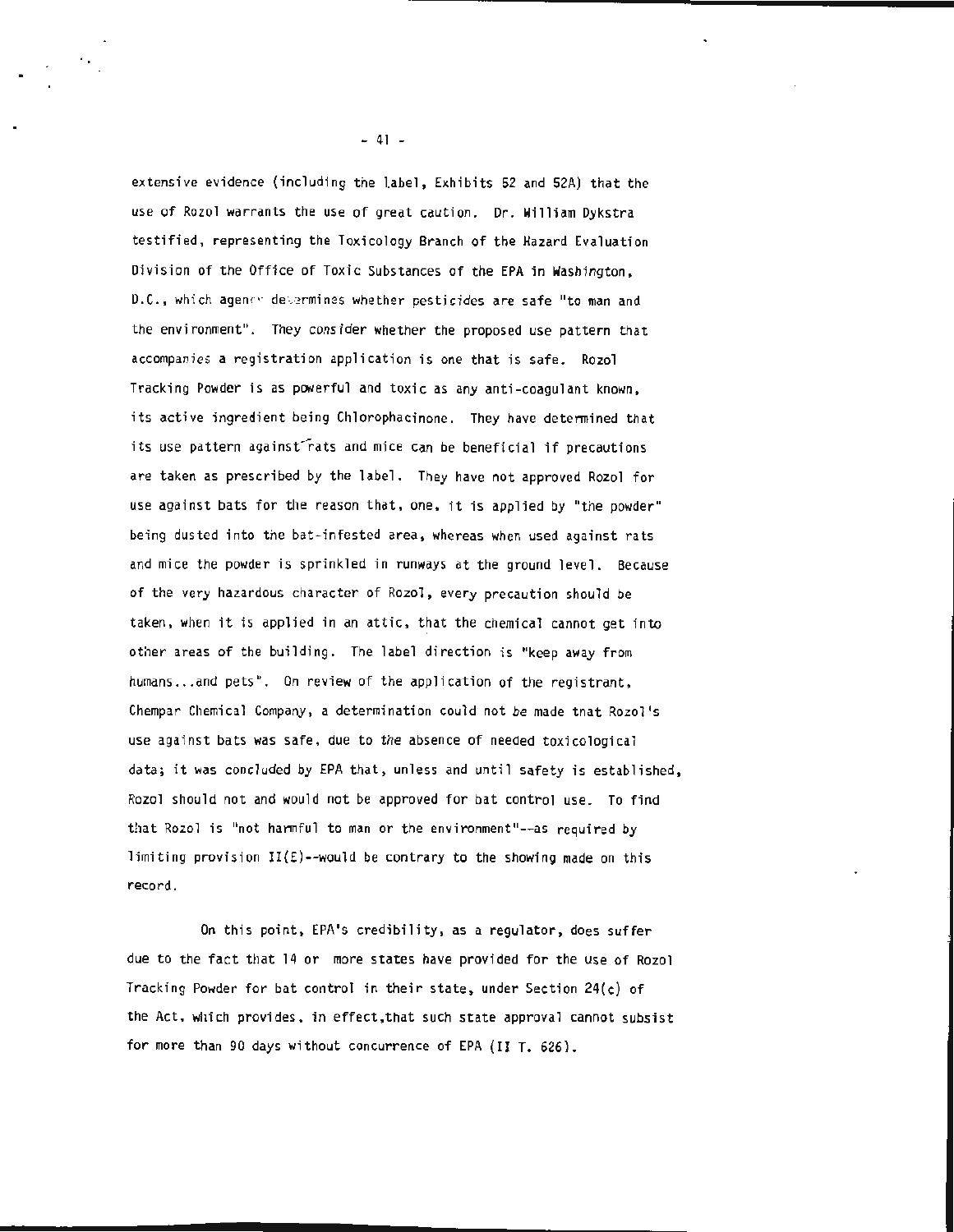Or. William Dykstra , on cross examination, following his direct testimony concerning the hazards of Rozol, when confronted with the inconsistency presented by EPA inaction on 24(c) applications, stated:

#### "What can I say?

 $\lambda_1 \sim 202$ 

"They either liked the idea or they're not doing<br>their job, because we have, you know, you have my memorandum ." (II T. 622)

I find that the testimony of Dr. Dykstra to the effect that the use of Rozol involves a serious health hazard is otherwise uncontradicted. The use of Rozol against bats as practiced by Respondent makes its hazards even more serious.

On the basis of the foregoing, I conclude that Respondent Bradley's showing under PEPS-2 is deficient in at least the following respects:

(a) In subject geograph :c area bats are not limited in number, nor sporadic, unpredictable or unprecedented in their occurrence.

(b) The use pattern for application of Rozol against bats does not utilize tne specific type of use site for which the product is registered (that provided on the Rozol label).

(c) The record shows that at the times here pertinent other pesticides registered for use against bats were available in the subject geographic area.

(d) The use pattern of Bradley was practiced without sufficient regard for the instructions, warnings , precautions, and prohibitions appearing on the Rozol label.

(e) This record does not prove that the use of Rozol against bats is "not harmful to man and the environment".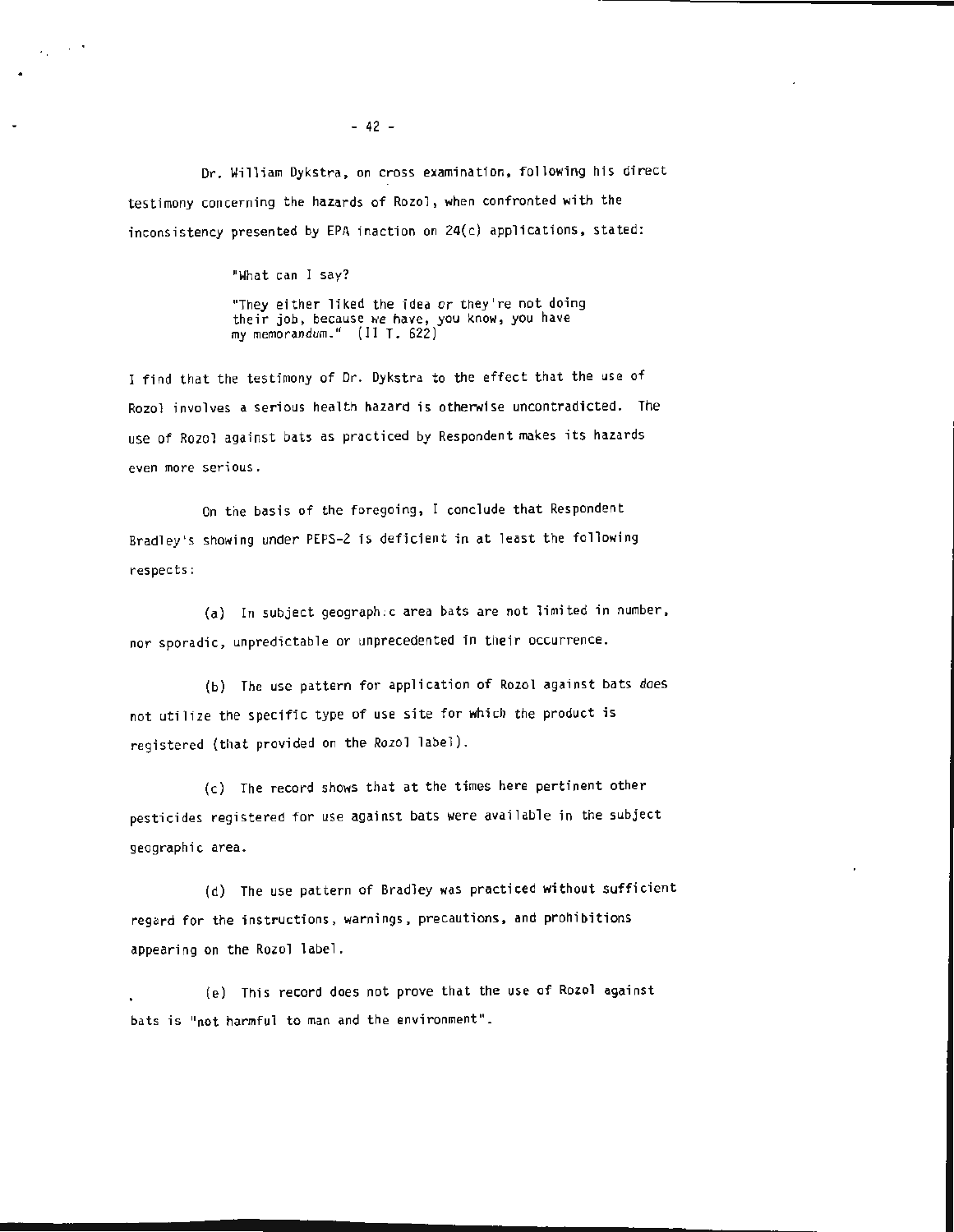Respondent Bradley suggested on the record (T. 145) and now contends that violations relating to the use of Rozel in approximately 200 different instances constitute but one assessable offense. disagree.

The test to be applied in determining any question of "identity" of viola tions charged in the complaint is whether proof of facts are required to prove one violation which is not required to prove any other. Each of the charges of use of Rozel against bats--a non-target pest- required proof of the person who contracted with Bradley for the job requiring application of the chemical; and further required proof of the place and the time of such application, and it is clear from this record that the customer, time and place in each instance was different. Manifestly, the violations were not identical. [See Ianelli v US, 420 US 770, l.c. 795, 95 S.Ct. 1284, l.c. 1293(6), (1975); Tesconia v Hunter, 151 F2 589 (10, 1945); Carpenter v Hudspeth, 112 F2 126 {10, 1940); Reger v Hudspeth, 103 F2<sup>d</sup> 825 (10, 1939); and Gilmore v U.S., 124 F2<sup>d</sup> 537 {6 ,7 ), {10 , 1942) where this principal is clearly enunciated. ) For the above reasons, the charges, where proven, that Bradley used chemicals on snakes or bats inconsistent with label directions will be considered and dealt with as separate violations and a separate penalty will be assessed for each such violation. Each sale of RID-0-PAK , where found to be violative of Section  $12(a)(1)(A)$ , as charged, will be considered and dealt with as a separate violation, and each such violation found warrants the assessment of a separate civil penalty.

 $- 43 -$ 

...

IV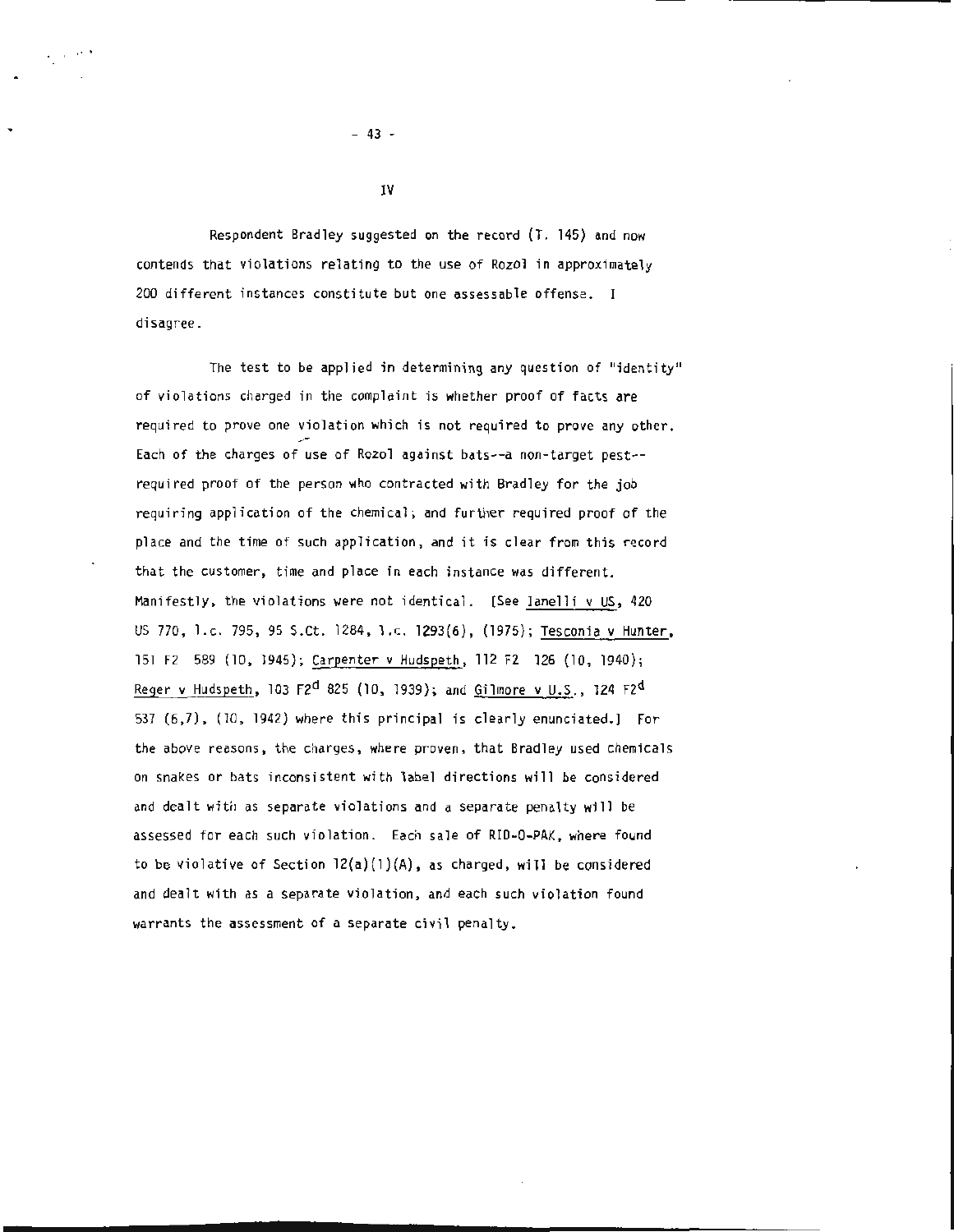# - 44 -

# CIVIL PENALTY

40 CFR 168.46 provides that the Administrative Law Judge (ALJ), in determining the dollar amount of civil penalty appropriate to be assessed, shall consider the elements set forth in Section l68.60(b}; it further provides that the ALJ may consult the guidelines for the assessment of civil penalties (39 FR 27711), but may at his discretion, increase or decrease the assessed penalty from the amount proposed to be assessed in the complaint.

40 CFR 168.60(b) states, in pertinent part:

- "(b) Evaluation of civil penalty.
- "(l) In evaluating . . . Regional Administrator must consider , (i) the gravity of the violation, (ii) the size of respondent's business, and (iii) the effect of such penalty on respondent's ability to continue in business.
- "(2} In evaluating the gravity of the violation, ... shall also consider (i) respondent's history of compliance with the Act, ... and (ii) any evidence of good faith or lack thereof."

Gravity of the violation should be considered from the standpoint, first of the misconduct involved, and second, the gravity of the violation itself.

In considering the appropriate penalty to be assessed we must separately consider the different areas of violations, namely:

1. improper use of Rozol for bat control;

2. improper use of insecticide for snake control;

3. use of insecticide at the Adelman residence for

rodent control; and

 $\alpha\in\mathbb{C}^*$ 

4. illegal sale of RID-0-PAK, a pesticide product.

In determining Bradley's misconduct, it should be pointed out that the evidence reflects that, particularly in this area, Bradley is a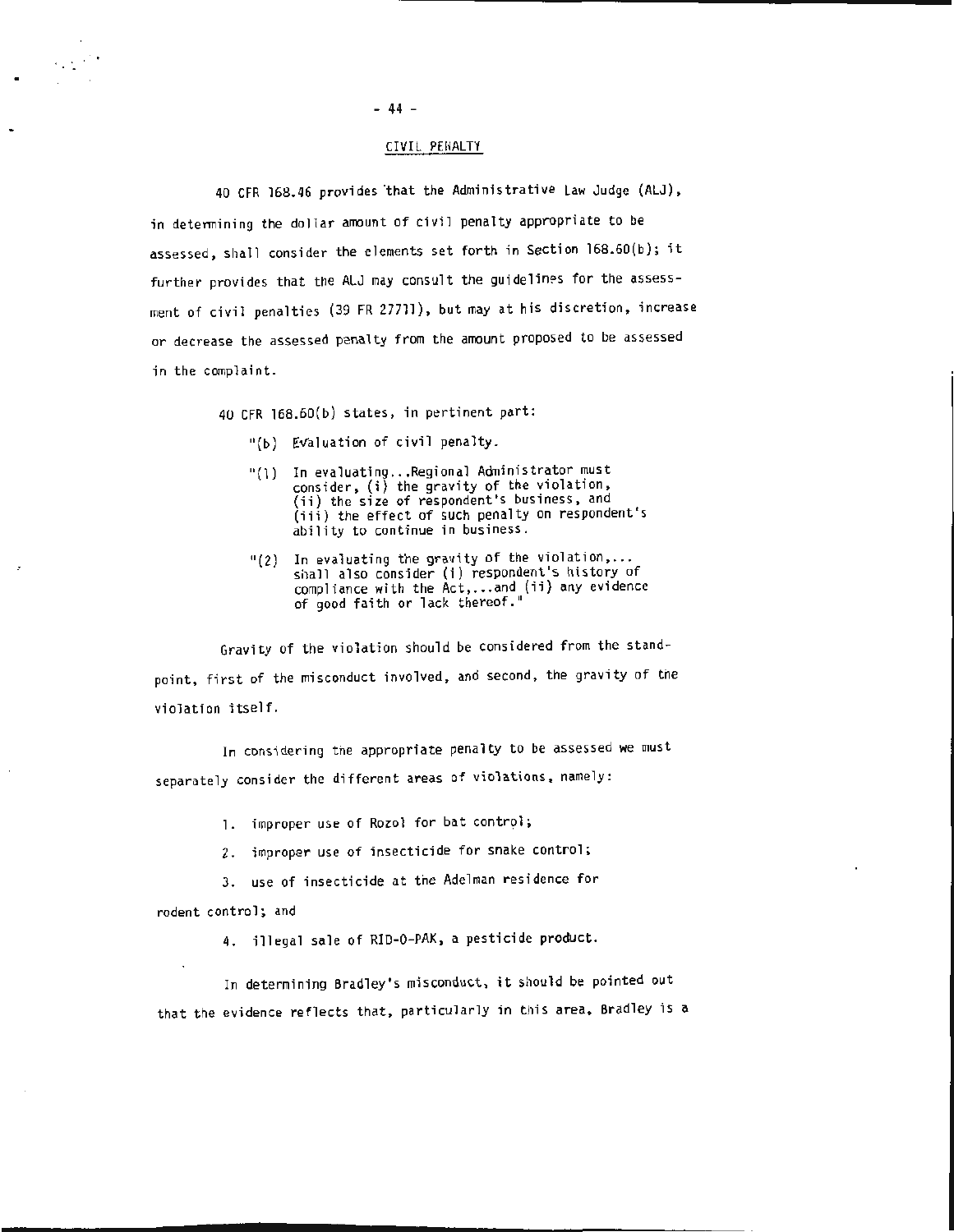person possessing greater than "ordinary intelligence" (the term used by him in his brief). He has been in the pesticide business approximately 14 years; he professes in his advertising that he was "awarded a Master Exterminator Certificate" by the State of Minnesota, which certificate is required for Minnesota Pest Control Operators. He has consulted extensively with personnel of the Minnesota Department of Agriculture and discussed aspects of the pesticide business.

I will first consider Respondent's use of Rozol Tracking Powder and the safety risk involved.

The record shows that Bradley corresponded with Chempar Chemical Company, the manufacturer of Rozol Tracking Powder and received written material from them, and Crown Chemical Company and Dr. Spear of National Pest Control Association, respecting the use of Rozol under PEPS-2. He uses the writings as an excuse for the usc of Rozol, inconsistent with its label; however, it is clear from the correspondence appearing in  $\overline{\text{u}}$  is record that, even if the idea of using Rozol against unnamed target pests such as bats originated with Chempar, Crown Chemical, or Dr. Spear, ne was in each instance referred to the provisions of PEPS-2 and was cautioned, particularly in the communication with Chempar and Dr. Spear, that any use under PEPS was "subject to fulfilling all requirements". (See Respondent Exhibits A, B, and R, which is correspondence from Crown, Chempar and Dr. Spear respectively.).

From a reading of PEPS-2 , it is obvious that the use of a pesticide against an unnamed target pest required strict adherence to "limiting and defining provisions" which are set forth therein and discussed. The language following the "criteria", to wit:

- 45 -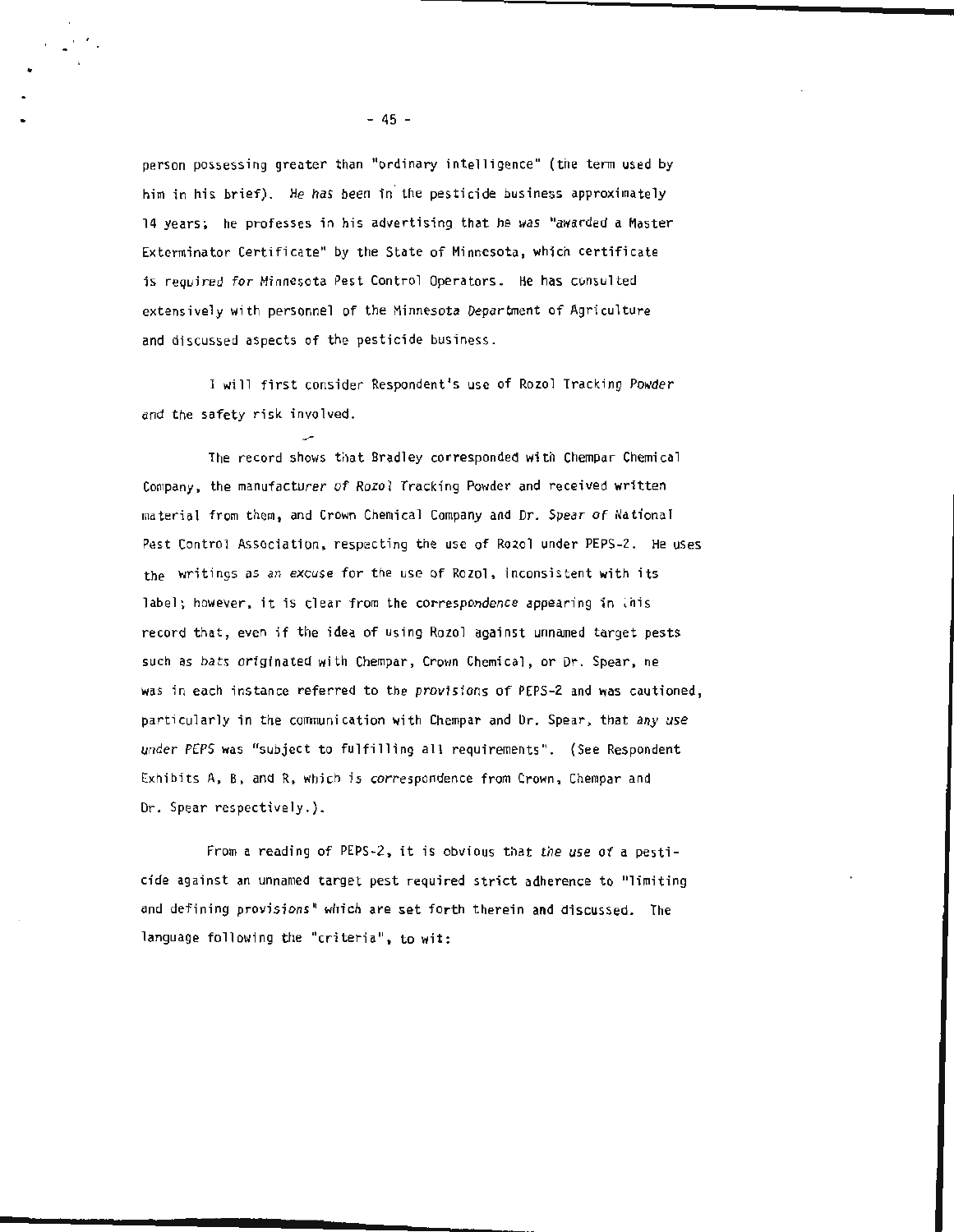"all of the limiting.and defining provisions con- tained in the paragraphs which follow are an integral part of PEPS. Whether the user has reasonably met the criteria set forth in this PEPS will <u>be determined</u> by <u>the Agency</u> on a <u>case-by-case</u> basis. The <u>burden</u> of showing that the criteria set forth herein has been met rests with the person applying or otherwise using a registered pesticide for the control of unnamed target pests in structural pest control" , (emphasis added),

is sufficient to warrant the conclusion that Bradley, from a profit motive, chose to take the risk of being charged with the subject violations. It is apparent from a mere casual inspection of PEPS-2 that it was not a blanket grant of authority to use any pesticide against any and all unnamed target pests, 6ut rather that, in most, if not all, instances a determination was to be made, case-by-case, that the use contemplated came within its provisions. I have previously concluded and now again observe that Bradley's attempt to justify his conduct and the consequent violations of the Act fall far short. Each such instance of the use of Rozol against bats presented a serious hazard of harm to people and the environment. Even if the gravity of one isolated violation be not readily apparent, the suggestion of repeated use of Rozol against bats (over 200 such violations) as shown by this record, lend added significance to the testimony of Dr. Constantine, Dr. Dykstra and Dr. Dennistoun, all of whom consider use of Rozol against bats most hazardous to the public for the many reasons heretofore mentioned. We must further consider that a failure to here impose a deterrent penalty will, in effect, invite future such violations in increasing magnitude, which could ultimately frustrate and defeat the scheme of regulation contemplated by the Act.

Bradl ey was not unaware of the inherently dangerous character of Rozol; rather it appears from the record he possessed actual knowledge. $\frac{5}{2}$ 

. . . . ' .

*<sup>§!</sup>* While knowledge is not an essential element to establish a violation where a civil penalty is to be imposed, it is a factor that may properly be considered in evaluating the culpability of respondent as bearing on the gravity of subject offenses. (See Pem Kote Paint Co., I.D. No. 88455, EPA Region IV, March 26 , 1974.)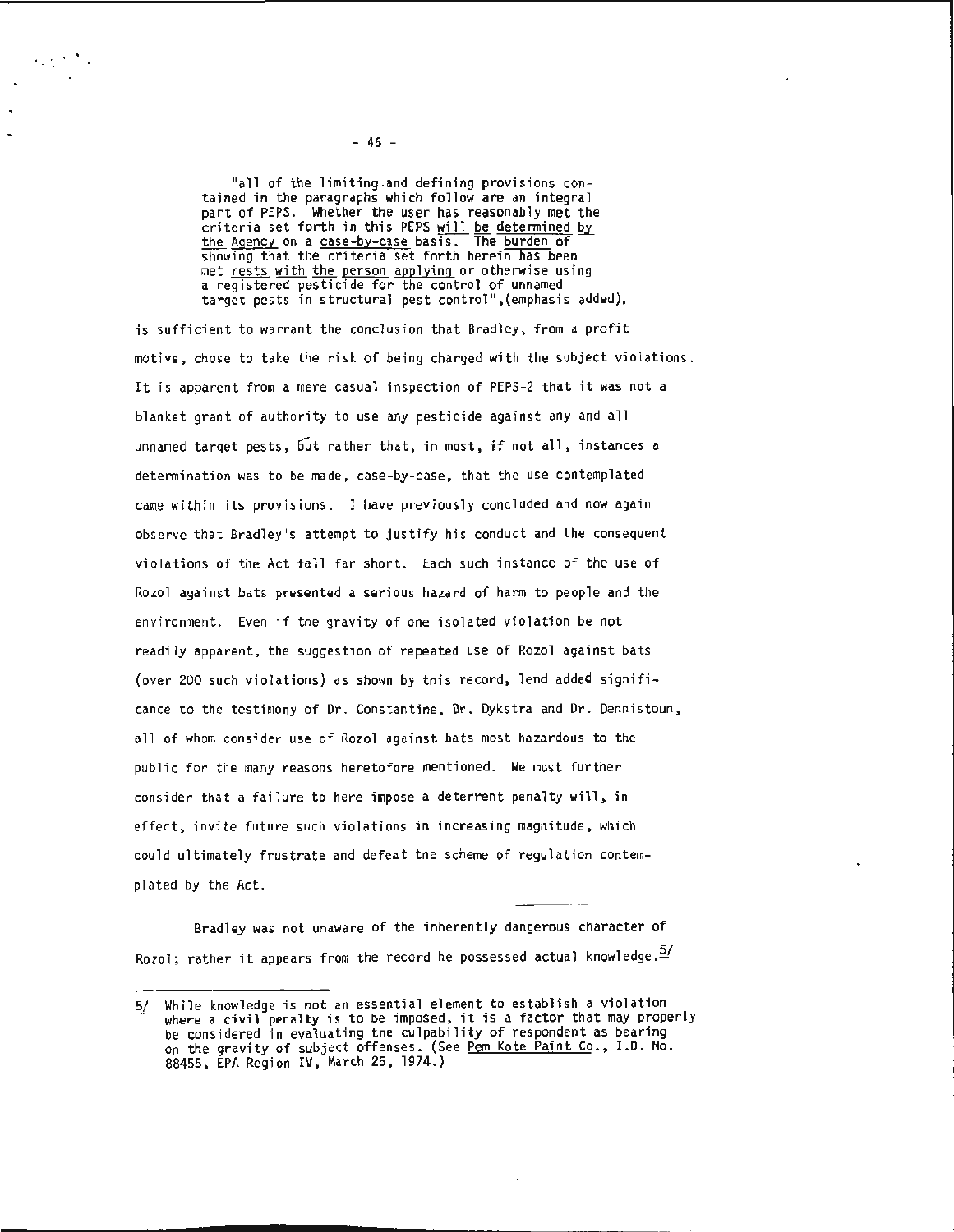This is amply demonstrated by one of the invoices, dated 10/22/77 and contained in Exhibit 28, to one Luvern Campbell, 3465 East Lake Street., Long Lake, MN, which contained the caution thereon "do not go into the attic for one month". In July 1978 and again in September 1978, witness Dennis Chirhart was first urged not to use his upstairs--and later Rozol re-treatment for bats was offered only on the condition that the Chirharts vacate the house for two weeks. Further, it cannot be assumed that Bradley was unaware of the label directions (Exhibit 52A).

In the premises, it cannot be concluded that tne penalty assessed should be decreased on the grounds of good faith. Nor do I deem an increase warranted on this account. While it is clear that Bradley's attitude was, by Dr. Dennistoun, characterized as "negative" and he recited a history of complaints being received against Bradley, the times of the complaints were not pinpointed so that they could be accurately evaluated and it would appear that such feeling might have arisen from general disagreements not related to the instant inquiry. The evidence, in general, further indicates an uncooperative attitude toward EPA on the part of Bradley. However, there is also evidence of a clash of personalities--involving that of Bradley and witness Leis, the responsibility for which is not adequately addressed in this record. For that reason, I will not disturb an assessment otherwise appropriate, except to reflect that Bradley used Rozel against bats for approximately one year after he was advised that said use violated the Act.

The effect of a penalty (in the approximate amount of that proposed by EPA) on Respondent's ability to continue in business has been considered. Bradley's business has grown in size from a Category I business to a Category II (See 39 FR 27711, et seq.) in a relatively short time. Use of the penalty assessment guideline would indicate an assessment (for Rozol violations) of from \$24,000 to \$250 ,000. To the

- 47 -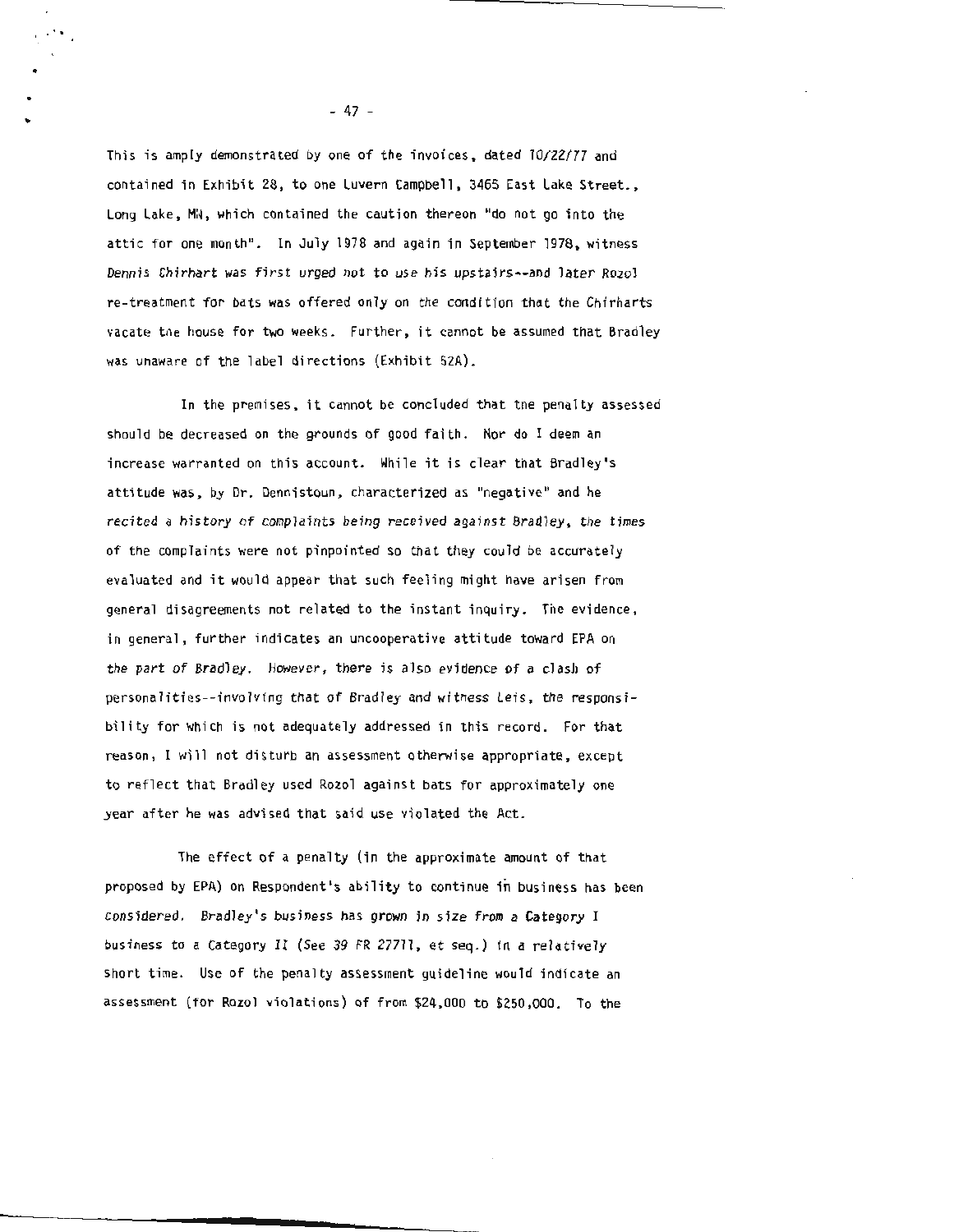amount appropriately assessed for the Rozel violations must be added an appropriate amount for the 38 sales of RID-0-PAK, an unregistered pesticide, which amount I find to be \$1 ,500. For the 31 violations where pesticides were used against snakes, an unnamed target pest, an appropriate penalty is \$3 ,100. For the use of an insecticide against rodents at the home of Ira Adelman. I conclude that an appropriate penalty is \$500. Because of Bradley's inability to pay, in view of his liability for the subject Rozel violations , I am reducing the said lastmentioned amounts, totaling \$5,100, to \$2,040.

I have concluded that an appropriate assessment for the 200 Rozel violations proven by this record is \$100 ,000. For the reason that Bradley's ability to continue in business will obviously be affected by the assessment of so large a penalty, said penalty for said Rozel violations is reduced to \$12,500. I am, therefore, proposing a total assessment of \$14,540.00.§/

It should be here mentioned that the assessment of a civil penalty is used for the sole purpose of achieving compliance with the Act. It is for that reason that it can be found reasonable to assess as a penalty only that amount which a respondent can pay without

.. . . . '

*<sup>§!</sup>* When questioned as to the impact of paying the \$25,000 penalty proposed, Dianna Pieper, wife of Bradley Pieper and joint owner of the Respondent business opined that the payment of a penalty of the Response of a personnel that the payment of a personnel and in such amount would require them to lay off personnel and "retrench", and cease to expand the business (II T. 506). Gross sales were \$99,000 in 1976; \$170,000 in 1977; \$266,000 in 197B; and estimated at \$300 ,000 in 1979. Telephone and advertising expense was  $12.8$  percent and  $16.9$  percent of sales in 1977 and 1978; entertainment was estimated at approximately \$1,000. The Bradley incidental benefits include auto use and Health and Life Insurance benefits.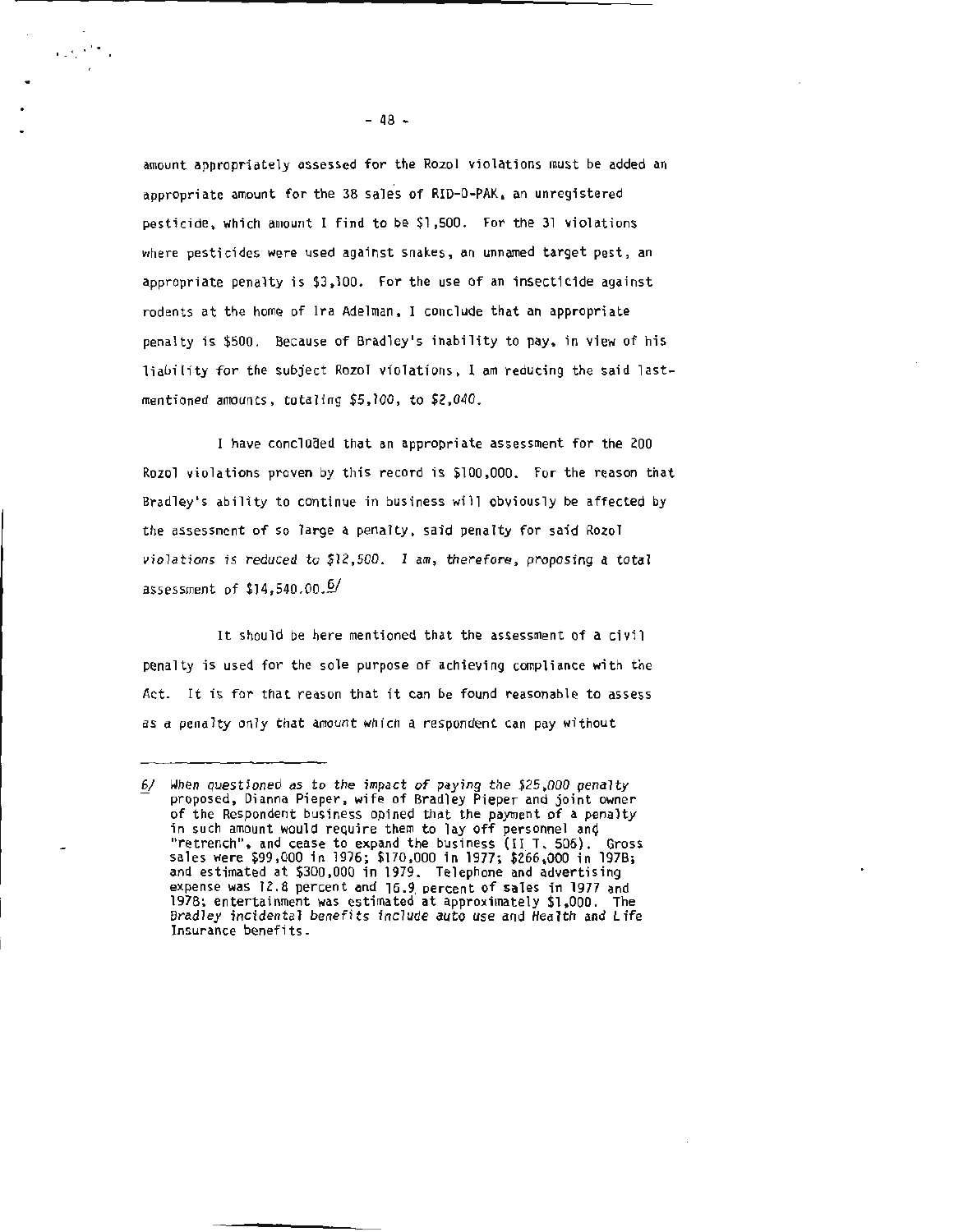experiencing significant adverse effect on his ability to continue in business. $\mathcal{U}$  Conversely, it can be seen from this record that each violation becomes a more serious hazard to man and the environment as the number of violations increase. Therefore, it should be pointed out that the amounts herein assessed are not based on nor should they be considered as a precedent. Future cases will be decided on a case-by-case basis after a consideration of all the factors set forth in the regulations.

I further suggest. that the Regional Administrator be receptive to an application by Respondent whereby he may propose payment of 40 percent of the said penalty within 60 days from and after the date hereof, and the remaining 60 percent over a period thereafter and on such terms to which the parties may agree.

Based on the foregoing, I hereinafter submit the following:

•

 $\mathbb{R}^{n \times n}$  .

<sup>7/</sup> I conclude that any effects from assessment of a penalty of \$14,540 will not significantly effect Respondent's ability to continue in business. This is not to suggest that the penalty will not present some adverse effect or that it can be borne with facility.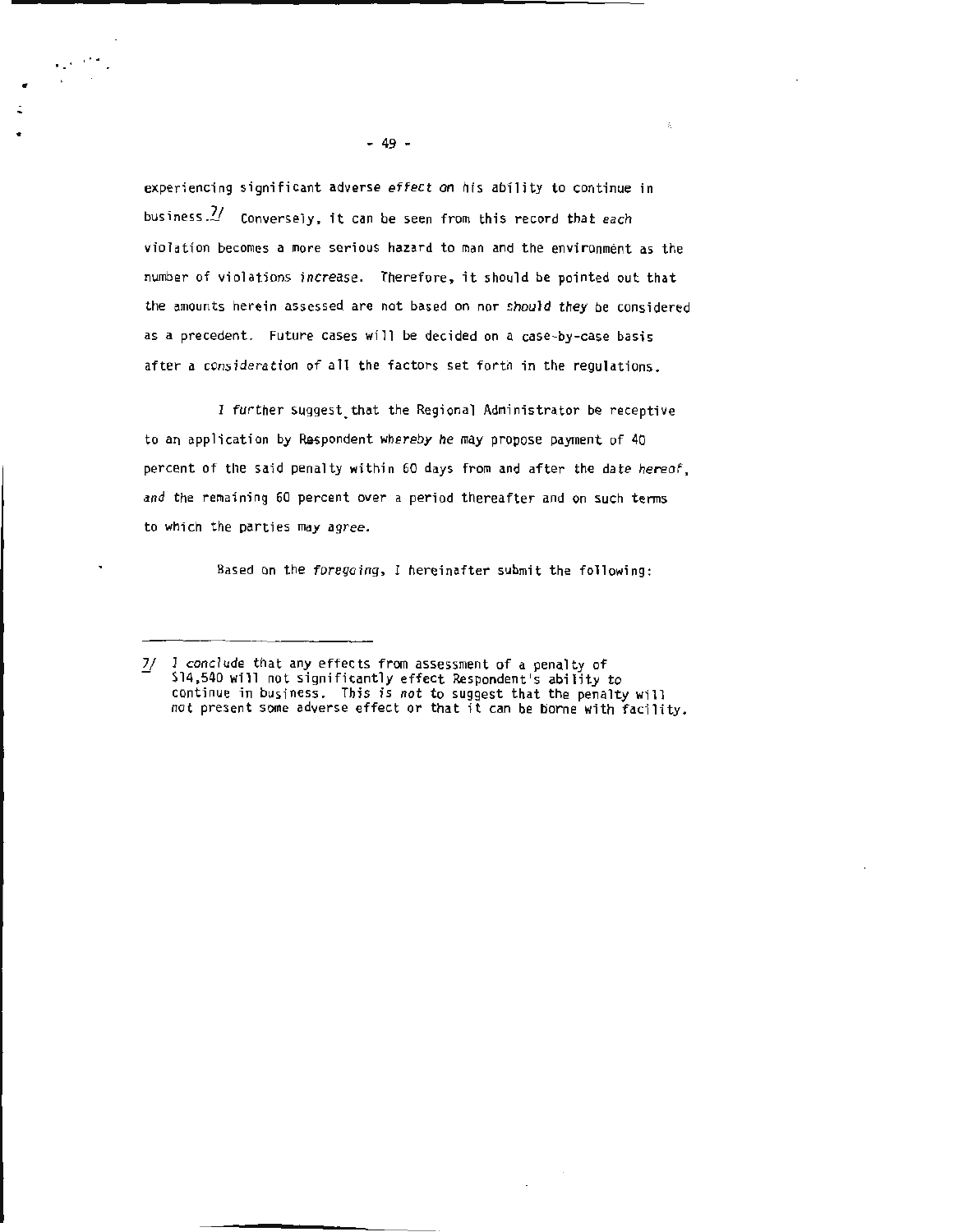# PROPOSED FINAL ORDER<sup>8/</sup>

1. Pursuant to Section 14(a) of the Federal Insecticide, Fungicide and Rodenticide Act, as amended, a civil penalty of \$14,540.00 is hereby assessed against Respondents Bradley Pieper and Dianna Pieper d/b/a Bradley Exterminating Company for the multiple violations of the Act found herein.

2. Payment of the full amount of the civil penalty assessed shall be made within 60 days of the service of the Final Order upon Respondent by forwarding to the Regional Hearing Clerk a cashier's or certified check payable to the United States of America.

 $-$ May 8, 1980

.... ..

•

Marcyn Ch

Administrative Law Judge

g Unless appeal is taken by the filing of exceptions pursuant to Section 168.51 of the Rules of Practice, or the Regional Administrator elects to review this decision on his own motion, the order shall become final order of the Regional Administrator (see Section 168.46(c)].